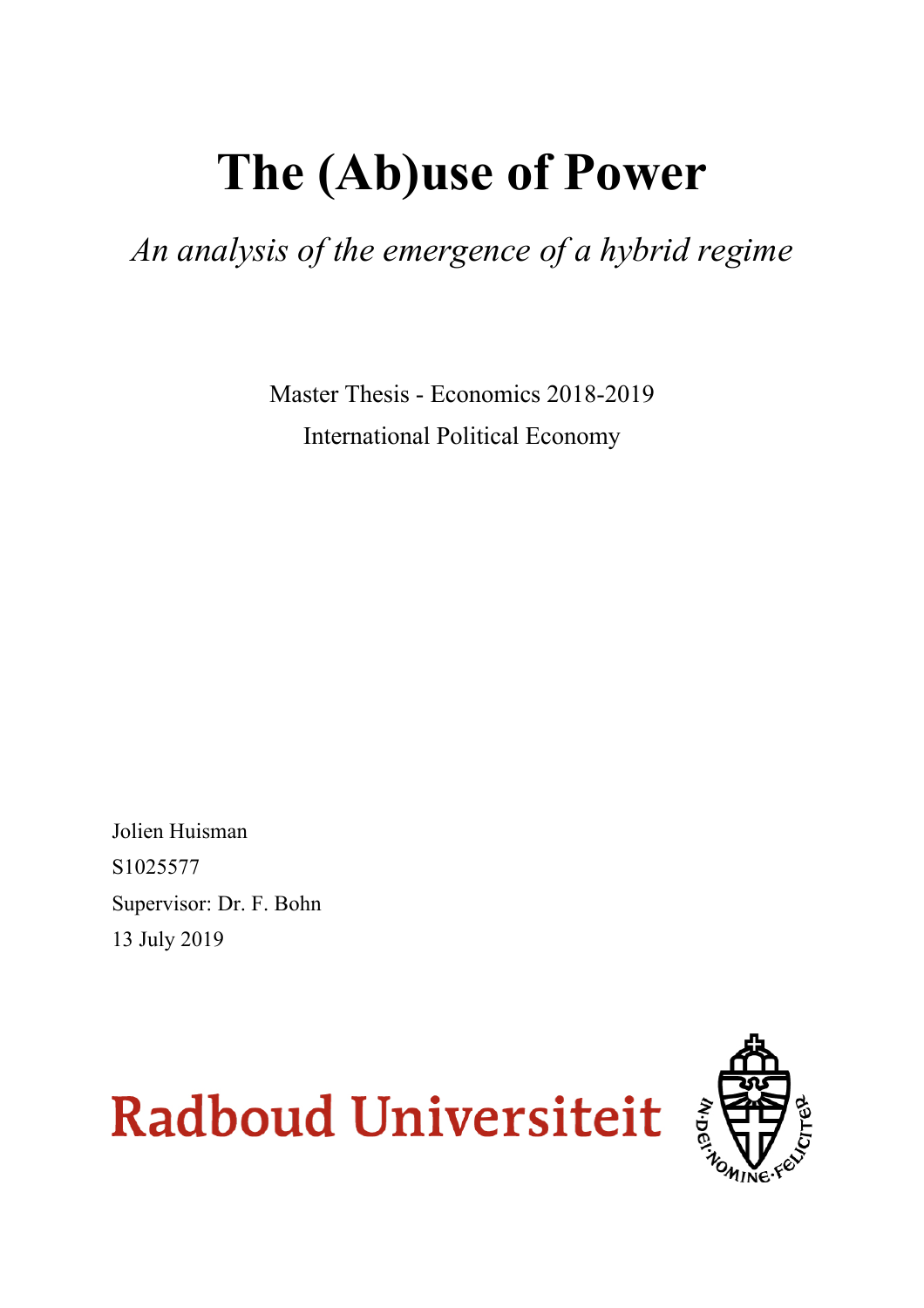## **Abstract**

The last decade several democracies throughout the world have been disrupted. On numerous occasions the incumbent leader has taken undemocratic measures, making the democracy shift from a democracy toward a hybrid regime. In this research, three key studies into regime changes and democratic disruptions have been examined to gain an understanding of the emergence of hybrid regimes. The shift toward a hybrid regime is a gradual process in which repression of citizens is increased over time, but where constitutional changes made to the democratic system define the shift. Several factors contribute to the possibility of a hybrid regime emerging. A weak democracy must be in place, which defines as is a democracy with a polarized society, high level of income inequality and an unstable constitution. The crucial factor making a democracy change in a hybrid regime is the presence of a populist leader. An incumbent populist leader can take undemocratic measures whilst still being supported by citizens, due to the use of populist discourse. Most significantly, even when the populist leader does not truly act on behalf of the citizens, he still manages to gauge their support.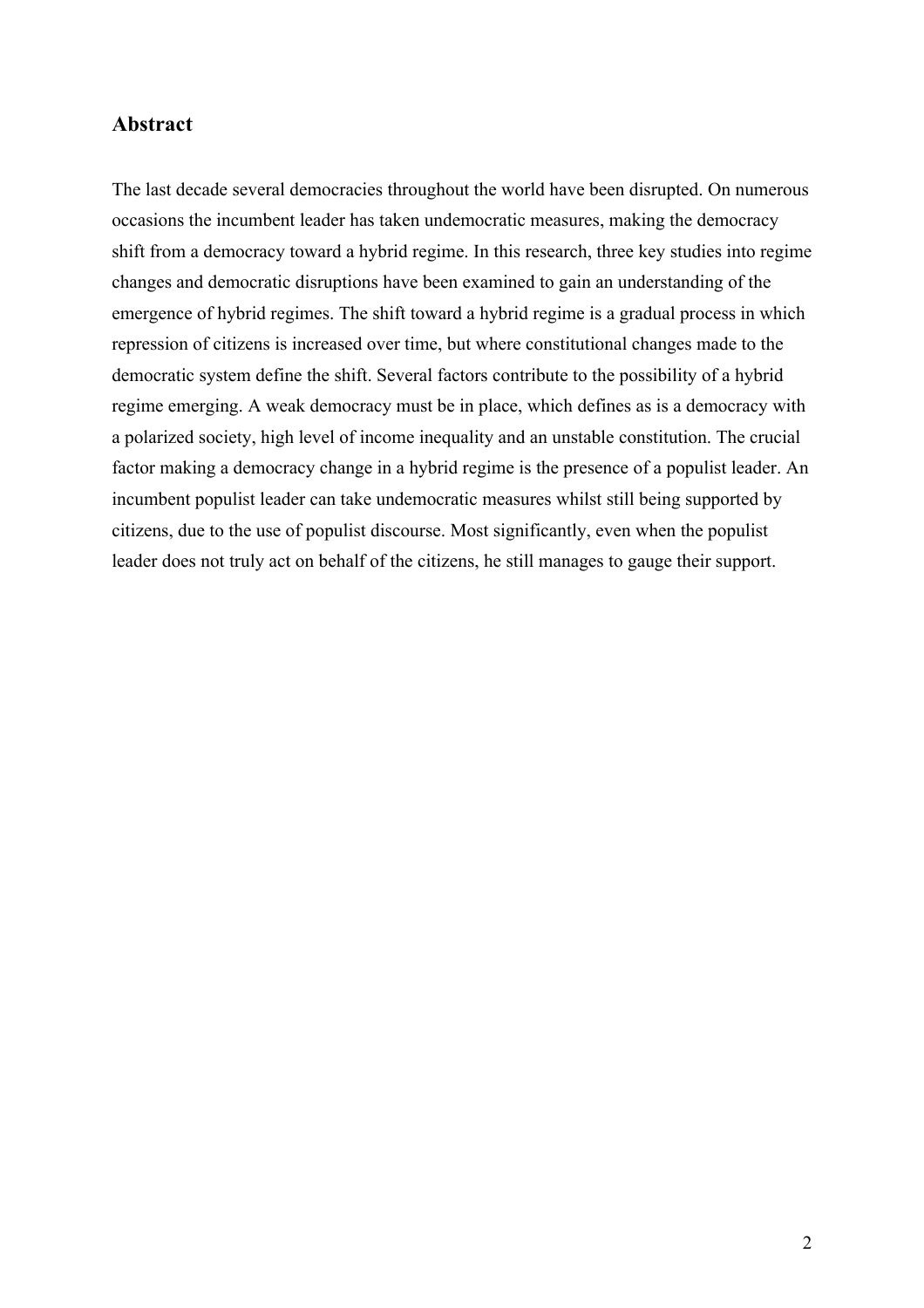# **Table of Contents**

| Introduction                                                                                                                   | $\overline{4}$ |
|--------------------------------------------------------------------------------------------------------------------------------|----------------|
| Literature review                                                                                                              | 5              |
| Contributions of this research                                                                                                 | 9              |
| <b>Analysis</b>                                                                                                                |                |
| Acemoglu, D., Robinson, J. (2006). Economic Origins of Dictatorship and Democracy                                              | 11             |
| Analysis                                                                                                                       | 13             |
| Case study discussion                                                                                                          | 19             |
| Wintrobe, R. (2018). An economic theory of a hybrid (competitive authoritarian or illiberal<br>regime)                         | 22             |
| Analysis                                                                                                                       | 24             |
| Case study discussion                                                                                                          | 28             |
| Saenz de Vitieri Vazquez, A., Bjornskov, C. (2018). Populism and Constitutional Reform in<br>Latin American and the Caribbean. | 31             |
| Analysis                                                                                                                       | 34             |
| Case study discussion                                                                                                          | 37             |
| Own contribution                                                                                                               | 39             |
| Case study discussion                                                                                                          | 41             |
| Revised model of coups                                                                                                         | 44             |
| Conclusion and discussion                                                                                                      | 48             |
| Bibliography                                                                                                                   | 51             |
| Appendices                                                                                                                     |                |
| Appendix A                                                                                                                     | 59             |
| Appendix B                                                                                                                     | 61             |
| Appendix C                                                                                                                     | 63             |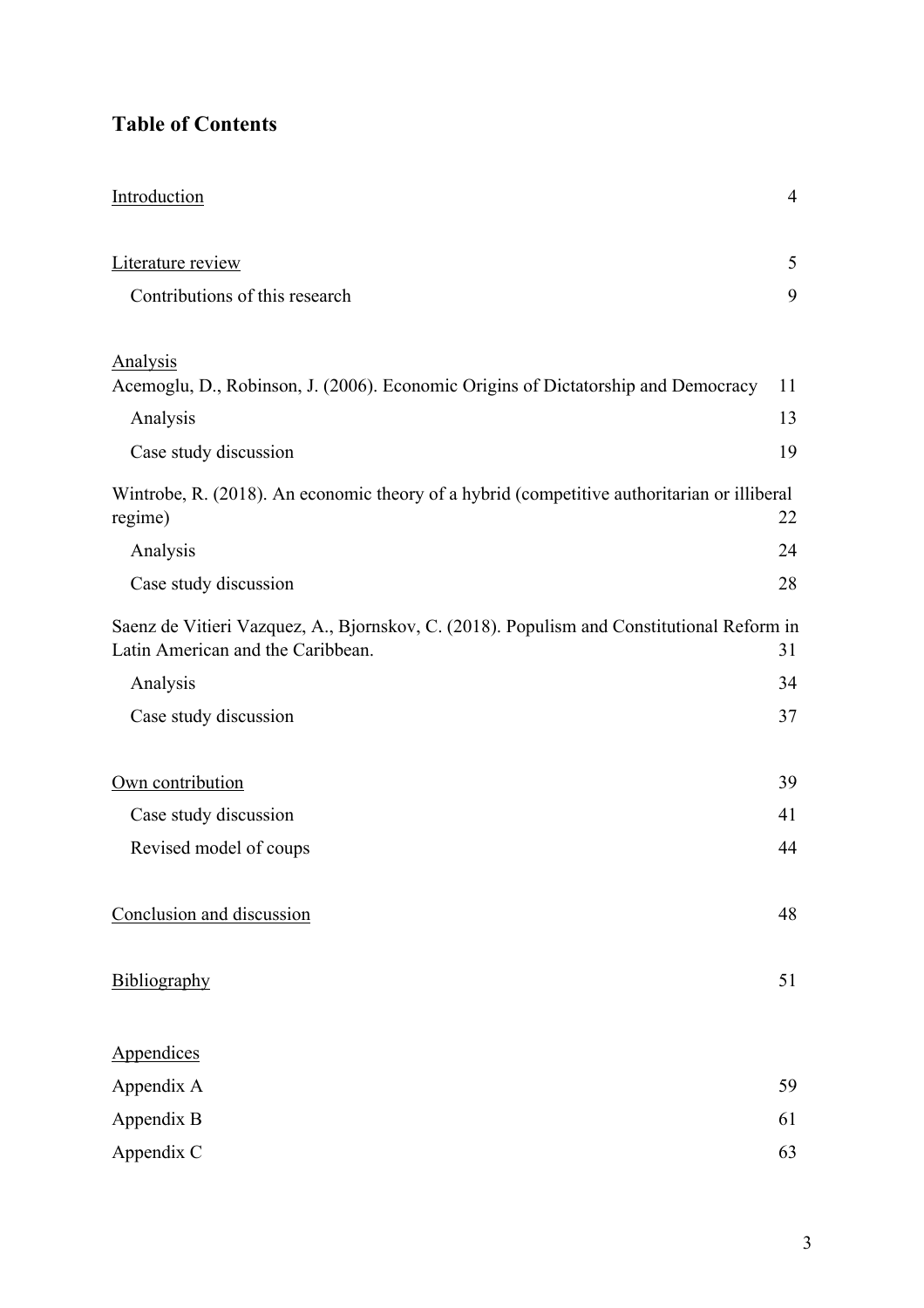# **Introduction**

Several democracies across the world have been under threat the past years. Clear examples are the Maldives, Venezuela, Cambodia, Turkey, Poland and Hungary (Zakaria, 2019). These countries all have one thing in common; the incumbent has been harming the existing democracy the most. In 2013, Maduro unconstitutionally took the power in Venezuela, thereafter diminishing the power of the parliament (Watts, 2017). A similar event occurred on the Maldives in 2018, in which President Yameen abolished the checks and balances through shutting down the Supreme court and the parliament (Brewster, 2018). Alongside this, also in Europe undemocratic tendencies have emerged. For the last decade, the leaders in Turkey, Poland as well as Hungary have taken various measures to increase their power and diminish the influence of the democratic bodies (Matuszewska, 2019).

Both media and scholars have pointed out that in these countries the democracy has been disrupted by the incumbent leader. However, an overarching theory on how and why the democracies are deteriorated by the incumbent fails to exist, despite the extreme relevance of the topic (Selcuk & Arraras, 2018; Weiffen, 2012; Cameron, 1998; Levitsky & Way, 2002). I will research the breakdown of democracies by examining the causes of these democratic disruptions from multiple angles. This thesis will do so by first reviewing relevant literature and by exploring the gaps that exist in the field of research. Thereafter, I conduct a theoretical analysis of three articles into the field of democracies and non-democracies, regime changes and constitutions to get an understanding of democratic systems and the weakening thereof. Moreover, I will use the theories and models of these articles to explore a new theory on the change of a democratic regime.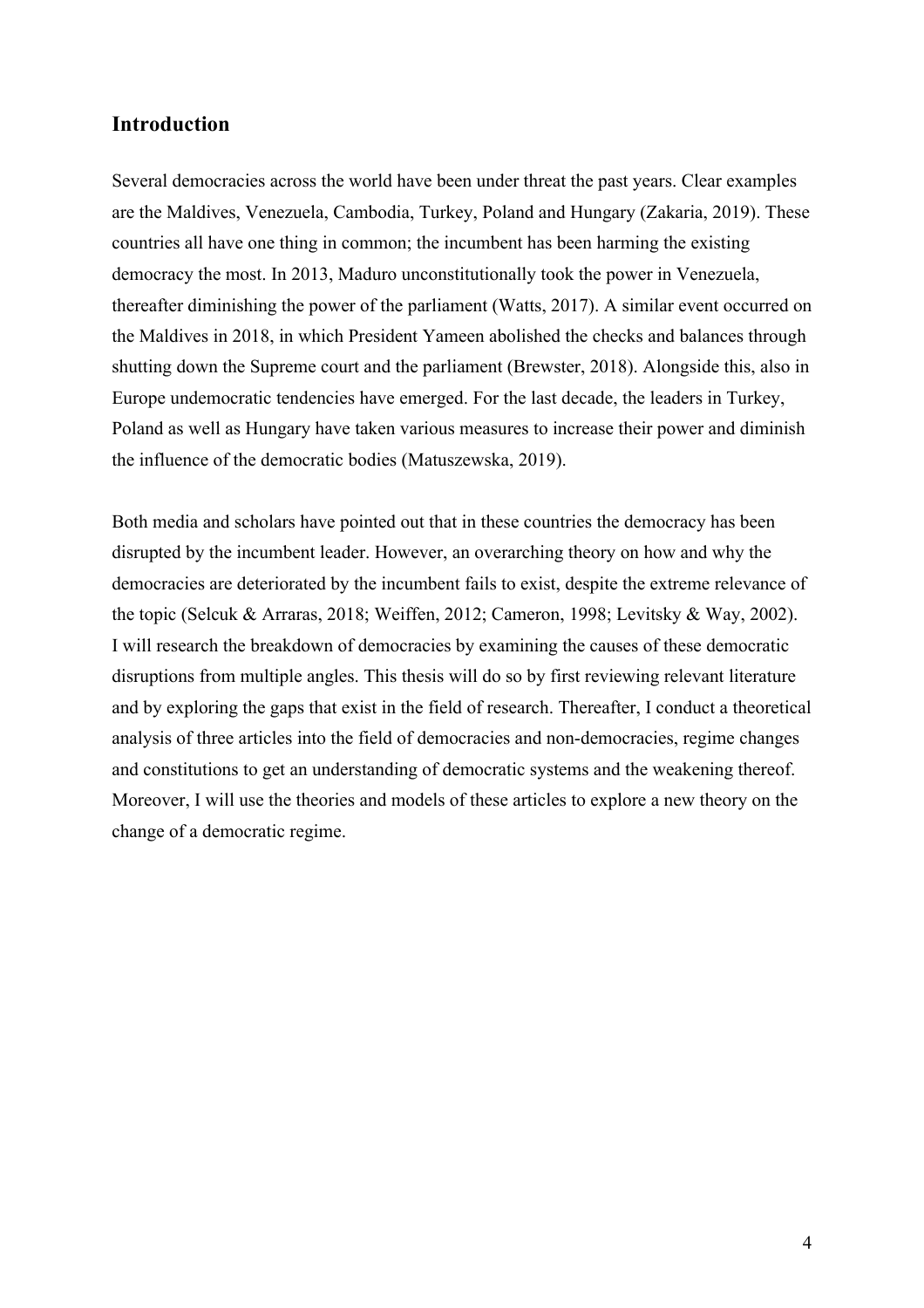## **Literature review**

A broadly accepted conception of democracy is the definition of Schumpeter. Accordingly, a democracy can be defined as a specific institutional arrangement for making political decisions, in which individual people are granted the power to make decisions based upon the votes of people. Importantly, the competition for power is based upon free voting. In order to achieve this, a certain legal and moral principles and freedom of press should be in place within the community (Schumpeter, 1975). Hereby, Schumpeter makes democracy about free and contested elections, in which a ruler will step down if he loses elections (Przeworski, 2000).

A dictatorship contrasts with a democracy on numerous aspects. Within a dictatorship, the decision making process is less transparent than in a democracy. Crucial is the lack of fair and free elections and centralized power in a dictatorship. Importantly, dictatorships can have various dimensions of control and power of the leader (Cheihub et al., 2010). Wintrobe (1990) has made the classification between a tin-pot dictator and totalitarian dictator, which is based on the trade-off between power and repression. A tin-pot dictator tries to stay in power at the lowest costs, while a totalitarian dictator wants to maximize its power and thereby use a maximum of repression (Wintrobe, 1990). Interestingly, various regimes considered as dictatorships are holding elections; holding elections does not make a system necessarily democratic (Knutsen et al., 2017; Gandhi & Przeworski, 2007; Levitsky & Way, 2002). Levitsky and Way (2002) state that sometimes the existing democratic institutions are in place to get and keep authority. Related, Gandhi and Przeworski (2007) argue that if a dictatorship holds elections, these elections are always controlled.

Thus, not all regimes that hold elections can be defined as democratic. Namely, despite the elections these regimes systematically fail to have free and fair elections, and lack political rights and civil liberties for its citizens. Various scholars have classified regimes that both hold characteristics of a democracy as well as a dictatorship as an illiberal democracy (Zakaria, 1997; Buzogány, 2017). Zakaria has argued that although democracy and liberal rights go hand in hand in western democracies, various democracies across the world do not share the civil liberal values of western democracies. In these countries, civil rights of citizens are heavily violated (Zakaria, 1997). This approach has been followed by several authors (Smith & Siegler, 2008; Wigell, 2008; Bugozany, 2017). Levitsky and Way, on the other hand, argue that literature on illiberal democracy has been biased by the idea of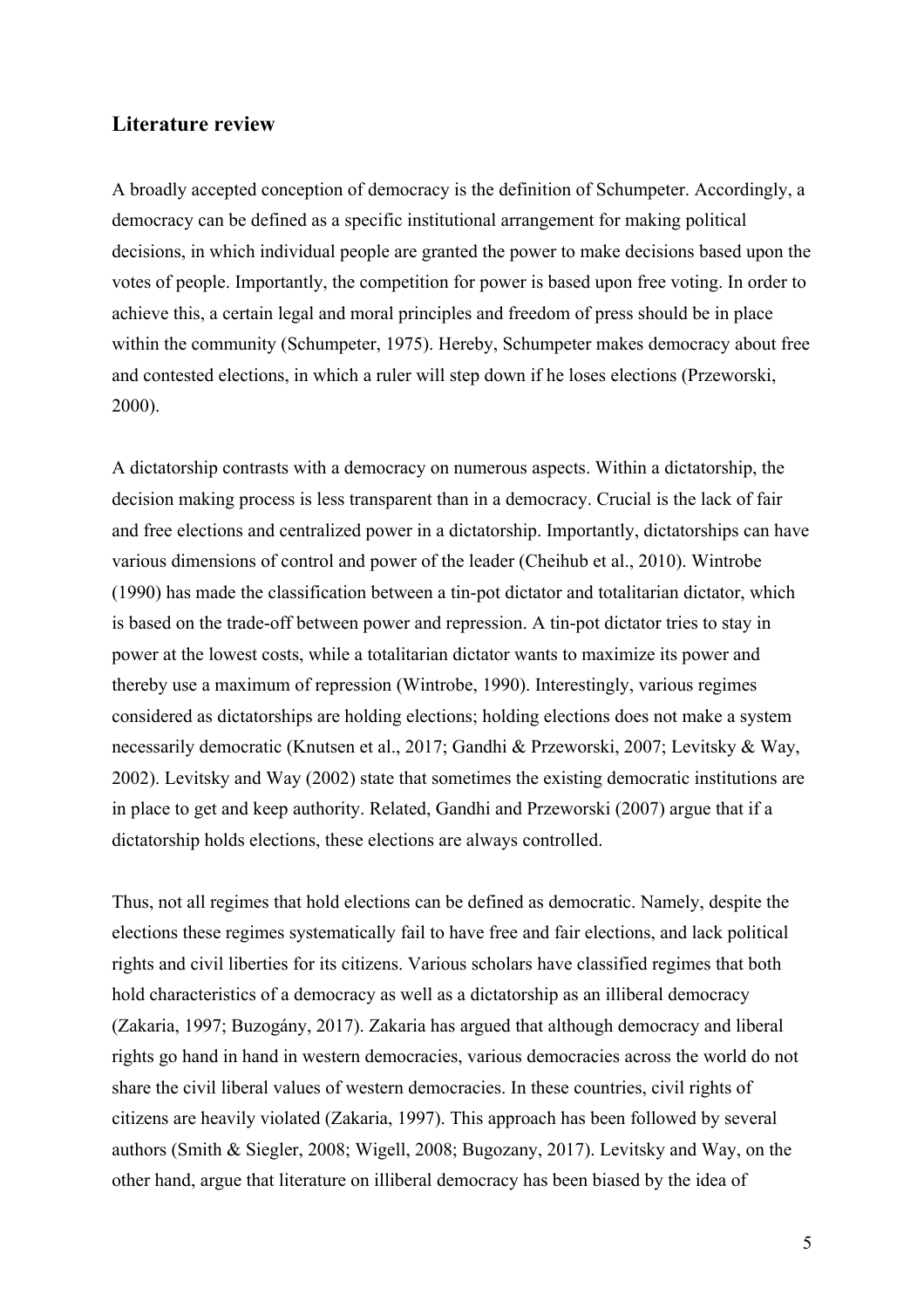democratization. Accordingly, several regimes have been stable autocratic regimes while having democratic characteristics; they do not appear to move towards a democracy. Instead, they define this specific in-between regime type as competitive authoritarianism (Levitsky & Way, 2002). (Levitsky & Way, 2002). Zakaria indeed believes illiberal democracies have occurred from a democratization wave, but contemporary authors do state a country can remain stuck in illiberal democracy, although the durability is debated (Knutsen & Nygard, 2015; Buzogány, 2017; Zakaria, 1997). All in all, it appears various forms of in-between regimes exist, that may all have their own set of characteristics. However, consensus exist on that these regime types can be explained as being a form of hybrid regime. Typologies are created to still understand the differences between the various forms. In line with the definition of Schumpeter of democracies, various scholars have created a typology on free and fair elections (Wigell, 2008; Wintrobe, 2018; Smith & Ziegler, 2008).

Several scholars have written about the transition of regimes. In the end of the  $20<sup>th</sup>$  century, various democracies appeared to have failed and changed into less democratic regimes. The overall argument is that mainly newly existing democracies have eventually failed; democracies founded after 1960s have often not succeeded (Newman, 2011; Levitsky & Murillo, 2013; Kapstein & Converse, 2008; Lust & Waldner, 2015). The failing of democracies is often characterized as 'democratic backsliding', which is the gradual process of the weakening of democratic institutions, possibly leading to a complete breakdown of the democracy. Specifically, several scholars argue that if democratic backsliding happens, the electoral competition, civil liberties and accountability of leaders is gradually diminishing (Lust & Waldner, 2015; Bermeo, 2016; Svolik, 2018).

Weak institutions are pointed out as a reason for democratic backsliding as well as a result of the process. In weak institutions, uncertainty exists on the rules and settings of the institutions. This gives agents the possibility to deviate from the set rules. While classical political theories have argued that created institutions are automatically strong, recent literature states that they are mostly weak at the point of creation and that it takes time to improve and stabilize them (Kapstein & Converse, 2008; Levitsky & Murillo, 2013). Another debate regarding institutions is the preference for either a presidential or parliamentary system. It remains unclear what the most stable system may be; researches contradict each other. Some authors argue that in unstable democracies a presidential system would grant too much power to the leader, leading to democratic backsliding. Other researches state that a presidential system is more durable as it is better in dealing with crises, thereby prevents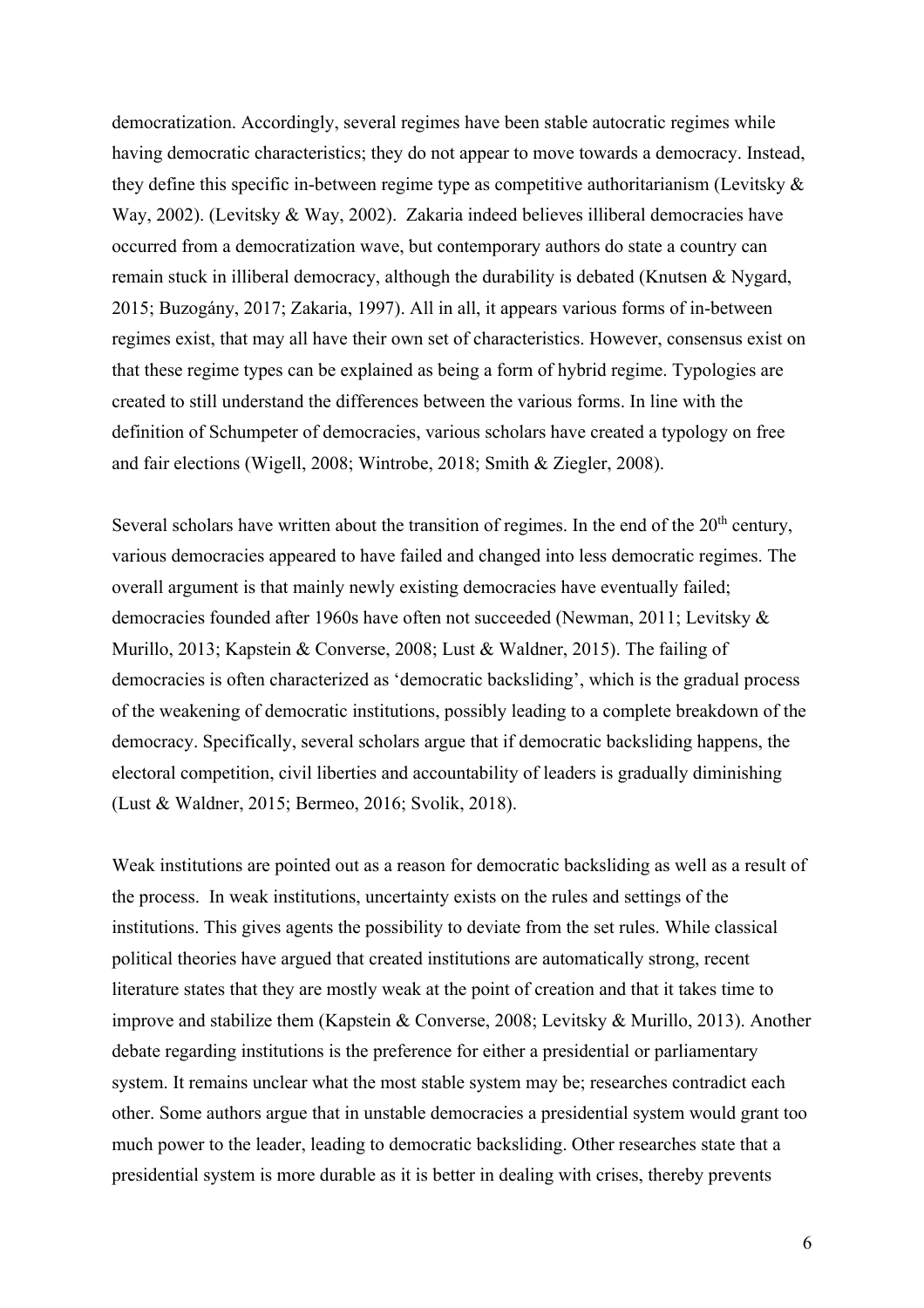democratic backsliding (Kapstein & Converse, 2008; Bjornskov & Voigt, 2018; Stepan & Skack, 1993; Newman, 2011; Knutsen & Nygard, 2015).

Another identified reason for democratic backsliding is the polarization of a society. Acemoglu and Robinson (2006) argue that having a strong middle class is crucial for preventing repression by the government. However, in a polarized society this middle class is not as strong. Svolik (2018) has later stated that if a society is polarized, leaders can manipulate democratic processes. Citizens are willing to vote for their preferred leader, even if this leader shows undemocratic behavior. Citizens are presented a trade-off, and they may prefer their leader over free and fair elections; even though these values are recognized by citizens (Svolik, 2018). Nalepa et al. (2018) add a nuance to this argument, arguing that chosen leaders may not directly engage in authoritarian practices. Instead, they initiate various institutional reforms that eventually lead to a more authoritarian regime. This gradual process of change may make it difficult for citizen to recognize the diminishing electoral competition, accountability and civil liberties within the country. Accordingly, only after the leader is in place, his autocratic tendencies become clearly visible (Nalepa et al., 2018). The idea of polarization is linked to the concept of civil society (Nalepa et al., 2018; Svolik, 2018; Acemoglu & Robinson, 2006; Wintrobe, 2018). If a society is well organized, there is a constant pressure on the incumbent to act democratically. Related, repression of citizens becomes more difficult as well. Moreover, without a strong civil society the accountability of the leaders is less high; they are not constantly checked (Lust & Waldner, 2015; Acemoglu & Robinson, 2006). These points can be brought back to the theory of Nalepa et al. (2018); the citizens may not fully grasp the actions of the leader.

Not only polarization explains the possibility for repression, recently Wintrobe has explained the type of leadership of the incumbent ruler is influential as well (Wintrobe, 2018). Wintrobe has expanded his theory on power in a dictatorship by looking at increasing power for the leader in a democracy. Wintrobe argues that if a democracy has a strong leader, repression may not decrease the level loyalty of the citizens heavily, which makes it possible for the leader to increase his power (Wintrobe, 2018). His theory can be drawn back to political theories on power in democracies. In 1971, Dahl already argued that the level of power depends on the costs of tolerating as well as on the costs of repression (Dahl, 1971). Various scholars have built upon the theory of Dahl (Berenskoetter, 2007). However, power theories specifically linking to hybrid regimes have not been thoroughly researched before.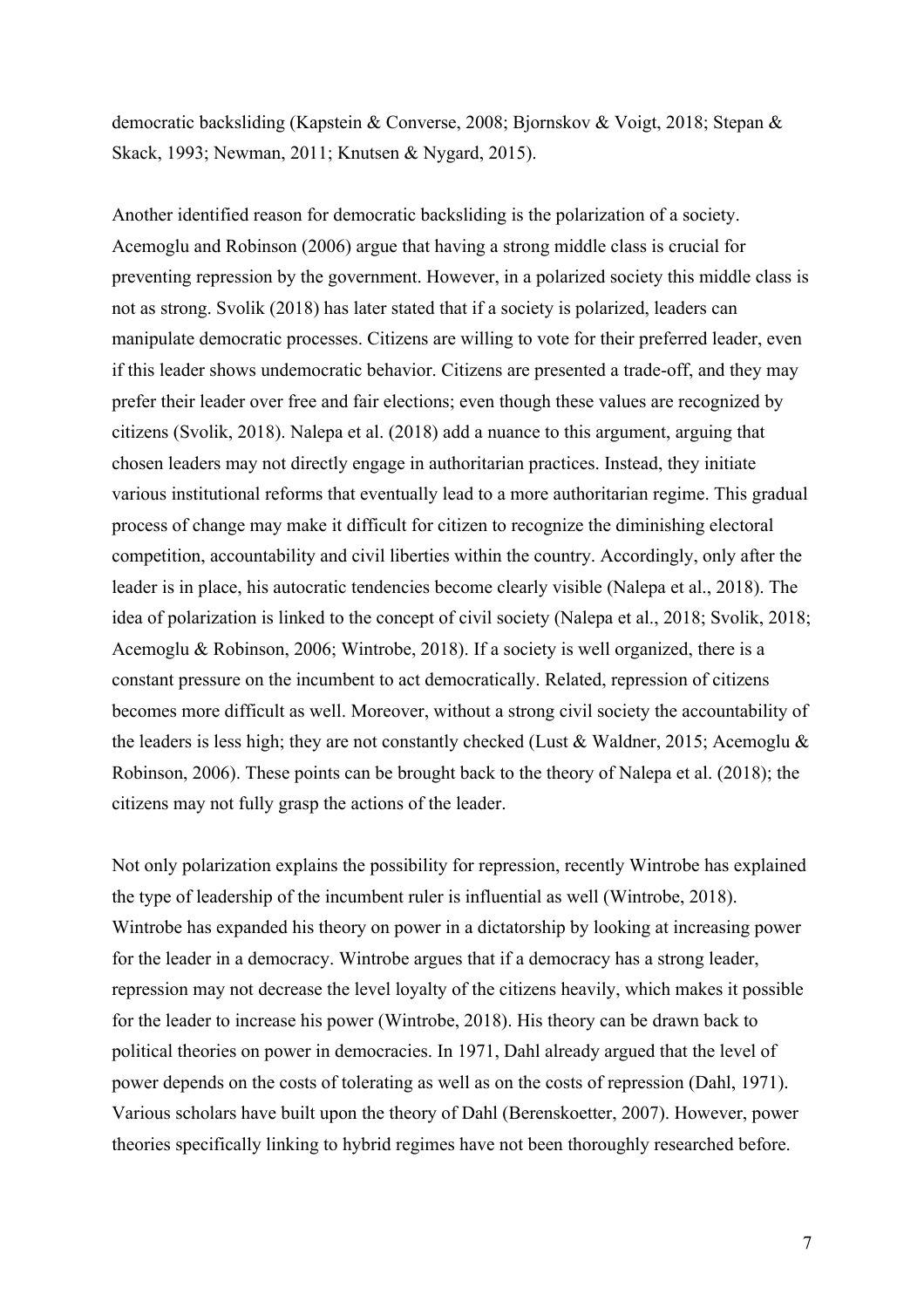The research into democratic backsliding focused on gradual changes weakening a democracy. However, they do explore the possibility of an abrupt change that breaks down the existing constitution (Nalepa et al., 2018; Svolik, 2018; Wintrobe, 2018). A coup can abruptly demolish existing democracies. A coup involves a small group of people trying to remove the establishment and is likely to occur in highly unequal societies is the consensus among researchers (Acemoglu & Robinson, 2006; Kirstein & Voigt, 2006; Grossman, 1999). A commonly discussed coup is a military coup, in which the executive authority is removed by the military by use of force or the threat thereof (Svolik, 2018; Marinov & Goemans, 2013; Acemoglu & Robinson, 2016).

Another type of coup is a self-coup. A self-coup is defined as a democratically elected leader that dissolves the existing democracy to take more power, by suspending the constitution (Cameron;1998; Weiffen, 2012; Bermeo, 2016). A studied example is the self-coup in Peru of Alberto Fujimori in 1992. In addition, the dissolving of the parliament and suspending of the Supreme Court in Russia by Boris Yeltsin in 1993 is characterized as a self-coup. Specific case studies have been performed to understand these self-coups, but no overarching theory has been conducted (Mauceri, 1995; Cameron, 1998; Bermeo, 2016; Levitsky & Way, 2002). Bermeo argues that self-coups have been in decline in the 21th century, instead he argues contemporary regime changes organized by the incumbent can better be called executive aggrandizement instead of executive coup. Namely, as the process has taken longer; democratic institutions have been weakened one by one (Bermeo, 2016). Overall, regardless of being defined as a self-coup, the tendency of incumbent leaders disrupting the democratic systems of states is clearly recognized the last decade. Contemporary examples are found in Asia in Cambodia and the Maledives; the media has defined the democratic crises as self-coups. For example, in Cambodia the incumbent claimed all seats in the bicameral parliament after pretend elections (Morgenbesser, 2019; Brewster, 2018). Also, democracies in Europe as in Poland, Turkey and Hungary have been disrupted by the incumbent leader (Selcuk & Arraras, 2018; Buzogány, 2017). Moreover, importantly, multiple democracies in Latin America have been threatened various times for decades. Recently, Venezuela is a striking example, in which elections have been postponed indefinitely by the incumbent (Watts, 2017; Levitsky & Murillo, 2017). Despite, the topic of incumbent leaders deteriorating democracies has not been researched thoroughly, neither in the previous century or recently.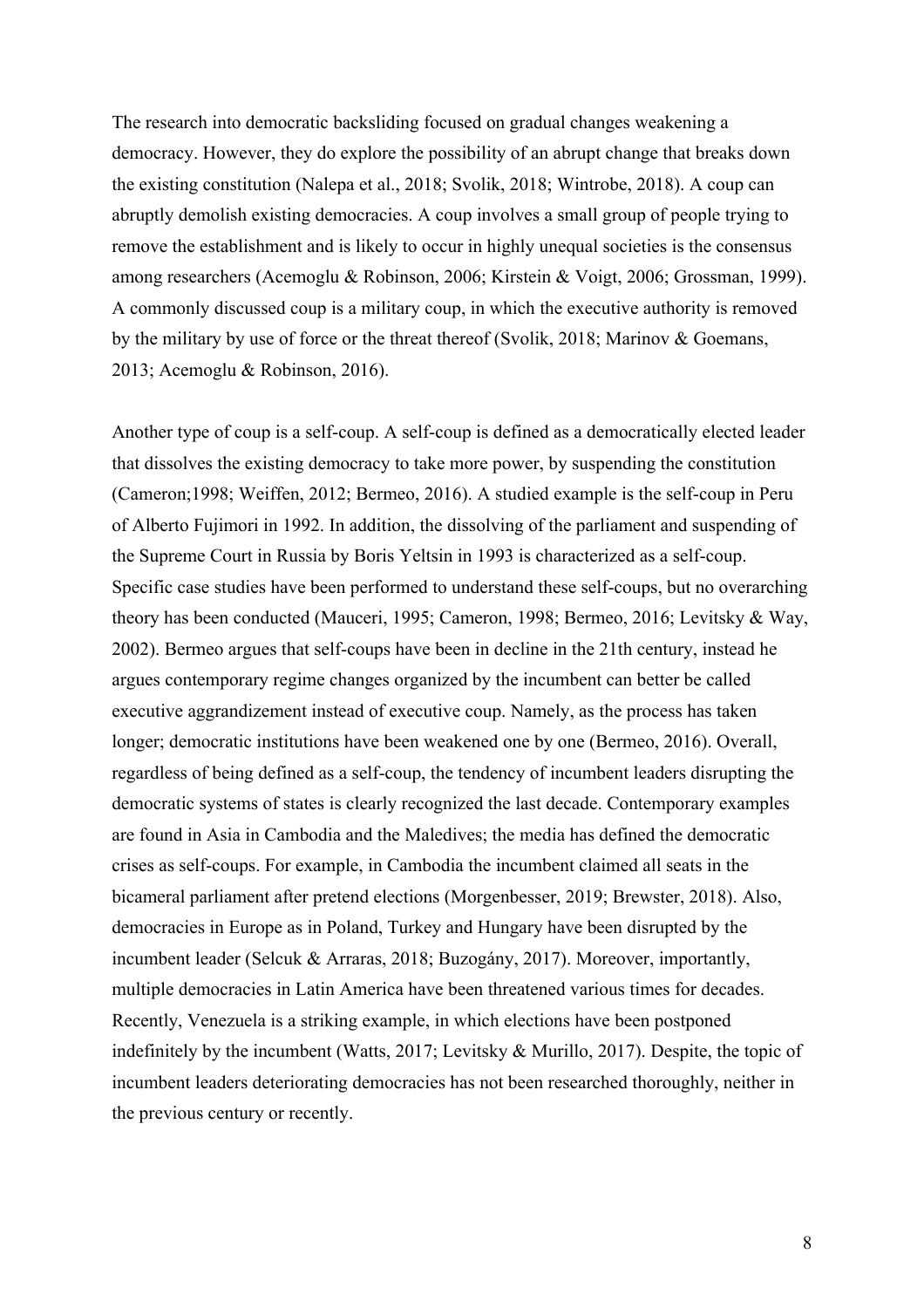#### Contributions of this research

Given that various democracies all over the world have been deteriorated and changed into a hybrid regime the last decade, it is crucial to understand how and why this happens. The literature review has indicated that democratic backsliding and self-coups are newly researched topics. Via the process of democratic backsliding a democracy is weakened and slowly changes into a more hybrid regime that holds both criteria of a dictatorship as well as a democracy. Weak civil society, weak institutions and polarization are identified as factors enhancing democratic backsliding. Importantly, several angles are not thoroughly researched yet. For example, while previous research focuses on societal tendencies, the influence of the incumbent leader on the disruption of a democracy has been mainly neglected. Moreover, research into democratic backsliding neglects the possibility of an abrupt regime change as well; the possibility of a self-coup. No critical moments fundamental to the disruption of a democracy are identified. However, as explored in the literature review, clear examples exists in which a key situation defined the deteriorating of democracies. The change of democratic formal institutions has indicated the disruption of democracies in various cases, as in Cambodia and Hungary. Importantly, in various cases the incumbent leader plays a crucial role. Examples exist of the incumbent changing a democratic system. This can possibly be defined as a self-coup; a clear example of a self-coup is the self-coup of President Fujimori in Peru in 1992. Newly deteriorated democracies by the incumbent show clear show similarities with this self-coup of President Fujimori. However, as stated self-coups have not been thoroughly researched. Moreover, the role of the leader in the disruption of a democracy should be further researched. Also, which formal institutions change and how they change during the disruption of a democracy should be explored. Importantly, the societal tendencies that are put forward in studies into democratic backsliding should not be neglected in this research and should be further explored.

All in all, this research will try to contribute to the existing literature on regime changes by exploring factors contributing to the disruption of a democracy as well as well as identifying the crucial moments that explain a change towards a hybrid regime. Moreover, this research thoroughly examines the role of the incumbent in relation to the democratic backsliding. To understand the disruption of a democracy and regime changes better, I will answer the following research question:

*'What are the factors leading to a shift towards a hybrid regime?'*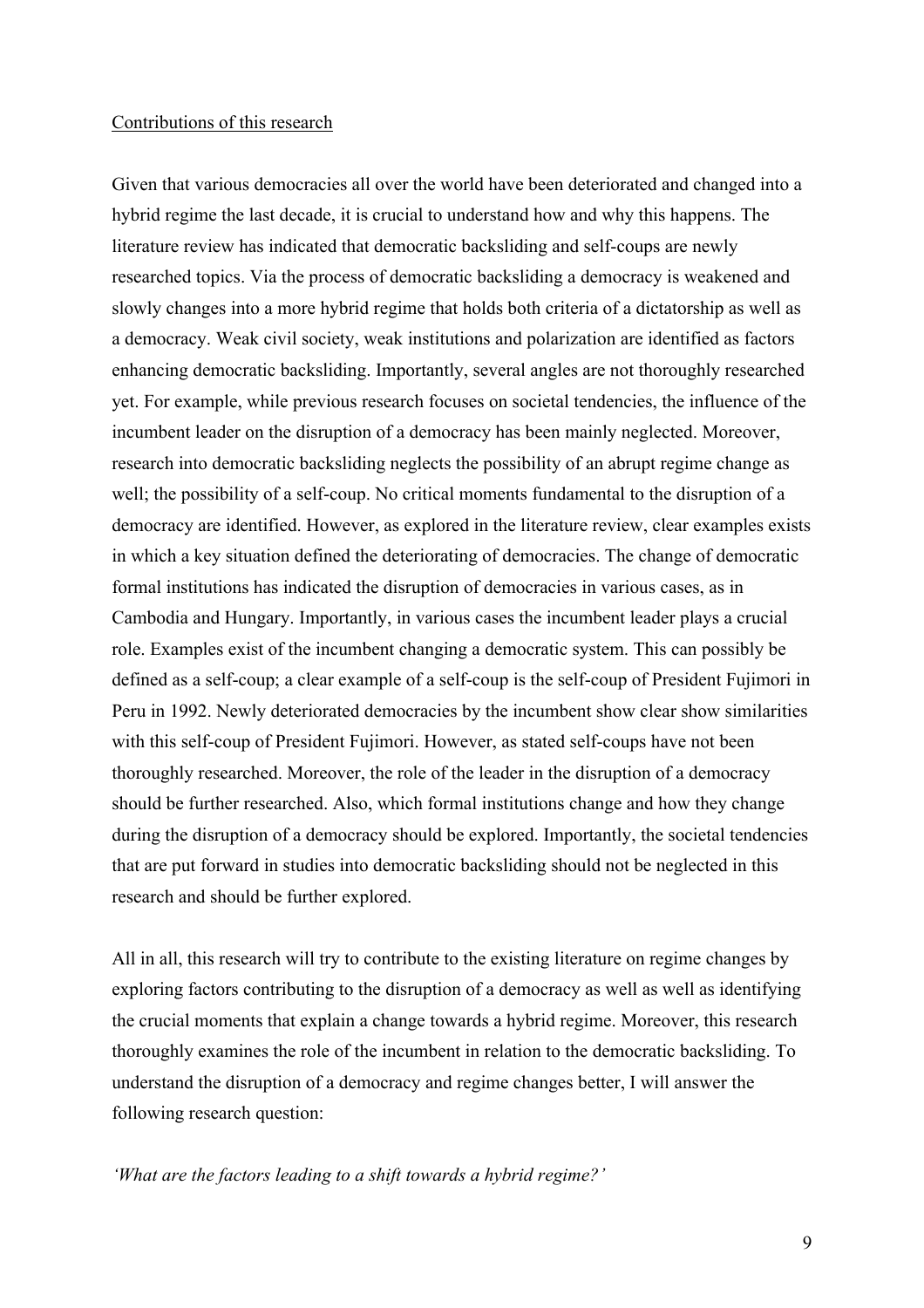To answer this question, three academic articles will be examined in detail and critically discussed. By examining these articles I will get an understanding of various models and theories around the topic of regime changes and democratic backsliding. These models and theories both complement and contradict each other, making it valuable to explore them thoroughly. Importantly, in the analyses as well as in the own contribution these articles are compared and contrasted in order for me to combine aspects from the various models to create a new theoretical angle relevant for regime changes, democratic backsliding and selfcoups.

First, Acemoglu and Robinson create a model in 'Economic Origins of Dictatorship and Democracy', in which the shift from a democracy to a non-democracy is explained. Various chapters give a valuable insight in the factors leading to the abrupt disruption of a democracy. Second, the article of Wintrobe 'An economic theory of a hybrid regime' explores the process of democratic backsliding and the change toward a hybrid regime. Importantly, he included both the role of the citizens as well as of the leader. Lastly, the article 'Populism and Constitutional Reform in Latin American and the Caribbean' of Saenz de Vitieri Vazquez and Bjornskov empirically researches the relation between leaders and constitutional changes. Researching constitutional changes gives an insight in the institutional changes during a period of democratic backsliding.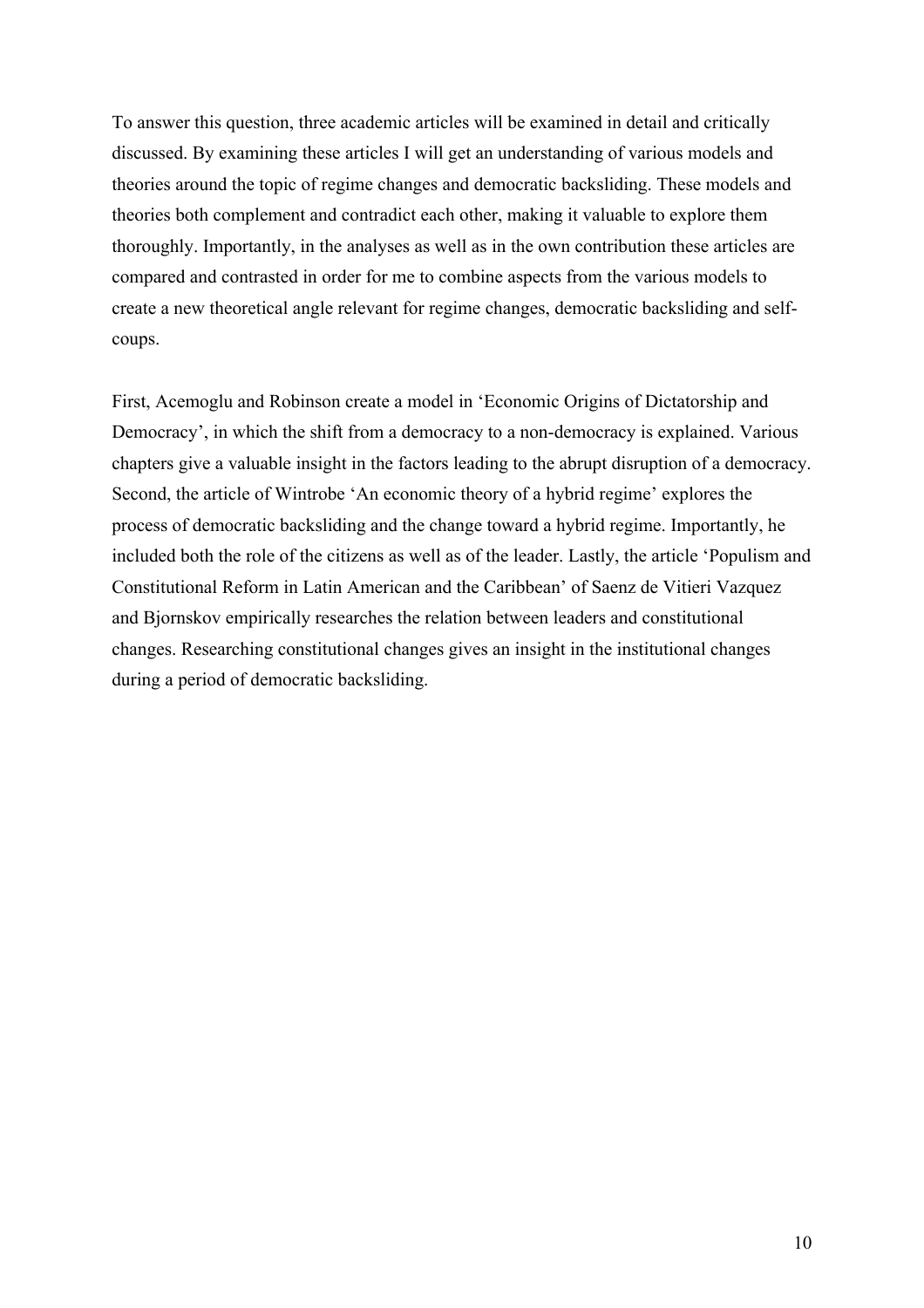## **Analysis**

## **Acemoglu, D., Robinson, J. (2006).** *Economic Origins of Dictatorship and Democracy***.**

To get an understanding of the mechanisms involved in an abrupt regime change from a democracy to a non-democracy, the analysis section will start with an analysis of chapters of Acemoglu and Robinson from 'Economic Origins of Dictatorship that focus on the change from a democracy to a non-democracy.

#### Summary

Acemoglu and Robinson have created a model that mathematically shows how a democracy can change into a non-democratic regime due to a coup. The model depicts which factors affect the likelihood a coup is staged in a society. The authors have derived thresholds from their model that determine under which circumstances a coup is staged. In these thresholds, inequality, but also the costs of coups as well as tax rates are considered. Before exploring the model and specifically these thresholds, I will examine the assumptions of the model.

Firstly, the authors divide society into two groups with two types of income. Society exists of the elite and the citizens, in which the elite are rich and the citizens are poor. This assumption is crucial for the model. I will use the term 'masses' for the citizens, for two reasons. First, 'the masses' better represents a bigger group in society with respect to the elite as a small group. Second, the elite are also citizens of a state and thus the term may be confusing. The authors assume the elite and the poor to be in constant conflict with each other, as the two groups have conflicting preferences.

The second assumption explains that the elite and the masses make decisions based on income preferences. The model revolves solely around income and income redistribution in society. Accordingly, the elite wants little redistribution while the masses want a lot of redistribution. Income redistribution is depicted by looking at the tax rates in a society. In a democracy the masses set the tax rate, while in the non-democracy the elite sets the tax rate. Important, the authors make a society with a democracy as the starting point of their model. A non-democracy will only occur if a coup is staged to abolish the existing democracy. The elite will stage a coup if their income after a coup is executed is higher than their income in a democracy. Overall, Acemoglu and Robinson model the likelihood of coups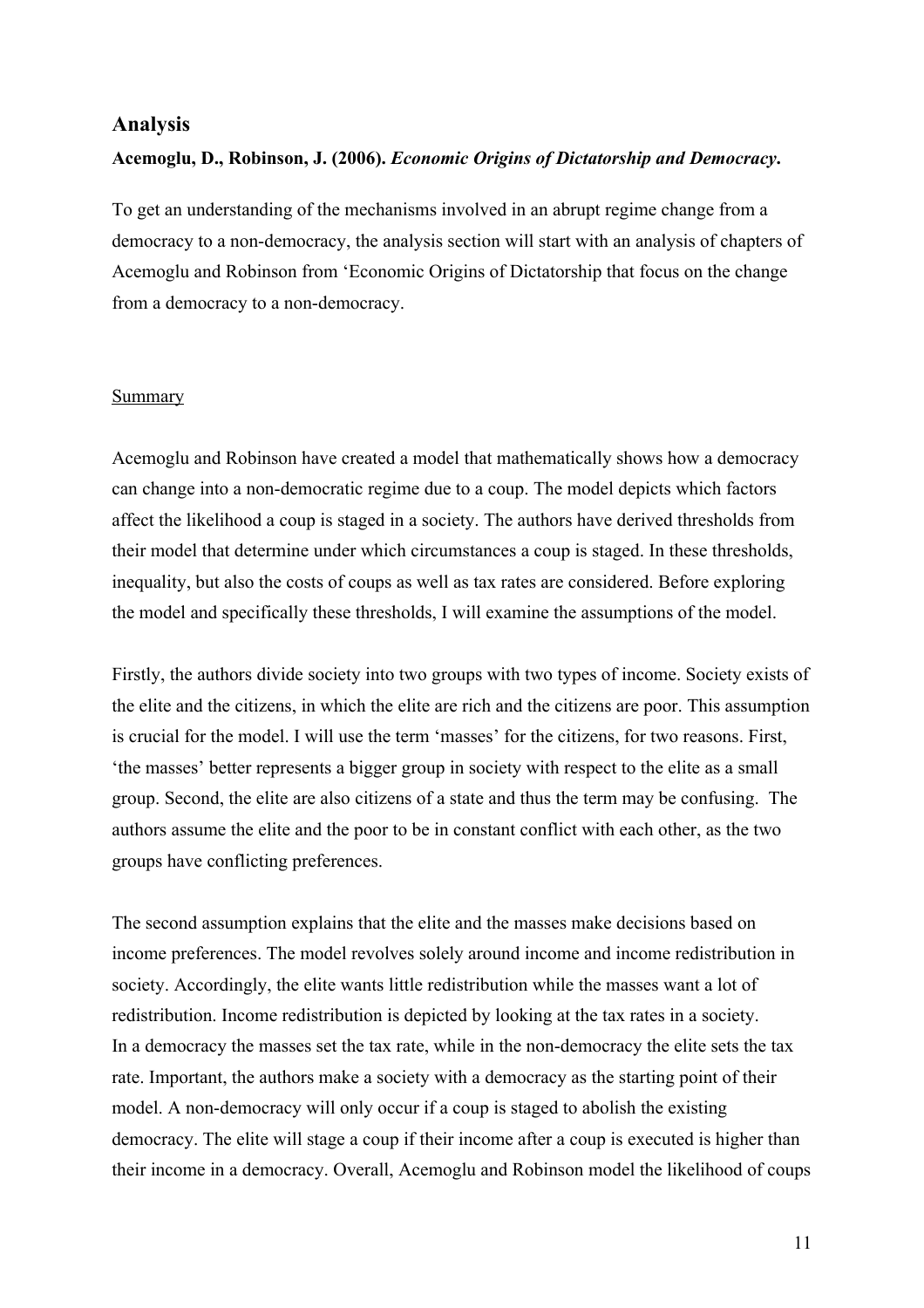by looking at the incentives of the elite to reduce distribution, considering the costs of a coup. Note that only the elite can stage a coup. Another important assumption that is made by considering the coups is that although coups are often undertaken by the military of a country, the military is representing the elite. Namely, the elite has the resources to control the military<sup>1</sup>.

Third, the authors assume the tax rate is proportional. Note that in the case of a progressive system, the influence of a tax rate would be even greater. Namely, in a progressive system the high-earners pay the highest tax rate. With a progressive system the post-tax income of the elite in a democracy would be lower than with a proportional system, making it even more likely that the elite will stage a coup.

Fourth, the authors assume all individuals maximize their utility, meaning both the elite and the masses try to maximize their utility<sup>2</sup>. This is assumption is crucial for setting the thresholds. If utilities are not maximized, this will have various implications. If considering that the masses do not maximize their utility, a lower tax rate is possibly set by the masses, as they would be satisfied with less redistribution. If considering a lower utility for the elite, they would possibly be satisfied with a higher tax rate set by the masses. Therefore, a coup is less likely to be staged. Overall, it would imply that the conflict between the two groups is less harsh; both groups are more willing to accept the other groups demands, this means a coup is less likely to happen.

Summarizing the main thesis of the authors, they argue in a democracy the elite will stage a coup and create a non-democracy if the redistribution in the current society is high and the costs of a coup are low. Namely, Acemoglu and Robinson model the likelihood of coups by

<sup>&</sup>lt;sup>1</sup> Statistics show that coups destroying a democracy have indeed mainly been military coups. In Latin America over hundred military coups have appeared in the period until 1980 (Fossum, 1967; Perez-Linan & Polga-Hecimovich, 2017). Also on other continents military coups have occurred; in Africa and the Middle East various military coups happened throughout the last century. In literature on coups, other groups staging a coup besides the military have hardly been mentioned (Hiroi & Omori, 2013; Marinov & Goemans, 2014; Newman, 2011).

<sup>&</sup>lt;sup>2</sup> Acemoglu and Robinson argue this tax rate is set by the masses based upon the median voter theory. Each individual has its own preference. The median vote is the vote of the individual under which the same amount of people prefer a rate lower than tax rate τ and higher than τ. The outcome of majority voting will always be this middle point  $M$ . Namely, although all individuals have single preferences, a collective decision needs to be made. People who want a q lower than M will never reunite with people who want q to be higher than M. These subgroups are balanced into point M. However, the authors state people strive for maximum utility and all the masses all share one income, implying they all have the same preference τ. The median voter theory is thus irrelevant in this case.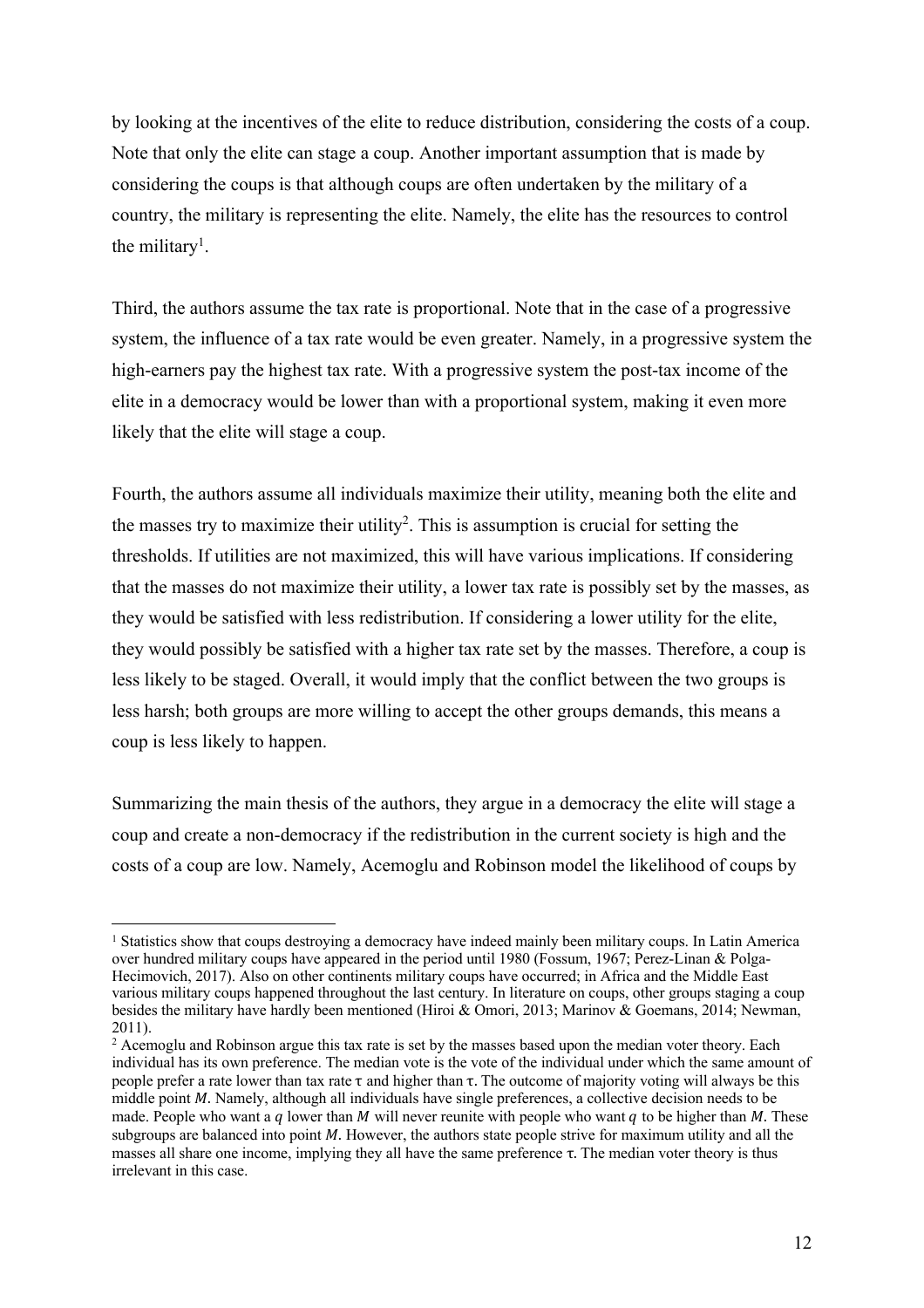looking at the possibility of the elite to create a non-democracy and thereby reduce redistribution, considering certain costs of coups. The authors argue that in a democracy, the masses set redistributive policies that are unfavorable to the elite. Importantly, especially in a society with high inequality, the set policies are highly unfavorable to the elite. Inequality is explained by the share of income of the masses with respect to the elite. If inequality is high, the masses want a lot of redistribution, while the elite want very little; they have a lot to lose with high redistribution. Namely, these redistributive policies mean in practice that the elite, who are the rich, will lose a large part of their income to the masses. Note that the authors argue that states not automatically remain in a certain regime type once it is established, instead states may go back and forth between regimes endlessly. This is not examined in their model. In the model, the authors derive a point where the elite is indifferent between staging a coup and keeping the democracy. This point is the threshold that shows under which circumstances a coup is or is not staged. The next section will analyze the mechanics of the model as well as of the threshold.

#### Analysis

The authors start with presenting a budget constraint of the government, which shows the maximum amount of redistribution in society given a certain tax rate. This budget constraint consists of the government's income given a tax rate. The budget constraint is derived the following. First, the overall societal income is considered an important variable, this is depicted as y. Each individual also has its own income, which is  $y^i$ . Since each society has a number of citizens *n*, the average income in society  $(\overline{y})$  is explained as  $\overline{y} = \frac{1}{n} \sum_{i=1}^{n} y^{i}$ . Namely,  $\overline{y}$  portrays the average income of all aggregate individuals  $y^i$  devided by the total numbers of individuals in a society  $n$ .

As previously stated, tax rates  $(\tau)$  are crucial for redistribution. Acemoglu and Robinson consider that taxes come with benefits as well as distortions. The benefit of taxes is the accumulated tax income of the state. These tax earnings are assumed to be redistributed equally among all citizens of society. Importantly, each individual pays the same tax rate τ but has another income  $y^i$ . The benefits of taxes can thus be explained as  $\tau y^i$ . The distortions explain the costs that occur when taxes are collected. Accordingly, a loss to the economy will always exist when taxes are created; these costs are deadweight costs. An example of these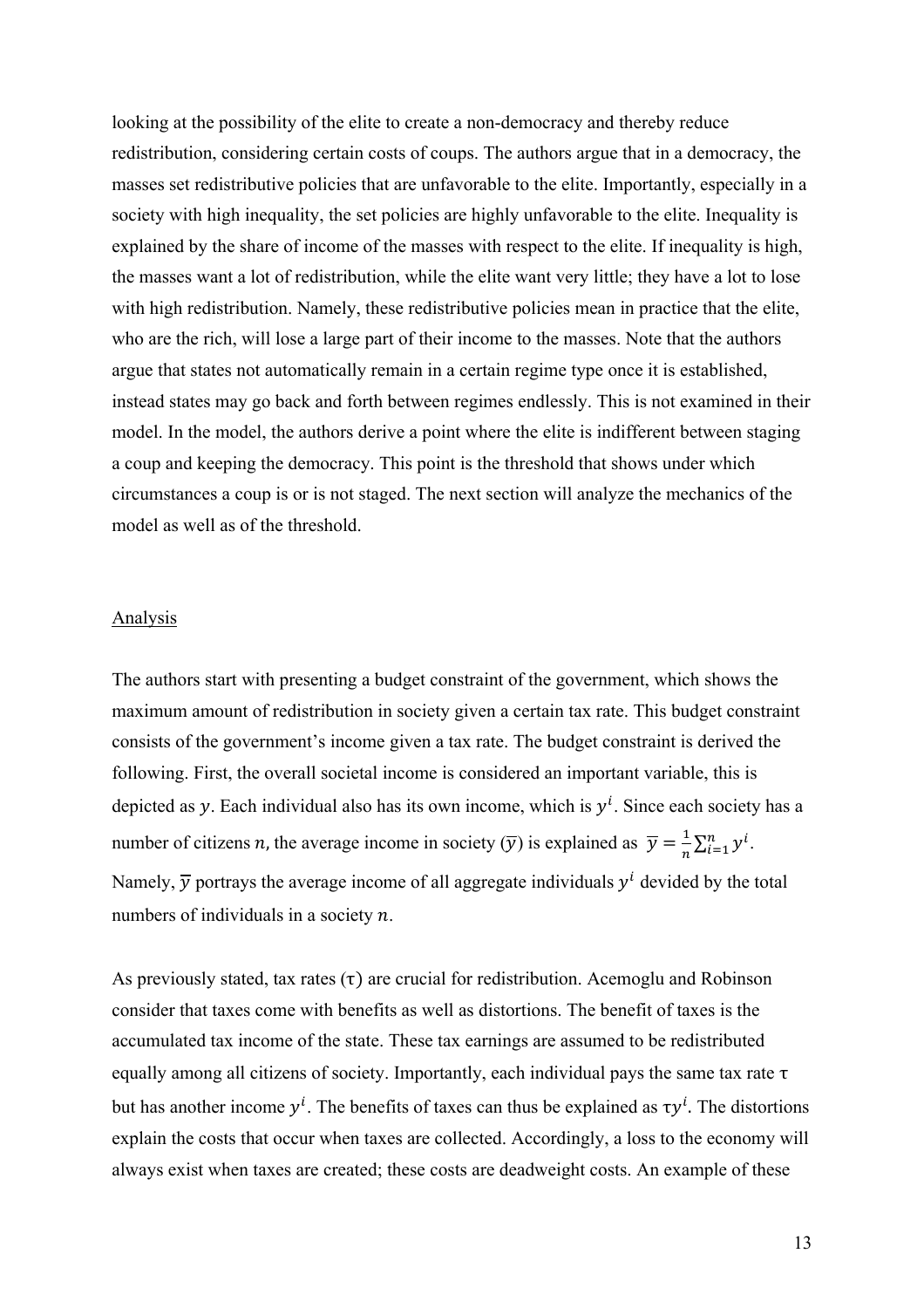distortions are the incentive to work; an increase in taxes leads to a lower incentive to work. These deadweight costs are depicted by the authors as aggregate costs of taxes  $C(\tau)n\overline{y}$ , which is the costs C times tax rate  $\tau$ . The authors state  $n\overline{y}$  is only included for normalization. Namely, they assume that if  $n\bar{v}$  increases or decrease, the costs of taxation will increase or decrease respectively as well.

The benefits and distortions lead to a certain amount being redistributed in society, which is equal to the government's budget constraint. This amount being redistributed is defined as lump sum transfer T, which is equal to the benefits and distortions given a certain tax rate  $\tau$ . The lump sum transfer  $T$  is a transfer given to each individual in a society.

$$
T = \frac{1}{n} \left( \sum_{i=1}^{n} \tau y^{i} - C(\tau) n \overline{y} \right) = \left( \tau - C(\tau) \right) \overline{y} \quad (1)
$$

As previously explained, Acemoglu and Robinson assume that all individuals in a society try to maximize their utility. They maximize their utility given the existing budget constraint. Since the authors only care about income, there highest utility is reached when their income is maximized. Thus an individual's utility is the income of an individual given a tax rate  $V(y^i | \tau)$ . Hence, the utility function of an individual is equal to the post-tax income of an individual, that is depicted as  $\hat{y}^i$ . The post-tax income  $\hat{y}^i$  consists of the income after taxes and the lump sum transfer given to the individual.

$$
V(y^{i} | \tau) = \hat{y}^{i} = (1 - \tau) y^{i} + (\tau - C(\tau)) \overline{y}
$$
 (2)

The authors have divided society in two groups; the elite and the masses. Also, only two types of income exist in their model. Individuals within the group of the elite have an income  $y<sup>r</sup>$ , which stands for income of the rich. Individuals coming from the masses have an income  $y^p$ , which is income of the poor. The whole society is normalized to one, and the fraction of rich people is depicted as  $\delta$ . The fraction of poor people is  $1 - \delta$ . If the two incomes y<sup>r</sup> and  $y^p$  are considered instead of  $y^i$ , the government's budget constraint is the following:  $T = \tau ((1 - \delta) y^{p} + \delta y^{r}) - C (\tau) \overline{y} = (\tau - C (\tau)) \overline{y}$  (3)

The income of the elite and the masses can be derived from the mean income  $\overline{y}$ , the level of inequality in society and the fraction of society belonging to either the elite or the masses. Inequality is depicted as  $\theta$ , which is equal to the share of mean income  $\overline{y}$  belonging to the rich. Secondly  $\delta$  describes the fraction of elite in society normalized to one. Thus, in an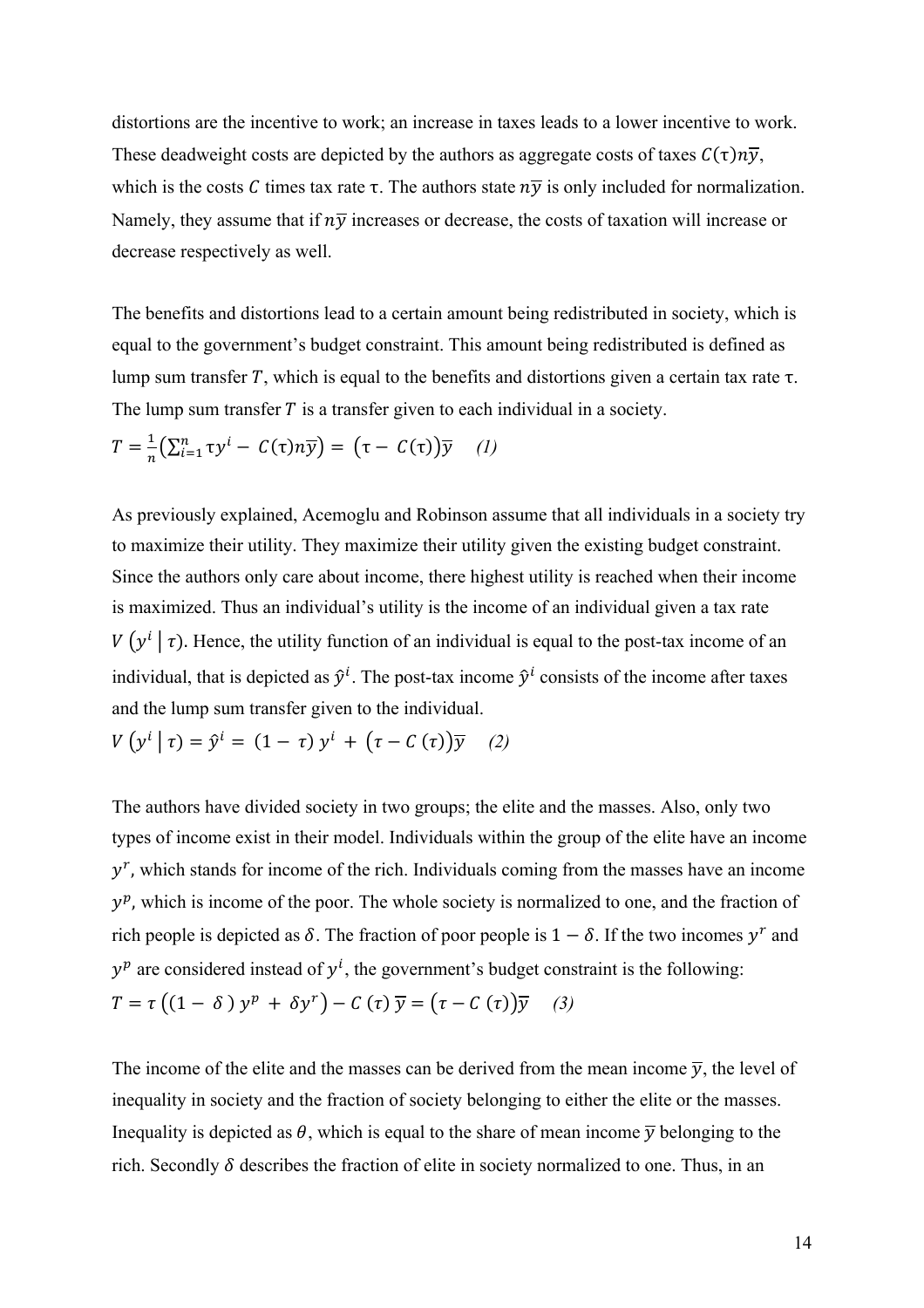unequal society  $\theta > \delta$ . Given  $\bar{y}$ ,  $\delta$  and  $\theta$ , the income of the elite  $y^r$  and masses  $y^p$  can be calculated the following:

$$
y^{r} = \frac{\theta \overline{y}}{\delta} \qquad (4)
$$

$$
y^{p} = \frac{(1-\theta)\overline{y}}{(1-\delta)} \qquad (5)
$$

According to Acemoglu and Robison, both the elite and the masses have different optimal tax rates. Importantly, they argue the tax rate in a democracy (D) is determined by the masses, while the tax rate set in a non-democracy (N) is set by the elite. However, both these tax rates will influence the utility of both groups. Thus, new utility functions are established, which are derived from the previous set utility function, equation *(2).* The utility functions vary based on the factors  $y^p$ ,  $y^r$ , (D) and (N). Thus, the following utility functions are proposed:

$$
V^{p}(D) = V(y^{p} | \tau^{p})
$$
  
\n
$$
V^{r}(D) = V(y^{r} | \tau^{p})
$$
  
\n
$$
V^{p}(N) = V(y^{p} | \tau^{r})
$$
  
\n
$$
V^{r}(N) = V(y^{r} | \tau^{r})
$$

Notice that in the case of a democracy, the utility of the elite is based upon the tax rate of the citizens  $\tau^P$ , as they set the rate in a democracy. In a non-democracy, the utility of the masses is based upon the tax rate of the elite  $\tau^r$ . As a result, masses have a higher utility in a democracy while the elite has a higher utility if a non-democracy is in place. Hence:  $V^p(D) > V^p(N)$  and  $V^r(D) < V^r(N)$ . Therefore, accordingly the masses and elites must have conflicting ideas and goals.

Although the previous paragraph explains that the utility of the elite is always higher in a non-democracy than in a democracy, accordingly the elite does not always try to destroy the democracy and stage a coup. This depends on the costs of the coup. The authors derive a general utility function that includes these costs of a coup. This function is based upon the original utility function of an individual, equation  $(2)$ , but including the costs of coup.  $\zeta$ represents the existence of a coup, as  $\zeta = 1$  denotes a coup.  $\iota(S)$  depicts the costs due to a coup in state  $S$ . Moreover, the assumptions on income preferences and taxes still hold. Thus, the function looks the following, in which  $\hat{v}^i$  again depicts the post-tax income of an individual:

 $\hat{y}^{i} = \zeta_{l}(S)y^{i} + (1 - \zeta)(1 - \tau)y^{i} + (\tau - C(\tau))\overline{y}$  (6)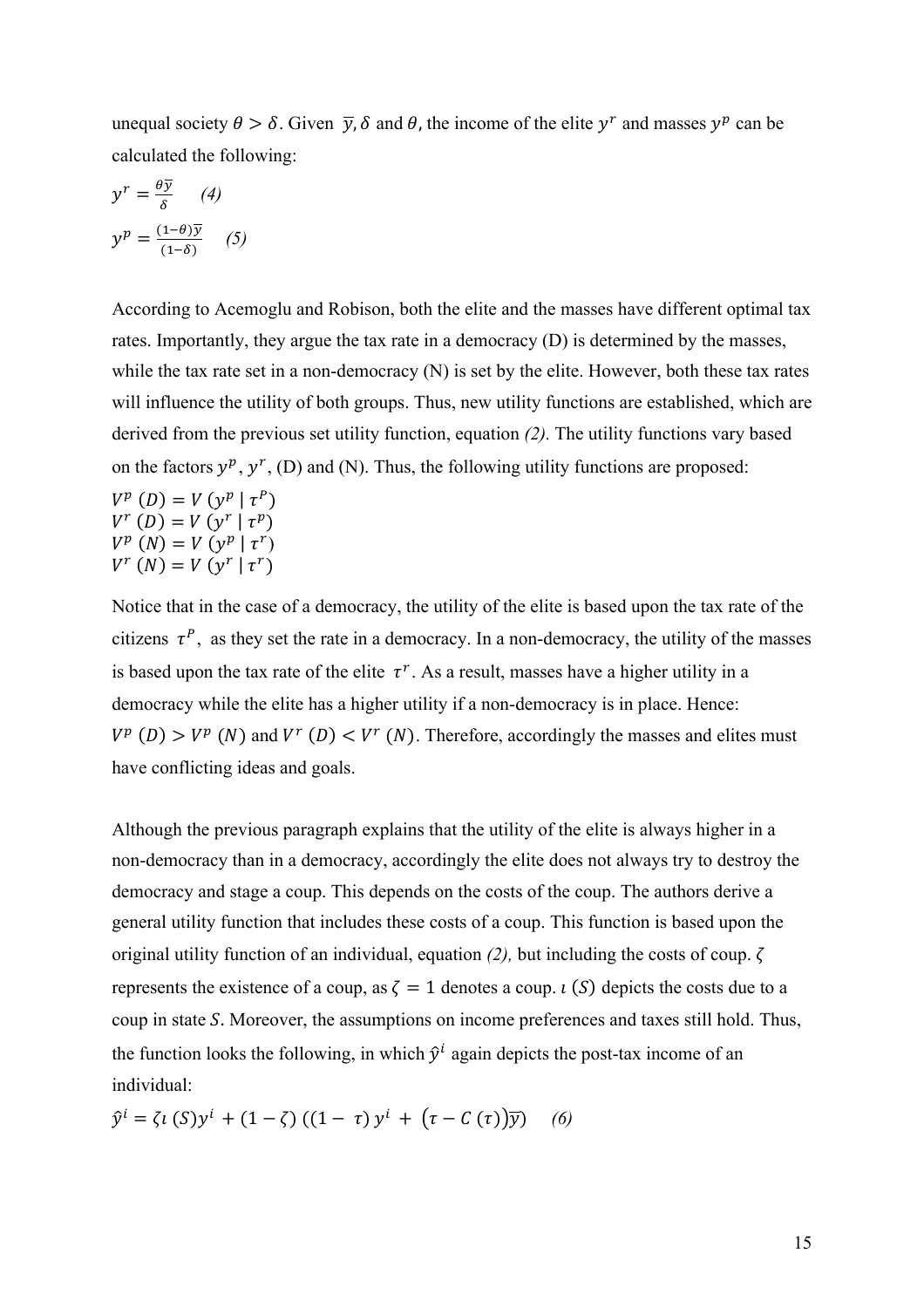$C(\tau)$  represents the fraction of income lost in society due to taxes. Similarly, the costs of coups is explained by the fraction of income lost due to a coup. Note that when  $\zeta = 0$ , there are no costs of coup. In this case  $i = 1$ , as no fraction of income is destroyed; hence i explains the fraction of income surviving after a coup. Thus, the value of  $\iota$  is only relevant when  $\zeta = 1$ . Namely, in this case,  $\hat{v}^i$  is affected; a fraction of income is destroyed. The relevant costs, meaning the costs when a coup is indeed staged are modeled as  $i = 1 - \varphi$ . with  $0 < \varphi < 1$ . Thus  $\varphi$  explains the fraction of income destroyed with a coup; these are the costs of a coup.

The tax rate  $\tau$  is crucial for determining whether a coup is staged. Acemoglu and Robinson assume the starting point in their model is a democracy, with tax rate =  $\tau^D$ . Firstly, the authors assume the masses set the tax rate in a democracy:  $\tau^D = \tau^P$ , in which  $\tau^P$  describes the preferred tax rate of the masses. The elite can either accept or reject  $\tau^D = \tau^P$ , if they reject  $\tau^D$  a threat for a coup occurs. Importantly, at this point, the authors do not assume the coup is directly staged. Instead, to prevent a coup from happening, the masses can make a compromise and offer another tax rate, making  $\tau^D \neq \tau^P$ . If the masses do not compromise, a coup is staged for sure. The masses will be worse off with  $\tau^N = \tau^r$ , in which  $\tau^r$  depicts the tax rate of the elite. Thus, given all individuals maximize their utility, the masses set a new tax rate to try to satisfy the elite and thereby avert a coup. The promised tax rate is depicted as  $\tilde{\tau}$ , making  $\tau^D = \tilde{\tau}$ . The elite can determine whether to accept  $\tilde{\tau}$ , or to stage a coup. In case they stage a coup the elite can still set their own tax rate  $\tau^N = \tau^r$ . Acemoglu and Robinson state that the elite has two trade-offs. First, a trade-off exists between staging a coup and accepting  $\tau^{D} = \tau^{P}$ . Second, a trade-off exists between staging a coup and accepting  $\tau^{D} = \tilde{\tau}$ . The outcome of these trade-off, being whether the elite stages a coup or keeps the democracy, depends on the utility functions of the elite of staging a coup and not staging a coup.

First, the utility function of the elite in a democracy with  $\tau^D = \tau^P$  is described the following:  $V^{r}(D) = V(\gamma^{r} | \tau^{D} = \tau^{P}) = \gamma^{r} + \tau^{P}(\overline{\gamma} - \gamma^{r}) - C(\tau^{P}) \overline{\gamma}$  (7) In the function, the utility of the elite is the income generated by the elite in a democracy; explained by the original income of the elite  $y^r$  plus the benefits of taxes minus the distortions of taxes for the elite. Note that the elite is a net payer of taxes, as  $y^r$  is expected to be higher than  $\overline{y}$ . Secondly, the utility function of the elite of staging a coup is determined by *i*, the fraction of income surviving after a coup. As explained,  $i = 1 - \varphi$ , in which  $\varphi$  is the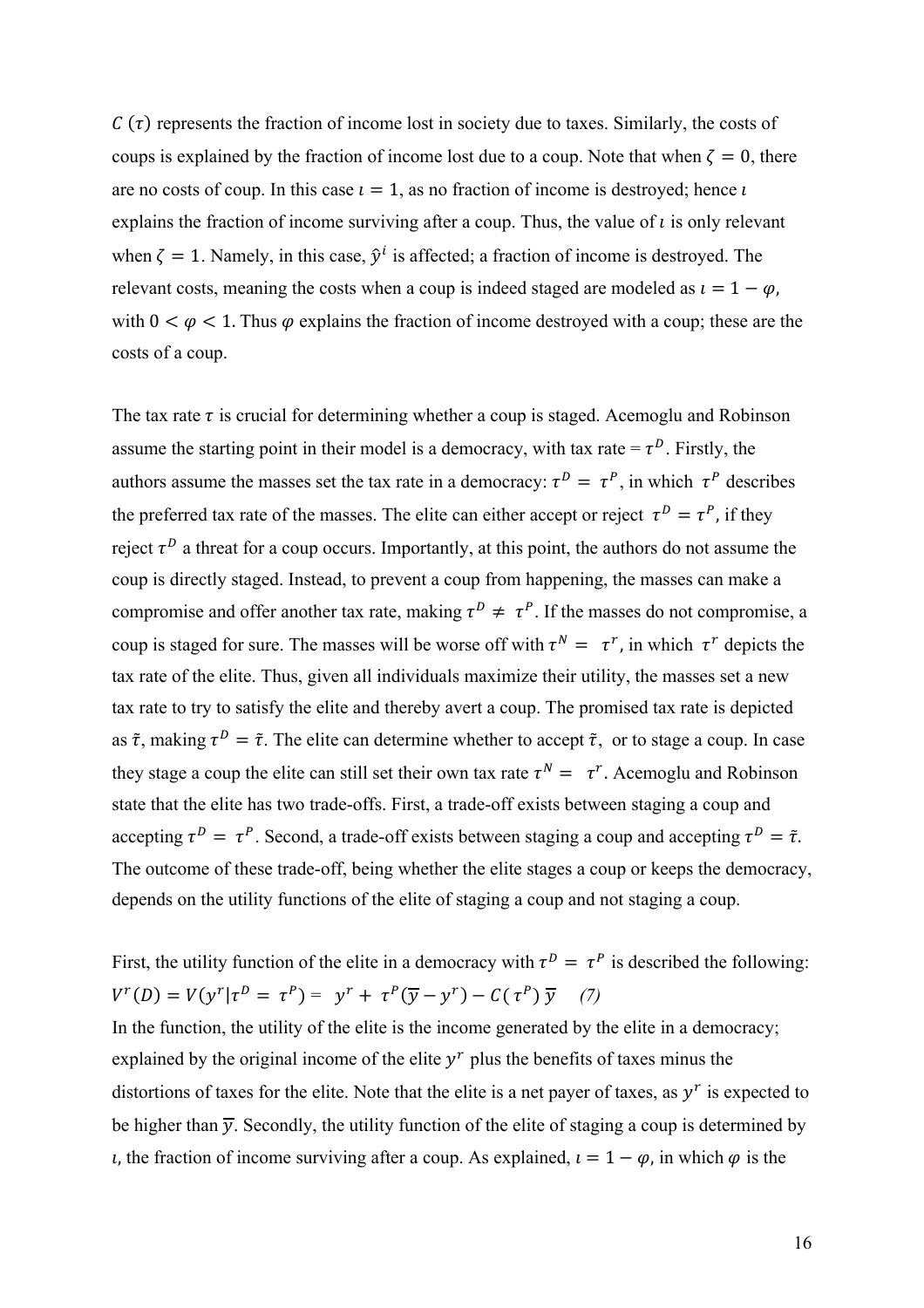costs of coup that is depicted as the fraction of income destroyed with a coup. The utility of the elite of a coup, considering the costs of coup is the following:

$$
V^{r}(C, \varphi) = (1 - \varphi)y^{r}
$$
 (8)  
Accordingly, the elite will thus stage a coup if

$$
V^r(C, \varphi) > V^r(y^r | \tau^D = \tau^P) \quad (9)
$$

Which is described as:

$$
(1 - \varphi)y^r > y^r + (\tau^p(\overline{y} - y^r) - C(\tau^p)\overline{y}) \quad (10)
$$

This explains that the fraction of income of the elite surviving after a coup needs to be higher than the post-tax income of the elite in a democracy. The authors simplify this equation by the use of equations *(4)* and *(5)* into the following. The derivation to equation *(11)* can be found in Appendix A.

$$
\varphi < \frac{1}{\theta} \left( \delta C(\tau^P) - \tau^P(\delta - \theta) \right) \quad (11)
$$

This equation shows that if the costs of a coup  $\varphi$  are lower than the utility of the elite in a non-democracy, a coup is staged. It is used by the authors to determine the threshold under which the elite is indifferent between staging a coup and accepting  $\tau^D = \tau^P$ . The threshold is depicted the following:

$$
\widehat{\varphi 1} = \frac{1}{\theta} (\delta C(\tau^P) - \tau^P (\delta - \theta)) \quad (12)
$$

This threshold explicates the point at which the elite is indifferent between staging a coup and staying in the democracy. If the costs of a coup are below this threshold, a coup is staged, which is written as  $\varphi < \widehat{\varphi}$ 1.

Secondly, the authors explore the second trade-off between staging a coup and accepting the promised tax rate  $\tau^D = \tilde{\tau}$ . The utility function of the elite is described the following:  $V^{r}(D | \tau^{D} = \tilde{\tau}) = y^{r} + p(\tilde{\tau}(\overline{y} - y^{r}) - C(\tilde{\tau})\overline{y}) + (1 - p)(\tau^{P}(\overline{y} - y^{r}) - C(\tau^{P})\overline{y})$  (13) Acemoglu and Robinson have considered two possible outcomes in this utility function, hence the inclusion of probability  $p$ .  $p$  depicts the probability for the masses to implement the promised tax rate  $\tilde{\tau}$ . However, the authors argue that also a probability exists that the masses will keep their preferred tax rate  $\tau^P$ . This is depicted by  $1 - p$ . The utility function of the elite to stage a coup is again described as  $V^r(C, \varphi) = (1 - \varphi)y^r$ . Accordingly, the elite will still stage a coup, despite the new promised tax rate  $\tilde{\tau}$  if the following equation holds:  $(1 - \varphi)y^r > y^r + p(\tilde{\tau}(\overline{y} - y^r) - C(\tilde{\tau})\overline{y}) + (1 - p)(\tau^p(\overline{y} - y^r) - C(\tau^p)\overline{y})$  (14)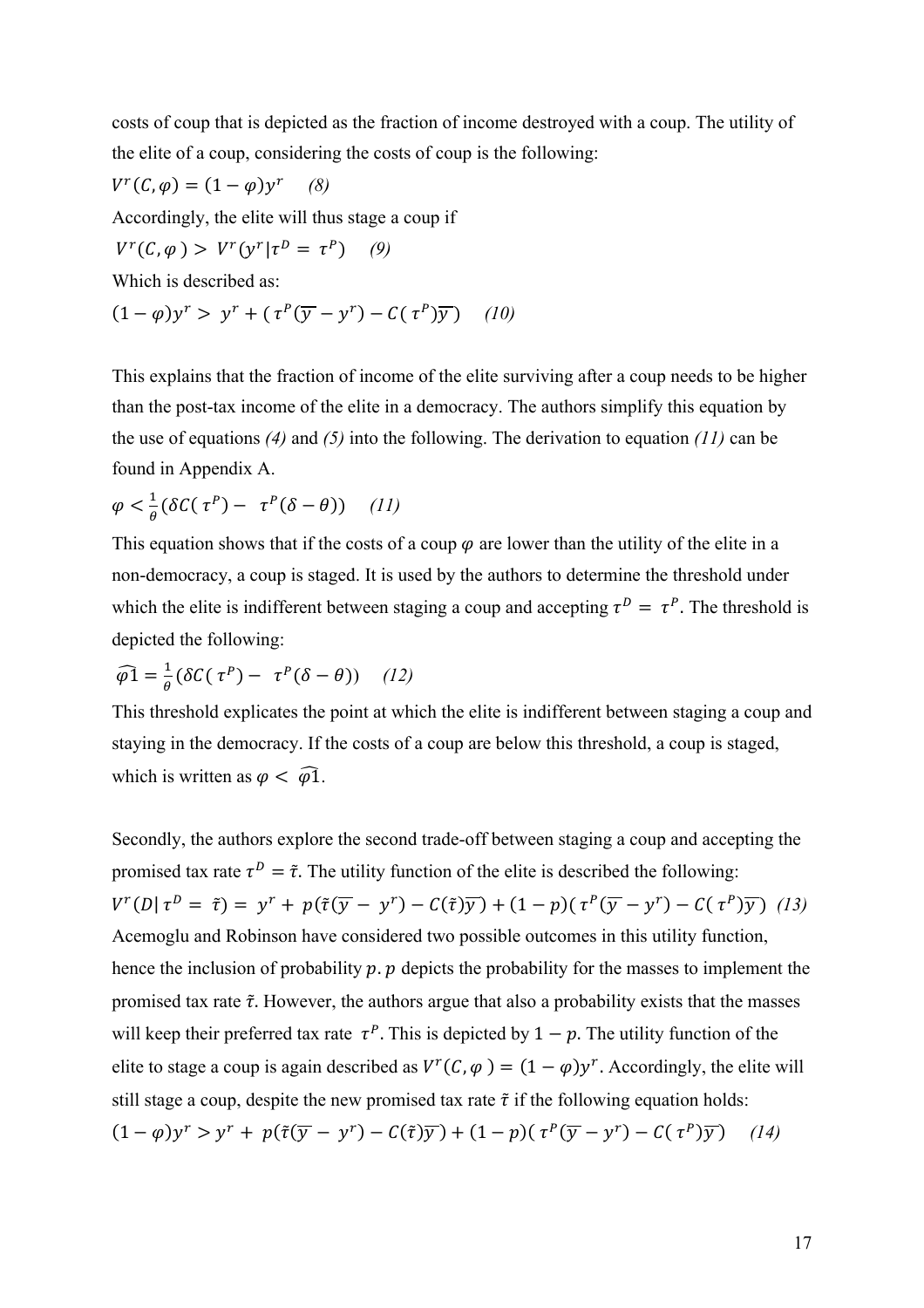Again, this equation is used to find a threshold. The first threshold  $\widehat{\varphi}$  has explained when the elite is indifferent between staging a coup and accepting  $\tau^P$ . The new threshold  $\widehat{\varphi2}$ explains when the elite is indifferent between staging a coup and accepting the promised tax rate. To determine the second threshold, the authors consider the minimum redistribution that the masses can offer to the elite. The minimum redistribution depicts  $\tilde{\tau} = 0$ , as the masses can offer zero redistribution at last, which occurs when the tax rate is set at zero percent. The following equation helps the authors to determine the new threshold:

 $V^r(C, \varphi) > V^r(D, \tau^D = 0)$  (15)

This is described as:

 $(1 - \varphi)y^r > y^r + p(0(\overline{y} - y^r) - C(\tilde{\tau})\overline{y}) + (1 - p)(\tau^p(\overline{y} - y^r) - C(\tau^p)\overline{y})$  (16) Similar to equation *(11)* this is simplified into the following equation. The derivation can again be found in Appendix A.

$$
\varphi < \frac{(1-p)}{\theta} \left( -\tau^P \delta + \tau^P \theta + C \tau^P \delta \right) \quad (17)
$$

The threshold that shows when the elite is indifferent between staging a coup and accepting the promised tax rate thus is depicted the following:

$$
\widehat{\varphi 2} = \frac{1-p}{\theta} (\delta C(\tau^P) - \tau^P(\delta - \theta)) \quad (18)
$$

This threshold can be used to determine when a coup is staged despite the offer for low redistribution. If the costs of coup are lower than the utility at the new threshold, a coup is staged. This is depicted as:  $\varphi < \widehat{\varphi}$ 2.

The authors examine both functions and thresholds. Firstly, one can see inequality is an important factor. If inequality increases the threshold increases, which proves the elite is more likely to stage a coup if inequality is high. Secondly, the original tax rate  $\tau^P$  clearly plays a role as well. If the tax rate increases, again the threshold will increase. Intuitively this makes sense as well, as if the elite pay more taxes, they are more likely to strive for a coup. Note is that the tax rate set depends on the existing inequality. Namely, if inequality is high, the citizens require more redistribution. Surprisingly, national income is not depicted as an influential factor. Implying the overall economic situation is not an influential factor for a regime change, but only the differences in income between groups play a role.

The authors set two thresholds in their model. These thresholds are based upon the utility of the elite in the current society. At the threshold, the utility in the current society is equal to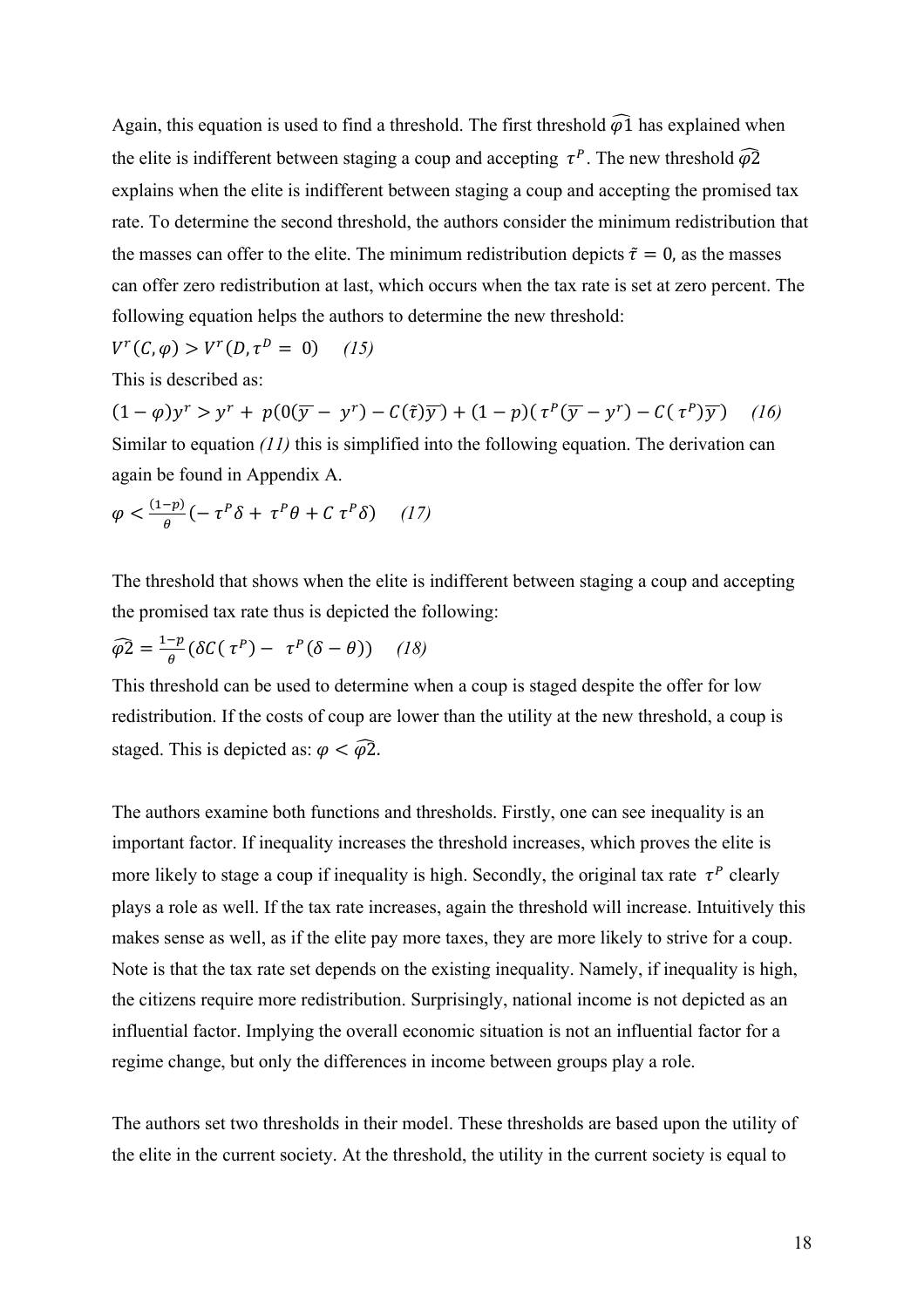the costs of a coup  $\varphi$ . The first threshold  $\widehat{\varphi}$  explains the point where the elite is indifferent between staging a coup and accepting the current tax rate. The second threshold  $\widehat{\varphi}2$  is the point where the elite is indifferent between staging a coup and accepting the promised tax rate  $\tilde{\tau}$  of the masses, that they offer to try to avert a coup. The first threshold is always higher or equal to the second threshold,  $\widehat{\varphi} \cdot \widehat{\varphi}$ . Intuitively this makes sense as well. Namely, when the citizens offer a compromise, it becomes more attractive to remain in a democracy. The utility in a democracy is higher and a coup is less likely to happen. Therefore, the costs of a coup need to be lower in order to still pursue a coup in this new situation. Note that equal thresholds are highly unlikely, as the probability of the masses to set the promised tax rate would be 0% and the probability of keeping  $\tau^P = 100\%$ .

The thresholds are crucial to understand when a coup cannot be prevented. If a coup is still attractive to the elite despite the compromise, meaning the threshold for accepting the promised rate is higher than the costs of a coup, depicted as  $\varphi < \widehat{\varphi2}$ , a coup cannot be prevented. In this case, the democracy is identified as unconsolidated by the authors. Interestingly, a democracy can be semi-consolidated as well. In a semi-consolidated democracy the costs of a coup are  $\widehat{\varphi}2 \leq \varphi < \widehat{\varphi1}$ , In this case, the probability for a coup to emerge fully depends on the promised tax rate  $\tilde{\tau}$ . In practice, this means that whether the elite will stage a coup depends on the policies set by the government to satisfy the elite.

#### Case study discussion

To apply these models to real world examples, it is crucial to consider various case studies. In Latin America several military coups were staged in the period 1945-1980 that destroyed democracies in the region. In among other countries Chile, Argentina, Columbia and Peru military coups have been staged in the Cold War period. In the cases of Latin America, the military is considered as being the elite of the country that staged a coup. They were believed to represent a conservative group that tried to hamper social and economic changes occurring in the existing regimes (Dix, 1994; Baines, 1972). This fits the model of Acemoglu and Robinson, in which the elite may stage a coup to counter policies set by the masses.

In Chile the military staged a coup in 1973, leading to a right wing dictatorship that lasted until 1990. Chile had a history of switching between civilian and military regimes. Before the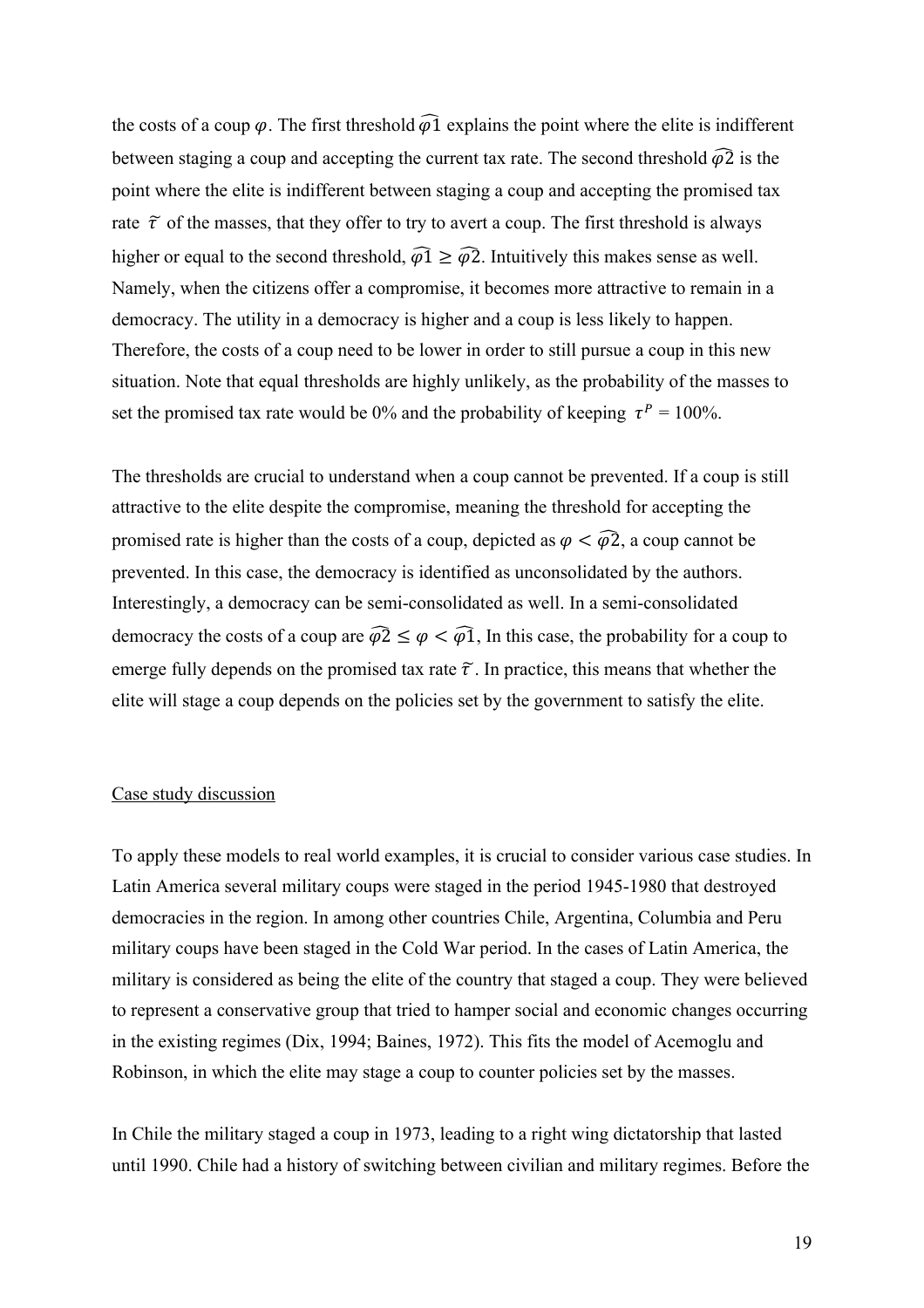military staged the coup in 1973, a civilian regime existed in which the notion was that the military should not interfere in politics; the military itself agreed. However, when socialist sentiments emerged, the country became more polarized and eventually the military wanted to be involved again. After the coup was staged, a regime emerged that was highly repressive as well as exclusionary to certain groups in society. Importantly, the civilian highest class of society got various advantages in the regime and benefitted of the military regime (Lemmer, 1989; Loveman, 1986). Linking the events to the model of Acemoglu and Robinson, one could argue that firstly during the civilian regime the elite were to be satisfied by policymaking of the masses. However, once the masses became more socialist, possibly wanting more redistribution, the point of view of the elite changed. Staging a coup became more attractive with respect to staying in the existing regime. In the new regime, the highest classes of society were better represented than in the democracy, showing the conflict between the elite and the masses regarding regimes. It is important to note that Chile already had a history of regime switches, this may imply a semi-consolidated or unconsolidated democracy existed in the first place, making the coup more likely to occur. A similar case occurred in Argentina, in 1976 the military staged a coup after years of political and economic unrest. While the existing government was not socialist, socialist movements occurred that proclaimed to start a revolution. Goals of the coup were to create an open economy with few interference as well as to weaken the trade unions (Pozzi, 1988; Schumacher, 1984).

Interestingly, both coups were allegedly supported by the United States. Research has shown that the United States has supported coups in various countries financially and by sending military. Namely, the United States allegedly was afraid the Latin American countries would become socialist states, as Cuba (Thyne, 2010; Baines, 1972). This support has diminished the costs of coups, as the countries were supported financially as well as in the international arena. Thereby, the costs of a coup were lowered, making it more likely to happen.

Surprisingly, a left-wing coup was staged by the military in Peru in 1968, leading to a left wing dictatorship that lasted until 1975. Juan Velasco lead the coup, who came from a lower middle class family. According to the military, the country was led by the oligarchy for years. Now, the goal of the military was to destroy this elitist oligarchy, end poverty as well as to go against the dominant economic powers as the United States (Philip, 2015). In this case, the military thus not represented the elite, but instead claimed to represent the masses.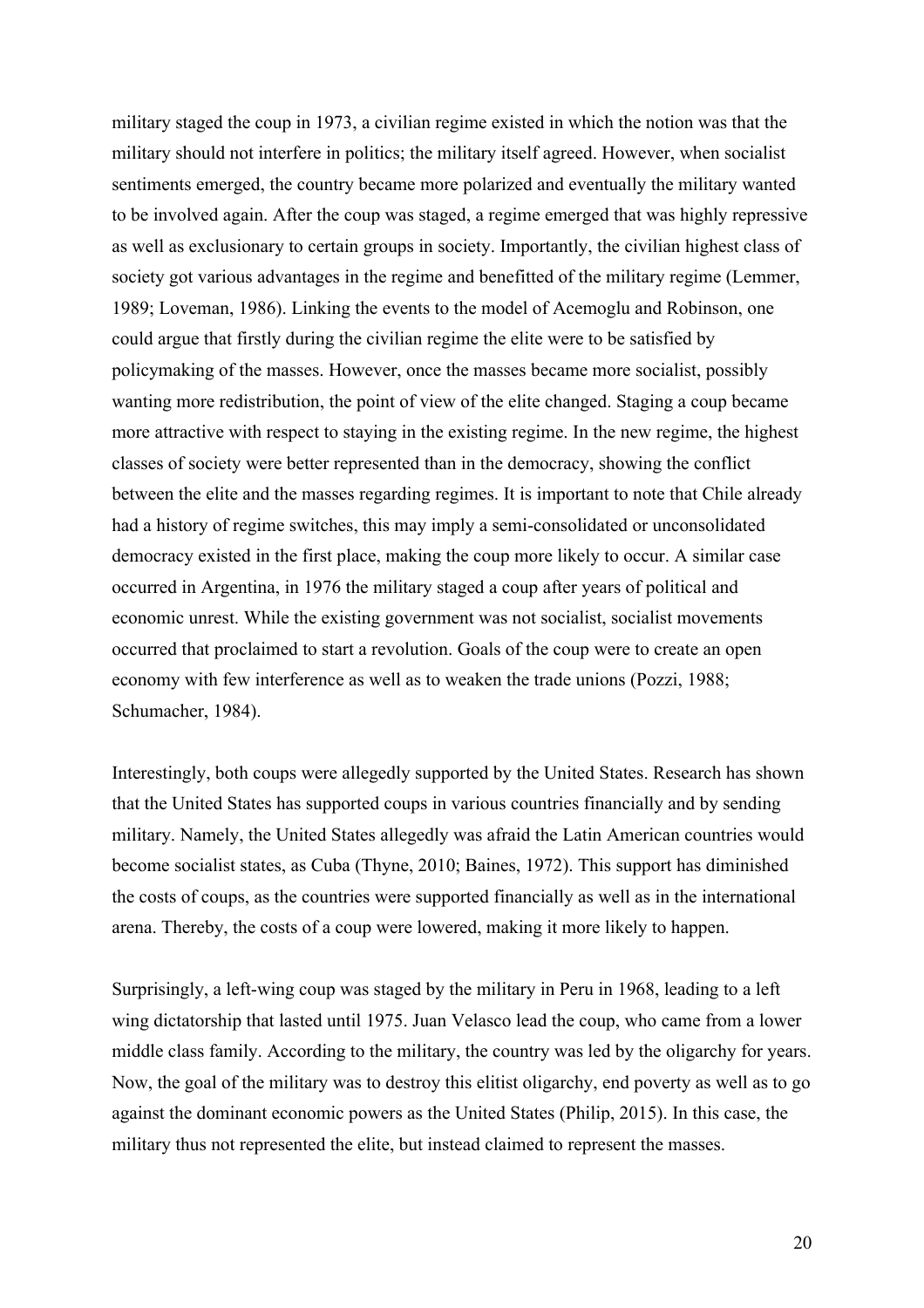In this period of military coups, economic development was low throughout Latin America for years already. Various scholars have argued that poverty is an important factor in staging coups. Related, countries in the region that had higher levels of social mobilization suffered fewer coups. This implies that indeed inequality is an influential factor (Dix, 1994; Perez-Linan & Polga-Hecimovich, 2017). Interestingly, also per capita income is named as a factor for the many coups in Latin America, which is not directly influential in the model of Acemoglu and Robinson (Hiroi & Omori, 2013).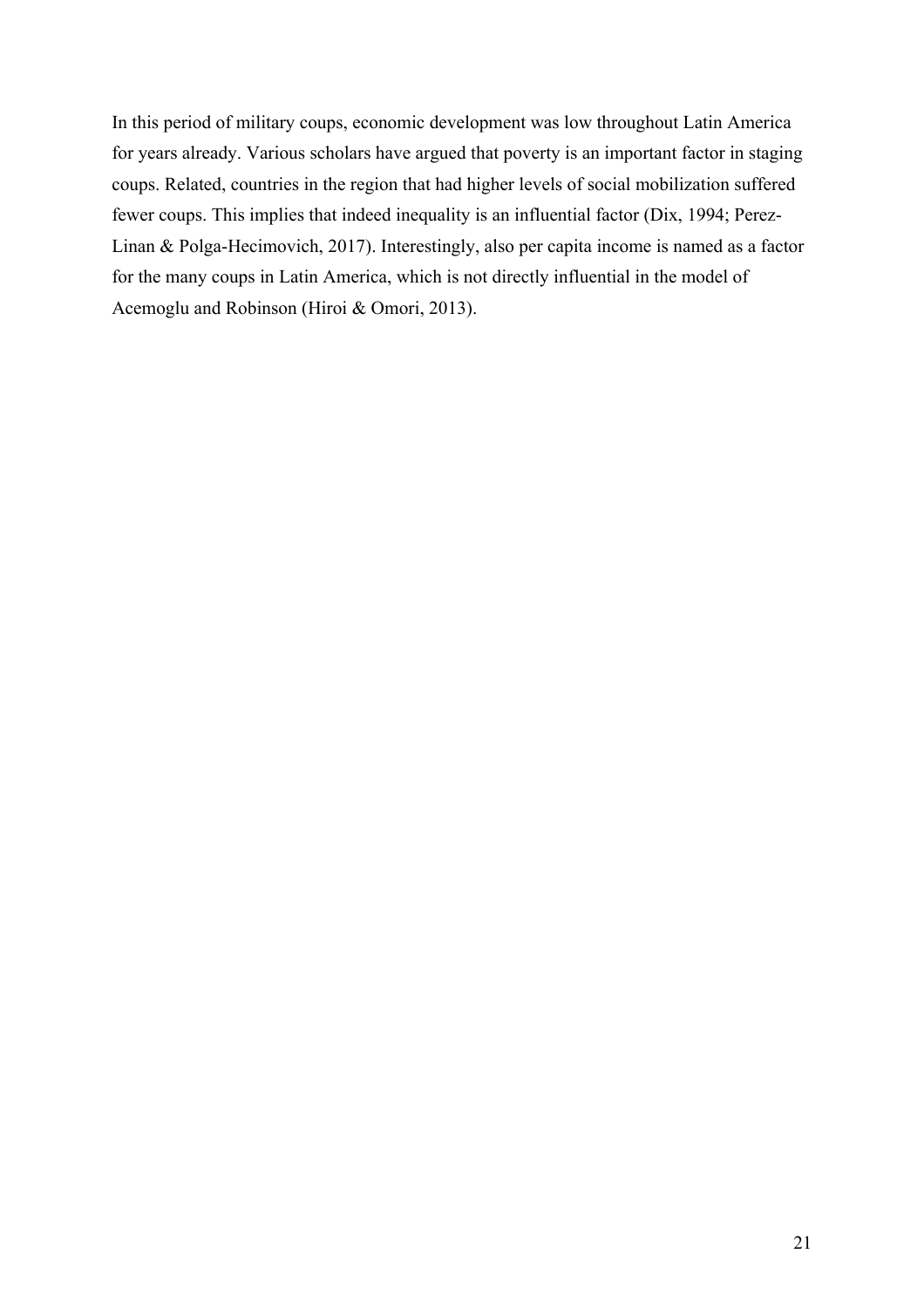# **Wintrobe, R. (2018). An economic theory of a hybrid (competitive authoritarian or illiberal) regime.**

As explored in the previous section, Acemoglu and Robinson have modeled under which circumstances a coup is staged by the elite of society. The coup changes the society from a democracy in a non-democracy. The authors do not delve into the process of regime shifting, but merely define a threshold determining when a regime change takes place. The following paper that is examined 'An economic theory of a hybrid (competitive authoritarian or illiberal) regime' of Wintrobe tries to explain the process of the shift from a democratic to a more non-democratic regime. Note that while Acemoglu and Robinson only discuss democracies and a non-democracies, Wintrobe specifically focuses on hybrid regimes, that are regimes in-between a democracy and a dictatorship.

#### Summary

Wintrobe specifically discusses hybrid regimes. He characterizes a hybrid regime as a regime that holds competitive elections which are not necessarily free and in which citizens are repressed at the same time. A hybrid regime contains elements of both a democracy and a non-democracy. Various authors have defined this 'in-between' regime differently, as for example a competitive-authoritarian regime or an illiberal democracy. However, Wintrobe does not distinguish between these various definitions, he argues these various explanations all come down to the idea of a hybrid regime that is in between a democracy and a dictatorship.

Wintrobe schematically shows how a hybrid regime can emerge and stay in place. By the use of graphs he helps to create an understanding of factors leading to a shift towards a hybrid regime. His main claim is that the level of loyalty and repression of citizens determines what kind of regime emerges. The level of repression and loyalty in place are determined by several factors. Importantly, Wintrobe argues that in a weak democracy a strong populist leader can increase repression and gain loyalty at the same time. Namely, by the use of extremism and an 'us vs them' rhetoric, the populist can appeal to the majority of the citizens. At the same time, he can repress the opposition. The graphs explore these mechanisms and will thereby show when a hybrid regime emerges. These graphs will be studied after the assumptions made by Wintrobe are examined.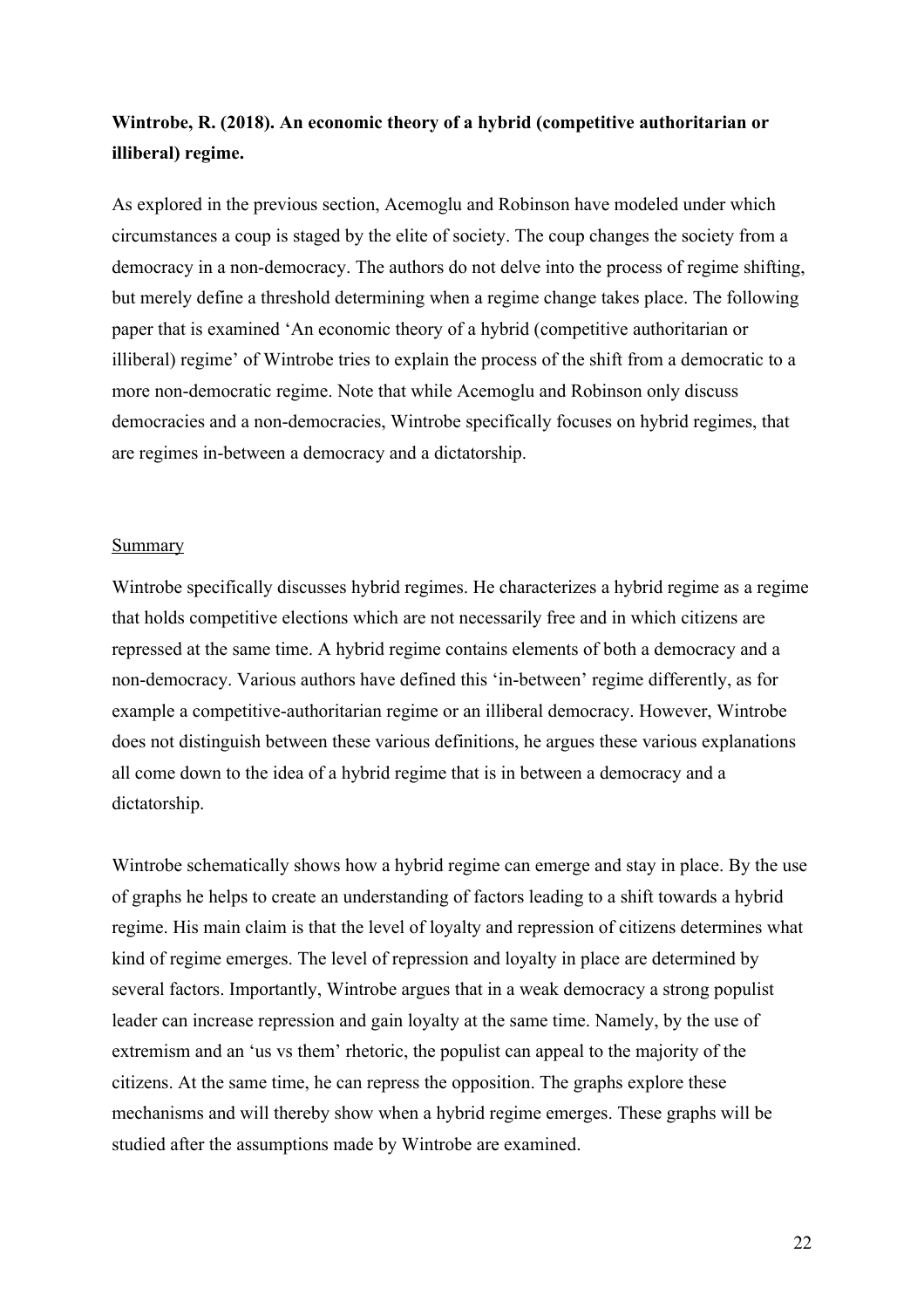Wintrobe makes various assumptions. Importantly at first, he argues that a hybrid regime can only arise from a democracy if the democracy in place is not self-enforcing. On the other hand, if a democracy is self-enforcing, it will remain a democracy and it will not transit into a hybrid regime. Accordingly, a democracy is self-enforcing if the democracy is established and can be maintained, even if all actors within the state act upon selfish interests. Wintrobe establishes several criteria for a self-enforcing democracy. Checks and balances, fair elections and income equality are important prerequisites for a self-enforcing democracy. If a hybrid regime can rise, these criteria of a self-enforcing democracy are lacking, implying there are no good checks and balances, fair elections are missing and high inequality exists. Wintrobe makes a similar argument as Acemoglu and Robinson (2006) regarding income inequality. He states that if a country has high income inequality, a share of citizens feeling disadvantaged is more likely to strive for changing government policies, making the current government more unstable. Note that Wintrobe does not explain why having good checks and balances and fair elections is crucial to a self-enforcing democracy, he rather assumes this.

Secondly, Wintrobe argues that the rise of a hybrid regime can be explained by both the 'supply' and 'demand' side of regimes. First, the supply side explains the position of the leader of a country. Wintrobe assumes a strong leader is crucial for the emergence of a hybrid regime. Wintrobe calls this strong leader a strongman or strongwoman. This paper will only use the term 'strongman'. If a state has a strong leader, this leader can appeal to people. If many citizens support the leader, he may be able to widen his power. The strong leader may have to use repression in order to increase his power. This leader is assumed to always maximize his power. If this assumption does not hold, the suitable level of repression and loyalty might not be in place, making that the leader does not have the maximum amount of power possible. Importantly, in this situation a hybrid regime can still be in place. Namely, this is also dependent on the weakness of the existing democracy as well as on societal events, as for example crises. This will be further explored in the case study discussion.

On the demand side the author places the citizens of a state that are willing to support the strongman, despite the repression that may be imposed by the leader. Wintrobe argues citizens are likely to give their support if the leader uses his repression to hurt a specific group in society that is disliked by the majority. This notion links to Nalepa et al. (2018) who specifically claim that citizens may not prefer a less democratic regime, but still want to vote for the strong leader if he represents their political sentiments. Wintrobe therefore assumes the rise of this strong leader links to populism. A populist strongman will appeal to his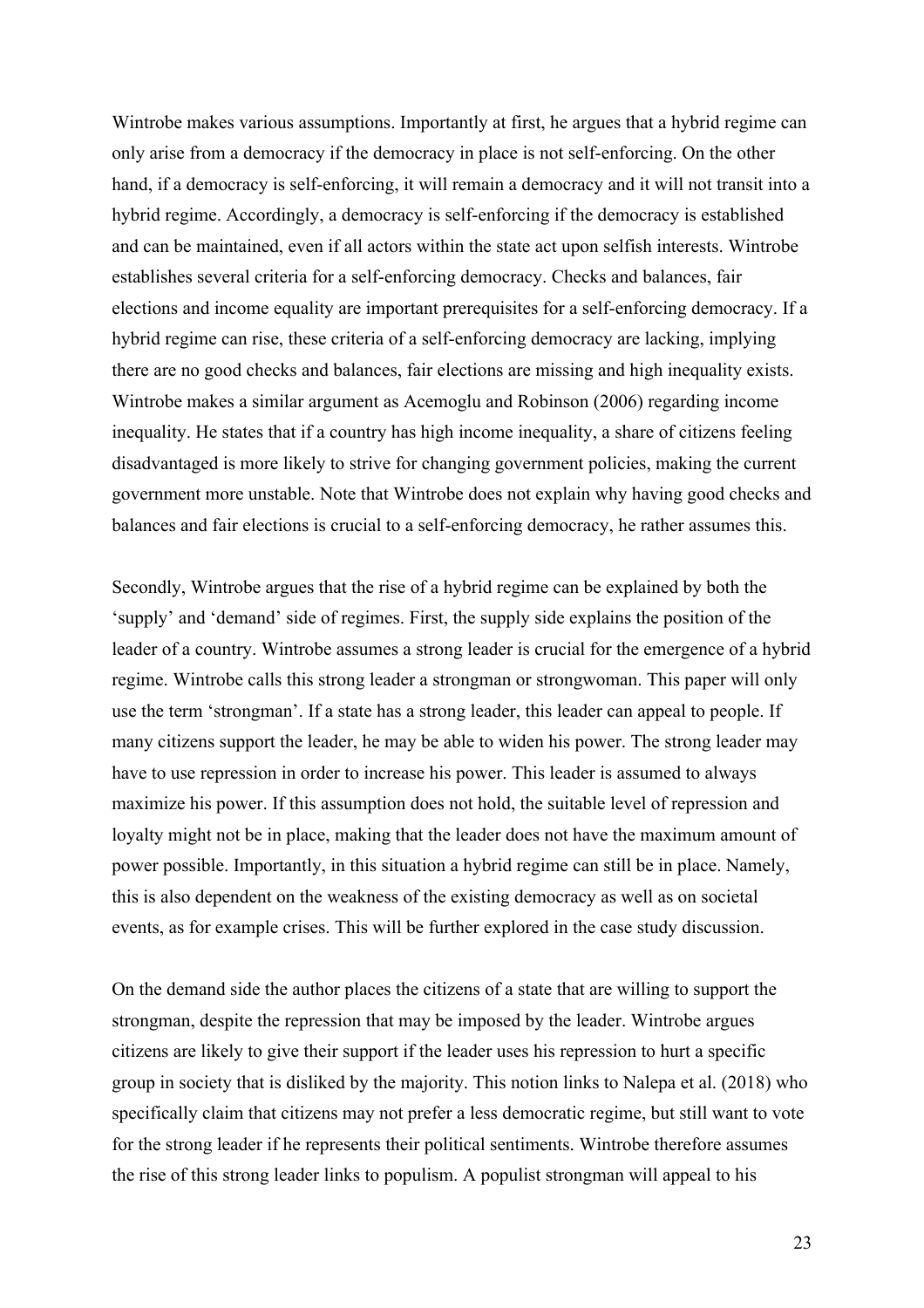citizens by creating an 'us vs. them' feeling. This strategy is accordingly most likely to succeed in a polarized society, as strong opposing sentiments exist. Therefore, then the leader may even be supported in using repression.

Importantly, Wintrobe assumes that a strongman can predict the steps of the opposition and counter these steps by the use of repression. This implies the leader always know what to do to counter the opposition. This is a strong assumption, therefore it is important to consider what would happen if this assumption does not hold. If the leader does not know every step of the opposition, he will not set the perfect policy considering the trade-off policy and repression. If the leader sets a policy that is too extreme and will not repress enough, the opposition may beat the strongman. However, if the leader sets a moderate extreme policy, they could possibly successfully repress the existing opposition. Linking the argument to the case of a self-coup, it is important to consider that the leader has already been democratically elected, implying he has a big group of followers. The leader may not succeed in maximizing his power right away, but over time he may find the suitable amount of repression that he is able to successfully implement. This explains why a self-coup could be a gradual process instead of an instant coup.

#### Analysis

Starting with the previously explained supply side, Wintrobe's model depicted in graph 1 shows how a leader can gain power. This model is based upon the author's earlier model on dictatorships. The Tinpot and Totalitarian equilibria express two types of dictatorships that are characterized by the level of loyalty and repression in the regime, but these equilibria are irrelevant for the current analysis. (Wintrobe, 1990). The graph illustrates the power of a leader based upon the trade-off between repression  $(R)$  and loyalty  $(L)$ . The graph shows an isoquant line of power  $\pi$  and a loyalty curve  $S(L)$ . The first function explains power and is depicted by the isoquant:  $\pi = f(R, L)$ . As abovementioned, a strong leader always wants to maximize his power. The slope of the power curve is based upon the marginal rate of technical substitution ( $MRTS$ ) between repression and loyalty. The  $MRTS$  explains the levels of loyalty and repression given a certain output, which is the level of power  $\pi$ . MRTS =  $\left(\frac{MPR}{MPR}\right)$  $\frac{MPR}{MPL}$ ), which explains that MRTS is equal to the marginal rate of repression with respect to the marginal rate of loyalty. It describes the change of loyalty resulting from a change in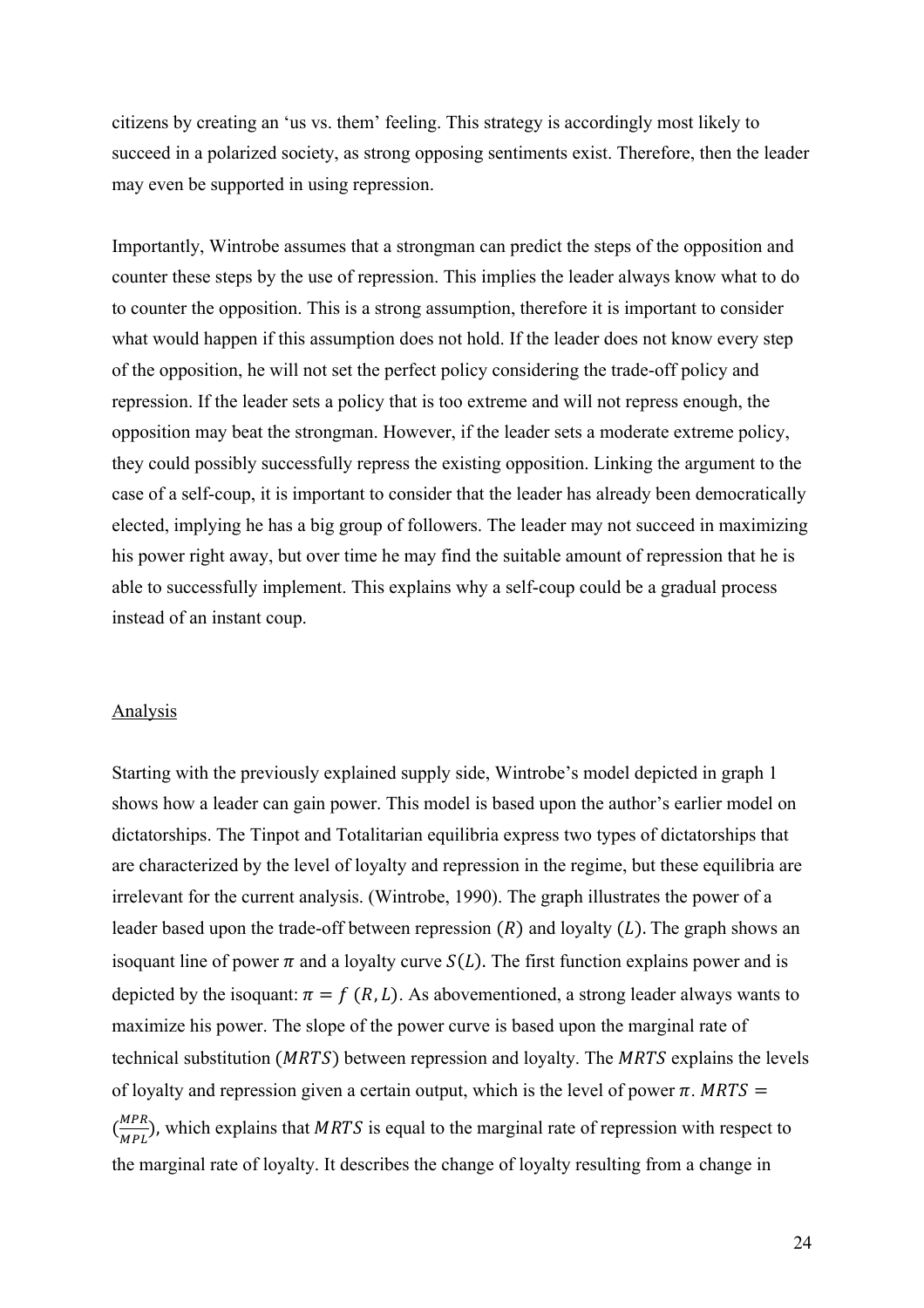repression and vice versa. Without changing the output  $\pi$ , an increase of repression leads to a certain decrease in loyalty and vice versa. The MRTS curve shows the level at which loyalty and repression can be substituted amongst each other. The author makes various assumptions regarding the isoquant  $\pi = f(R, L)$ . Firstly, the first derivatives of repression and loyalty are positive  $fR'$ ;  $fL' > 0$ . This explains that an increase in either loyalty of repression, while keeping the other constant, always leads to an increase in power. Secondly, MRTS is assumed to have diminishing rates of technical substitution. If the level of loyalty is increased, the level of repression decreases. However, if loyalty is increased more, the level of repression decreases less. This is explained by  $f R''$ ;  $f L'' < 0$ . Together, these assumptions make the MRTS always convex to the origin (Wintrobe, 1990).

Wintrobe argues graph 1, which can be found in Appendix B, is relevant for determining a dictatorship, but can be used to understand the shift from a democracy to a hybrid regime as well. To explain this, the second function  $S(L)$  needs to be considered. This upward sloping curve is the supply of loyalty curve, which explains the level of loyalty of citizens given a level of repression  $R$ . The author assumes the starting point of  $R$  is very low or even zero in a democracy, but in a not self-enforcing democracy  $R$  could be raised by a strongman. Importantly, he argues that in a not self-enforcing democracy an increase in  $R$  could lead to an increase in overall power, due to only a slight decrease in loyalty  $L$  or even an increase in . Citizens may accept repression because they are so strongly in favor of the strongman. Wintrobe uses the substitution and income effects to explain these mechanisms. The substitution effect explains that if repression  $R$  goes up, the costs of loyalty decrease; it becomes costly to not support the leader. Therefore,  $L$  also goes up. On the other hand, the income effect explains that if repression  $R$  increases, the overall costs of political engagement become higher, therefore a citizen wants to engage less in politics; hence  $L$  goes down. In the model of Wintrobe, the substitution effect is first assumed to outweigh the income effect, causing the upward slope of  $S(L)$ . However, if R becomes larger, the income effect increases. Thus, accordingly the substitution effect does not continuously outweigh the income effect. This can be viewed in the shape of  $S(L)$ , which bends backwards after a continuous increase of both  $R$  and  $L$ . Hence, at a certain point, an increase in  $R$  leads to a decrease in  $L$ .

Importantly, originally this graph depicted the trade-offs between repression and loyalty in a dictatorship. However, when Wintrobe uses the graph to explain the shift from a democracy to a hybrid regime, the slope of  $S(L)$  may look slightly different. The  $S(L)$  might bend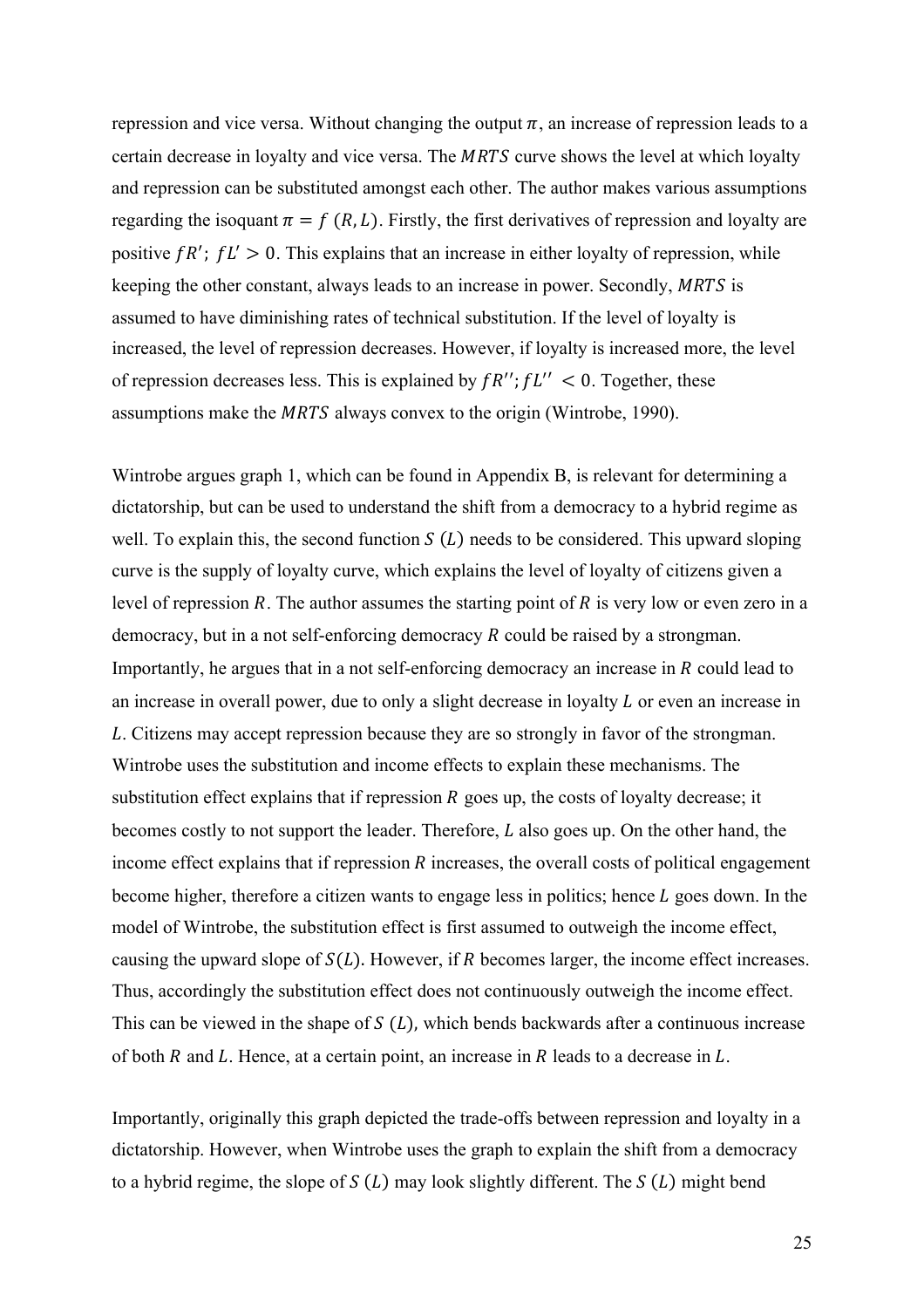backwards faster with an increase in repression in a hybrid regime than in a dictatorship. This implies that the leader cannot increase his power towards the degree of a dictatorship. Namely, in democracy citizens do not simply have a dilemma of either supporting or not supporting the incumbent leader when  *increases. Instead, they can also support another* candidate. Accordingly, in this situation the substitution effect is smaller. The costs of being disloyal could decrease, implying that the costs of loyalty increase. Wintrobe explains that the model with democracy as a starting point can have several outcomes. Firstly, a stable democracy can still emerge if  $L$  declines when  $R$  increases, which means power of the leader decreases when repression is imposed. Causes of this may be strong checks and balances as well as a strong civil society. Secondly, a hybrid regime emerges if  $L$  declines if  $R$  increases, but the increase in  $R$  is greater than the decline in  $L$ . Lastly, if  $L$  rises while  $R$  rises, the power of the leader increases. On the one hand, if  $L$  only slightly rises, a hybrid regime may still occur. On the other hand, if  $L$  rises severely, a dictatorship is likely to be created as the leader can continuously increase his power. To find the equilibrium for the emergence of a hybrid regime, graph 1 needs to be combined with graph 2, which is also shown in Appendix B.

In graph 2, the demand side is explained. In this graph, the voting behavior of citizens is depicted while considering a left-right division and repression. As a starting point for his analysis Wintrobe assumes a two-party democracy without any repression. In this case, the median voter theory explains the preferences of citizens and the outcome of policies. The preferences of voters can be lined next to each other and the candidate will decide on a policy based on how he can attract the most aggregate preferences. Voters decide to vote for the candidate closest to their preferences. Thus, the equilibrium of policies is set at the median by the candidate. This equilibrium is found at point  $M$ . However, Wintrobe argues that in a not self-enforcing democracy the median voter theory cannot by applied. Instead, a populist leader could be successful, as it can be beneficial for a leader to be more extreme so he can create a polarized 'us' vs. 'them' notion. Wintrobe states that this can be both extreme left as well as extreme right. Thus the policy will not be set at point  $M$  but rather either far on the right or left of the x-axis. Moreover, the author argued that if the possibility of repression is added, the strongman can instead of appealing to all voters, repress the group who heavily goes against him. This is explained by the Policy Preference Curve (PPC) of graph 2. The PPC explains the trade-off between an extreme policy and the amount of repression required for this policy; the more extreme a policy, the more repression must be used towards the group not in favor of the policy. As previously explained the strongman knows his opposition

26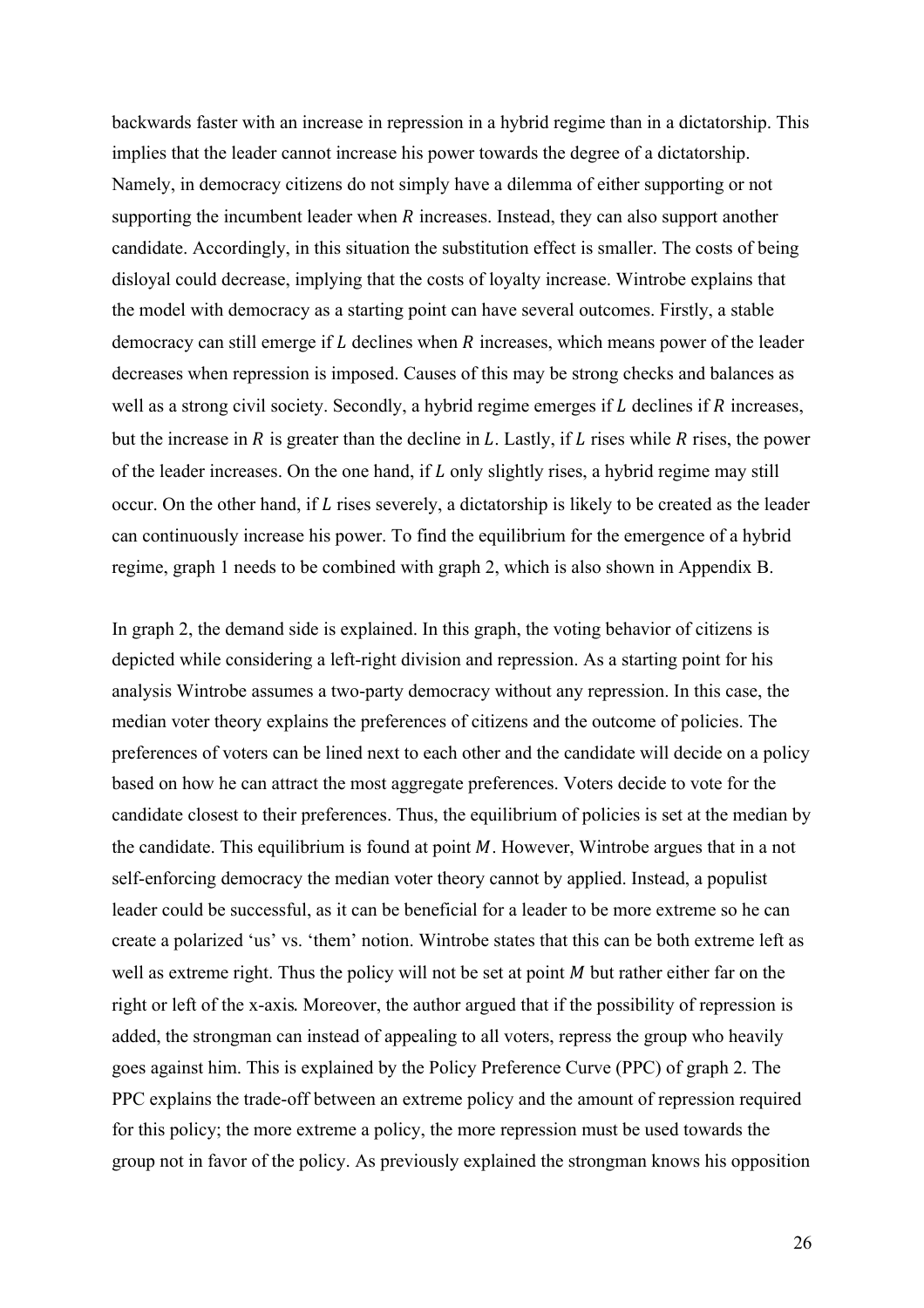and the steps taken by the opposition. If a policy is very popular, the PPC curve will be flatter than if a policy is not popular. Namely, for a popular policy, fewer repression is necessary in order to implement a policy.

Wintrobe uses graph 1 and 2 to find an equilibrium for the creation of a hybrid regime. The combination of both graphs is explored in graph 3 of Appendix B, in which 3a represents graph 2 and 3b represents graph 1. The starting point of Wintrobe is again  $M$ . First, he imagines a strongman is able to raise repression to point  $R1$  on graph 3a. In this case, loyalty would increase considering the explained theory on  $S(L)$ , which is depicted in graph 3b. Namely, in a not self-enforcing democracy when starting with zero level of repression, raising repression will raise loyalty as well at first. Thus, a situation with both higher levels of loyalty and repression would emerge, as point 1'. However, the author states point 1' may not be the optimal trade-off between loyalty and repression that gives the leader the most power. Accordingly, to determine the optimal point, the left-right wing division becomes important. For the analysis Wintrobe considers right-wing extremism of a strongman, but the analysis is assumed to work the same for extreme left-wing policies. A populist strongman will decide to set an extreme policy, so he can create the 'us vs. them' feeling and point towards an outcast group. If the extreme policy is chosen, point  $M$  does not exist anymore.

To help determine the perfect policy equilibrium, the PPC curve is considered. The PPC curve determines how much repression is required for a certain policy. Repression level  $R1$ corresponds with a right-wing policy at point 2. Accordingly, due to the created 'us vs. them' notion, the level of loyalty becomes even higher under repression level  $R1$ . Looking at the  $S(L)$  curve, point 2' shows how much loyalty exists under repression R1 and policy 2. However, Wintrobe argues point 2 may still not represent the optimal trade-off between loyalty and repression. In order to find the optimal point, the  $S(L)$  is considered important again. The strongman can continuously rise repression and find the corresponding policy depicted by the PPC curve. However, at a certain point, in graph 3a, the  $S(L)$  bends backwards; more repression will lead to a fall in loyalty. The unique equilibrium of the hybrid regime exists due to the bending of the  $S(L)$  curve. The graph shows that from point 3 onwards loyalty falls with an increase of repression. Thus, even if the leader sets the perfect policy considering the trade-off between extreme policy and repression, loyalty still falls. Behind this point, the leader will keep his level of repression at the point where he can maximize power. To find the exact equilibrium, Wintrobe considers the level of power. As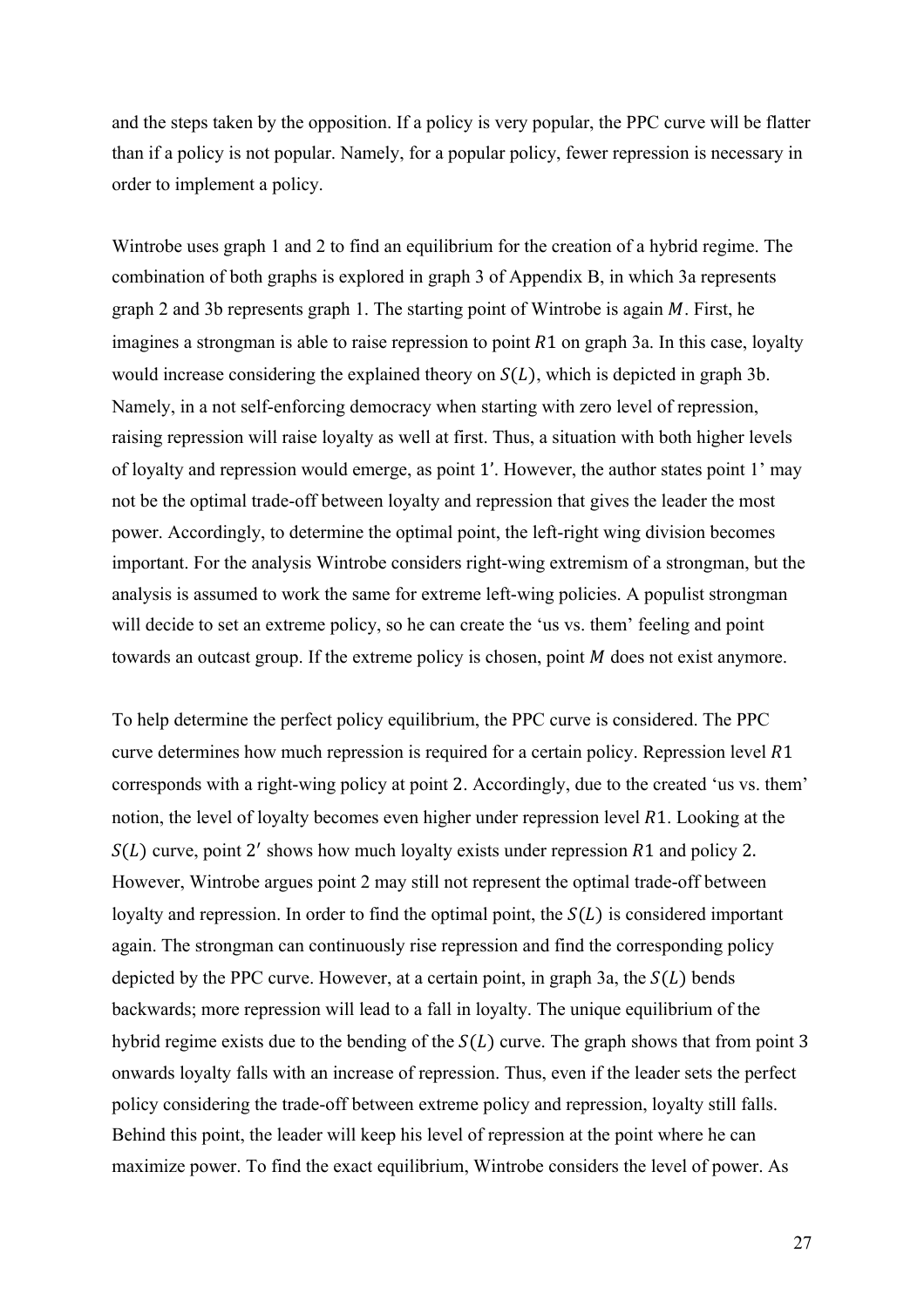previously explained, power is determined by the isoquant  $\pi = f(R, L)$ . At the point of the maximum amount of power, a certain amount of repression and loyalty is in place. At point  $\pi$ H in graph 3b the leader has the highest amount of power possible given the possible levels of loyalty and repression. The policy and repression relating to  $\pi H$  are found in point E, which represents the equilibrium policy and thus shows the equilibrium of a hybrid regime.

## Case study discussion

An example of the influence of loyalty on regime changes is the self-coup staged by President Fujimori in Peru in 1992. He dissolved Congress and suspended the existing constitution, and eventually implemented a new constitution in 1993. In this new constitution he overpowered the existing judicial branch and increased his power as president. This selfcoup had an approval rate of 85% and in 1995 Fujimori was re-elected. Thus he made far reaching repressive changes, while keeping popularity. Explored reasons for this are the instability of the country the decades before, the disastrous economic situation and the lack of success of previous state reforms. Citizens saw the self-coup of Fujimori as the necessary way to overcome the existing problem. Important as well, no better alternative appeared to exist as the other parties were having internal problems; the opposition was scattered (Cameron, 1998; Levitsky, 2017; Mauceri, 2004; Levitsky & Cameron, 2003).

On the other hand, in Guatemala President Serrano tried to stage a similar self-coup in 1993 but he failed. He also dissolved Congress, suspended the constitution and tried to restrict the rights of citizens. However, Serrano did not have the support that Fujimori got, citizens and the media protested against the coup. In the year before the coup Serrano had threatened to limit the freedom of speech. Also, he had been criticizing the citizens by stating that they were not supportive enough of the existing regime. This heavily influenced the popularity of the President. Moreover, the democratic institutions were stronger in Guatemala, making the Supreme Court and the office of Human Rights heavily opposing the coup and strongly fighting their own dissolvement. These instances supported the anti-presidential movement of citizens. Moreover, also the media heavily opposed the coup by reporting critical articles and refusing to censor their news. Thus, a strong civil society existed that managed to overcome the coup and restore a democracy. Two weeks after the coup President Serrano resigned (Villagrán de León, 1993; Cameron, 1998). Linking to Wintrobe, the loyalty was already low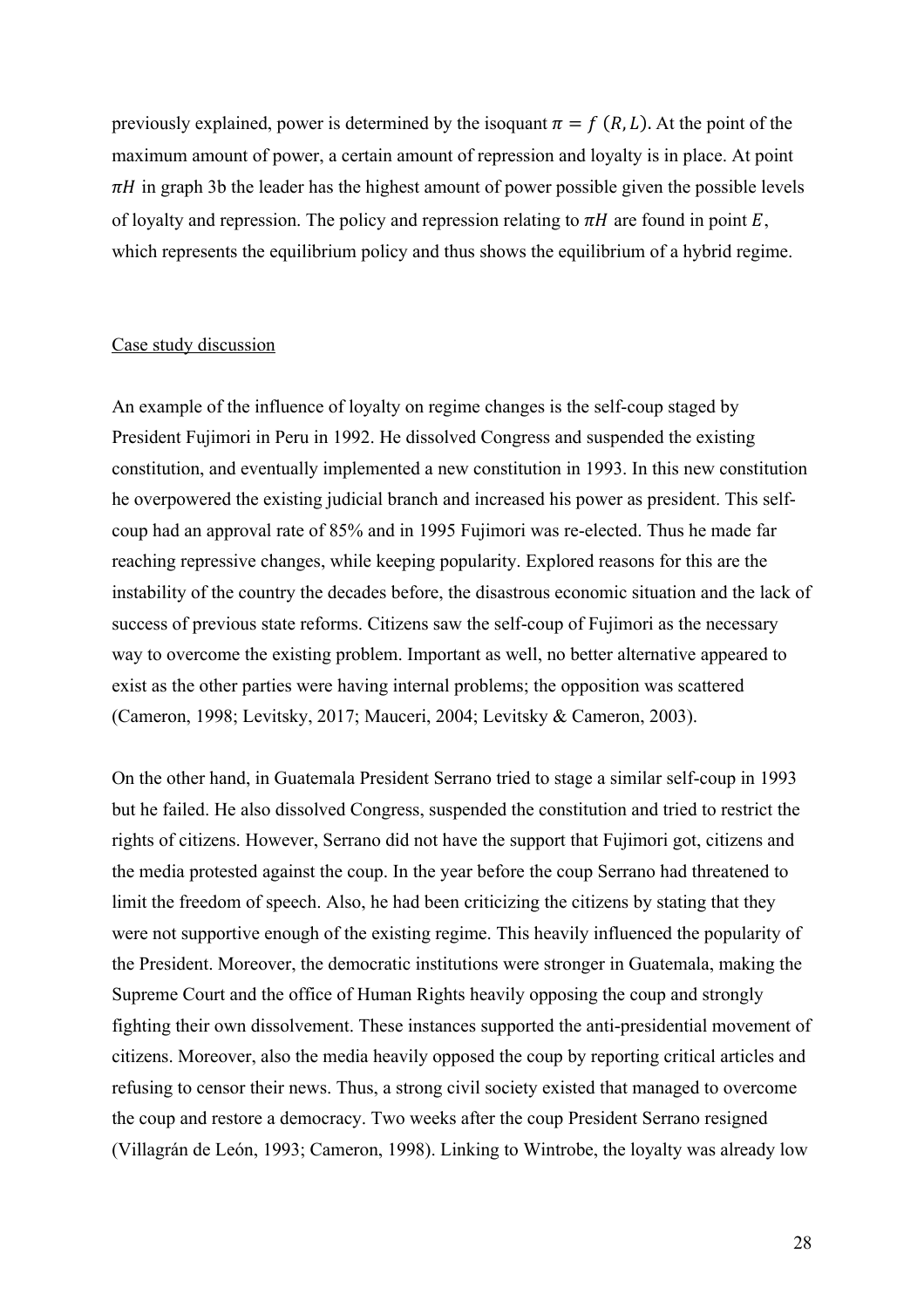and heavily diminished further with the increase of repression, as a more self-enforcing democracy was in place in Guatemala due to the existing institutions and civil society.

Exploring specifically graph 3a, the PPC explains why leaders repress their citizens. Wintrobe believes this repression is used to be able to implement extreme policies. If a leader is right-wing and he wants to implement a far right wing policy, the level of repression needed depends on the support for his policymaking. If a society has a big opposition, more repression is necessary in order for a policy to be accepted, as the influence of the opposition needs to repressed. An important implication of this is that even in polarized societies, extreme policies may not be automatically successful. If the opposition is the minority, an 'us vs. them' rhetoric may indeed help repress the small group in society and help the policies to pass. However, if this group becomes too large it may become problematic; taking the policies too far can have deteriorating results for the regime. In this case, the leader does not remain in the equilibrium level of repression, loyalty and power. For example, Hugo Chávez, a former left-wing populist leader in Venezuela lost support after he became more extreme in his policy making. He had come into power in 1998 and from 2007 onwards he became more extreme. The opposition of Chávez grew when he further restricted private companies and the import and export of the country. At the same time, he became more authoritarian, making the elections less competitive. Thereafter, not only the most wealthy opposed him, but the upper-middle class started to oppose him as well. Accordingly, this has been a first step to the destabilization of the regime (Corrales, 2011). Years later under, his successor Nicolás Maduro, the regime has become extremely unstable; the country is suffering from hyperinflation and violence. Moreover, the international arena has defined president Maduro as illegitimate president (Unknown, 2019).

Importantly, as aforementioned, Wintrobe explains the emergence of a hybrid regime. However, he also considers the durability of the regime. Wintrobe explains how the equilibrium can move due to exogenous shocks. Thus, the level of repression and the political extremism of a leader may change due to these shocks. He looks both at 'positive' shocks and 'negative' shocks for the leader. This implies the existence of hybrid regimes may depend on exogenous factors, as also already shown in the case of Fujimori.

First, if a negative shock hits the state, as an economic downturn, loyalty of citizens will decline. Since Wintrobe assumes the leader still tries to keep a maximum amount of power and thus keep  $\pi$  maximized, repression must be diminished if loyalty declines. If repression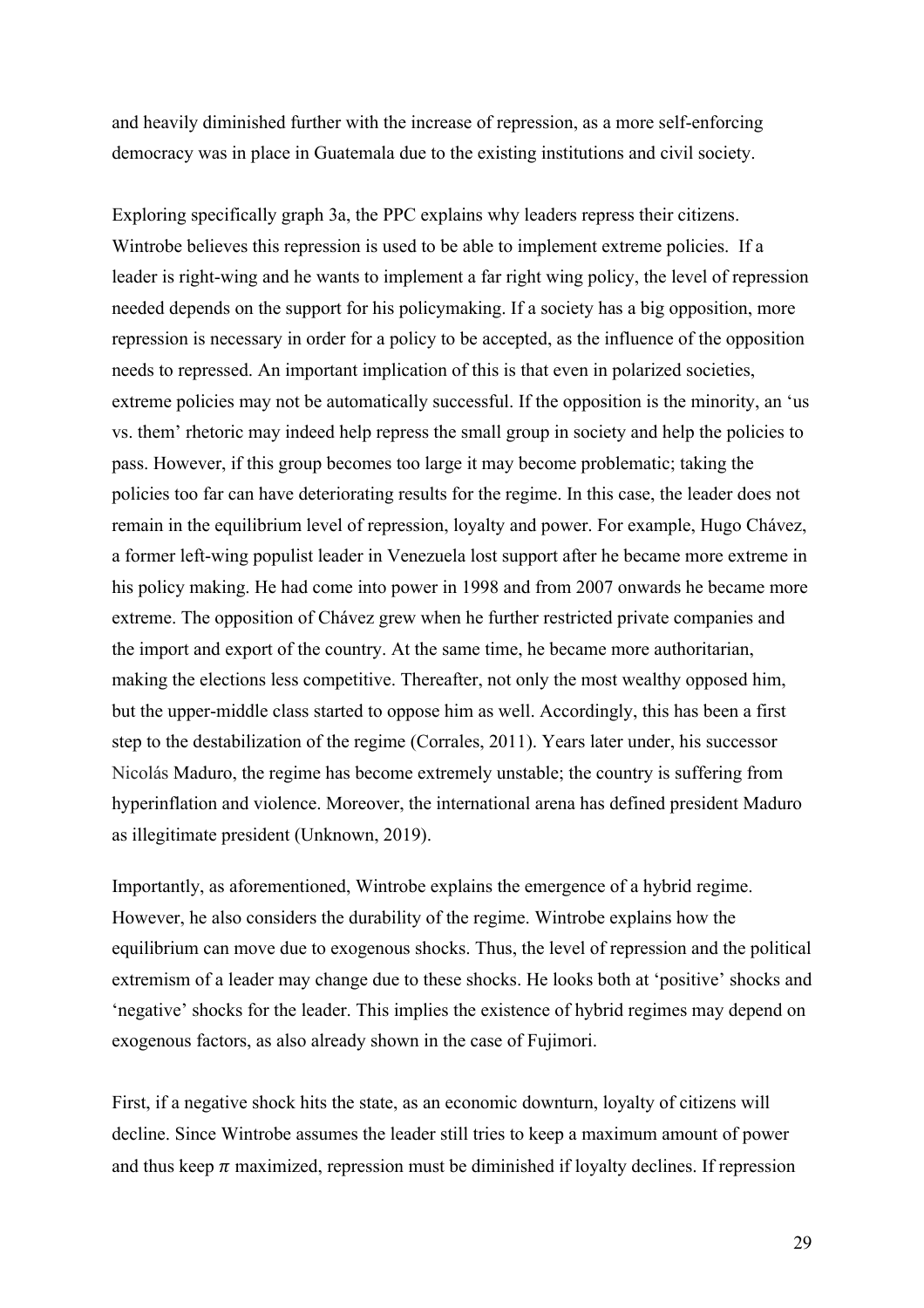is diminished, the policy needs to become less extreme as well. Thus, the hybrid regime becomes less authoritarian. Within Turkey one can see that their President Erdogan indeed may become less popular due to the economic recession, in the latest local elections he lost votes. Experts say he therefore may need to loosen his grip on the country (Ulgen, 2019; Weise, 2019). Note that a leader may successfully use 'negative' crises as an economic downturn to strengthen power as well, by either blaming a specific group in society for the downturn, or turning against other states. Taking the case of Hungary, President Orbán has been disputing the European Union for abusing power and being too influential within the home state. Hungary is suffering poverty, but instead of Orbán and his government being blamed, the European Union is blamed as well as the opposition (Magyar, 2019).

Second, a 'positive' shock will enhance extremism and repression. For example, if a state has a right-wing leader and migration increases, a country can move up on the spectrum and become more right-wing. Namely, the polarization increases; the 'us vs. them' notion intensifies. Therefore, the leader does not need more repression for a more extreme policy; hence the PPC shifts to the right. Related, the loyalty for the leader increases, thus the loyalty supply curve shifts to the right as well. To maximize power, the leader can and will increase his repression level as well; the regime becomes more authoritarian. These mechanisms show how a strong leader can use existing trends in societies for his own gain of power. The example of migration can be directly applied to various cases in Europe. During the refugee crisis in Europe, both in Poland and Hungary the leaders were strongly opposed to accepting refugees in their countries. This strengthened the position of the leaders as well as increased the hatred towards Muslims in both countries (Cienski, 2017).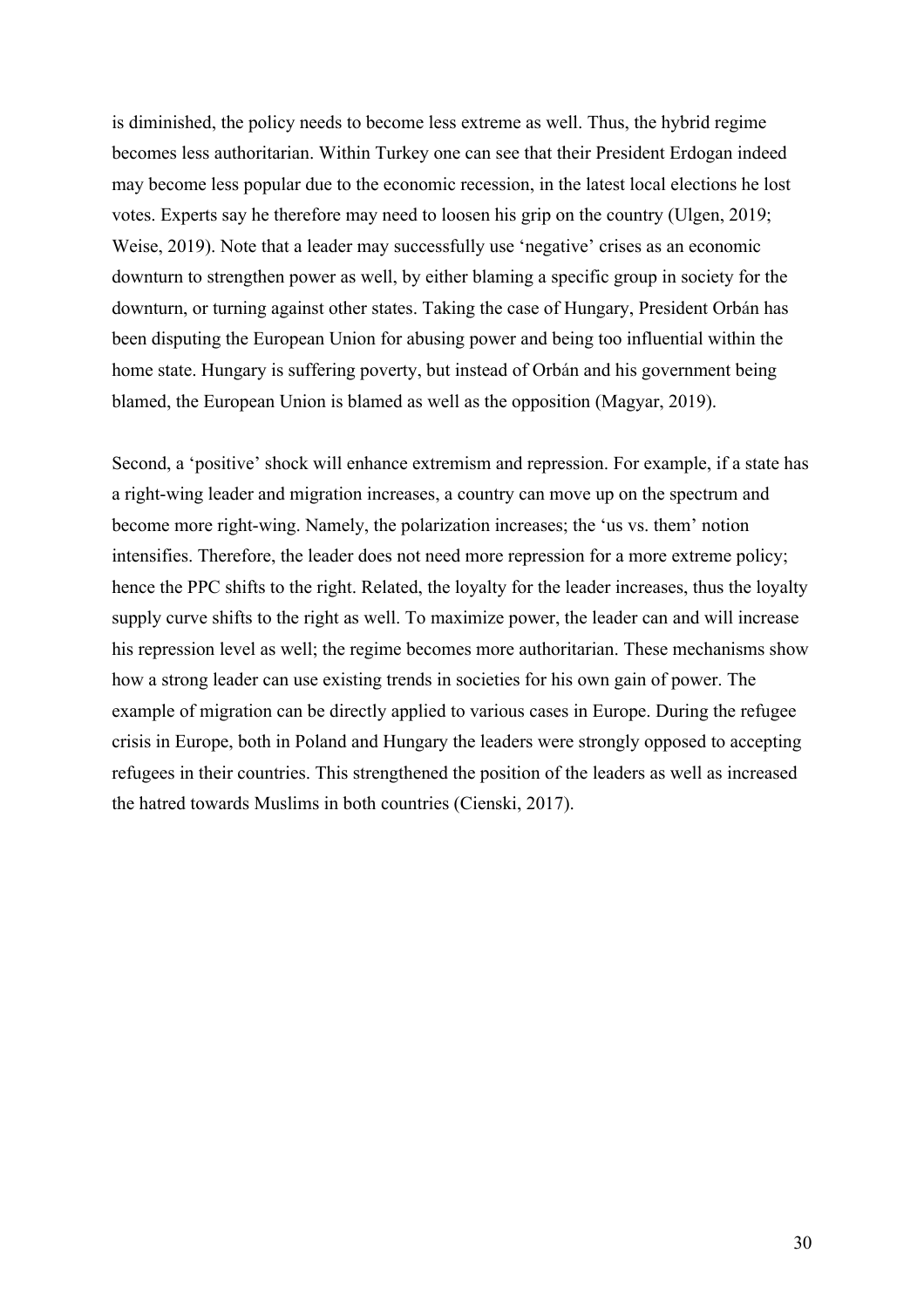## **Saenz de Vitieri Vazquez, A., Bjornskov, C. (2018). Populism and Constitutional Reform in Latin American and the Caribbean.**

The previous analysis of Wintrobe explores how a hybrid regime can emerge. The author examines the process of the disruption of a democratic system. He explains how in a democracy a strong populist leader can increase repression and gain loyalty at the same time, which leads to a hybrid regime. However, what is lacking in the analysis of Wintrobe is the attention to formal institutions. The author does claim that in order for a hybrid regime to emerge in a state, among other factors the country must have weak checks and balances, but he does not expand this argument further. Related, Wintrobe does not explain what repressive and extreme policymaking does to the existing political institutions. He merely assumes it leads to a hybrid regime, but what this specifically entails for the institutions is neglected. It would be interesting to consider what happens to the political bodies during the process of democratic eruption. Wintrobe clearly shows how populism plays an important role in the emergence of an hybrid regime. Thus, exploring when formal institutions are not protecting the democracy sufficiently as well as what will happen to political bodies once a populist leader comes in power, can help understand how a strong leader can expand his power and formally establish a hybrid regime.

#### Summary

Saenz de Vitieri Vazquez and Bjornskov explore how a populist leader can influence the constitution, including the checks and balances set in constitutions. The authors conduct an empirical analysis on the relationship between constitutions and populism. The main claim of the authors is that having a populist leader increases the likelihood of having constitutional changes in a society. These leaders change the formal institutions that safeguard the democracy are diminished so the party in office gains power in the decision-making process. Importantly, the authors also have explored that in general constitutional changes are more likely to exist in poorer democracies that are not stable to begin with and that are relatively new democracies.

The authors study the relation between populism and constitutions. Various assumptions are made in their study. First, considering the definition of populism, four different definitions of populism are considered, but according to the authors the discursive approach is the most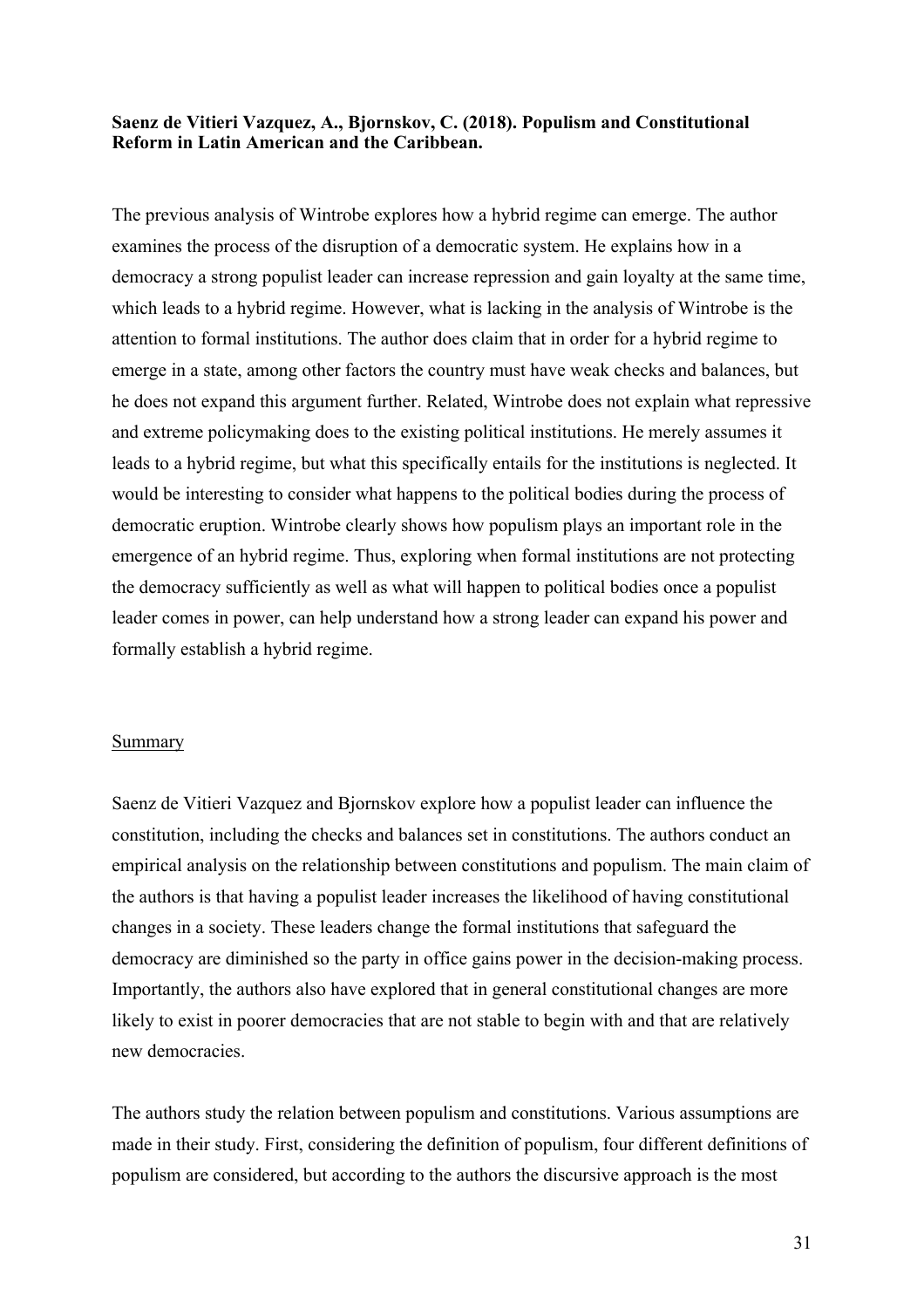commonly used in economic and political research. The main claim is that populists find a binary moral dimension in society, arguing that the populists represent one group and fight against another. This is clearly linked to the 'us vs them' notion as explained by Wintrobe. Importantly, the authors assume that a populist leader aims to secure the median vote, as via the median vote the public will is represented. However, in the previous analysis, Wintrobe explains that the behavior of a populist leader cannot be explained by the median voter theory. Namely, a populist leader tries to create an 'us vs. them' notion, as presented by the discursive approach. Thereby, the leader will set extreme policies that do not attract the whole population and separate a certain group of society from the majority. Saenz de Vitieri Vazquez and Bjornskov on the other hand believe the median voter theory is applicable because populists tend to represent the 'normal' citizens of society; the majority. With this notion they neglect the use of extremism by populists and the repression of minority groups. However, importantly, the authors' assumption on the median voter theorem does not influence the outcome of the research. Namely, the argument stating that populists claim to represent the will of the people and go against the elite is still valid. This argument is used to explain why citizens would accept certain constitutional changes made by the incumbent populist leader.

Secondly, exploring constitutions, the authors claim that the goal of constitutions is to create stability and predictability in a state. Namely, this should encourage economic, social as well as political prosperity. Accordingly, formal and informal institutions established by the constitution, as checks and balances are crucial for creating stability. I do think constitutions are a good proxy for exploring democratic systems; various scholars have stated that the constitution is the basis for rules and guidelines of each democracy (Arato, 1995; Sunstein, 2001). Importantly, the authors argue the Latin American and Caribbean constitutions do not succeed in creating stability and predictability. Namely, accordingly many constitutions in the region have changed multiple times over the years. Moreover, many countries in the area have been harmed by corruption cases or other forms of abuse of power. The authors assume that the unstable constitutions and the failing in creating stability in a society are related, implying that if a democratic state has a weak constitution, the democracy is weak as well. Thus, the authors focus their research on Latin America and the Caribbean. Although this region indeed has numerous examples of unstable democracies, note that constitutions of former Soviet Union countries share the features of countries in this region. From 1950s onwards, various Latin American countries have democratized, leading to new democratic constitutions. Also, former communist countries have created their constitutions around 1990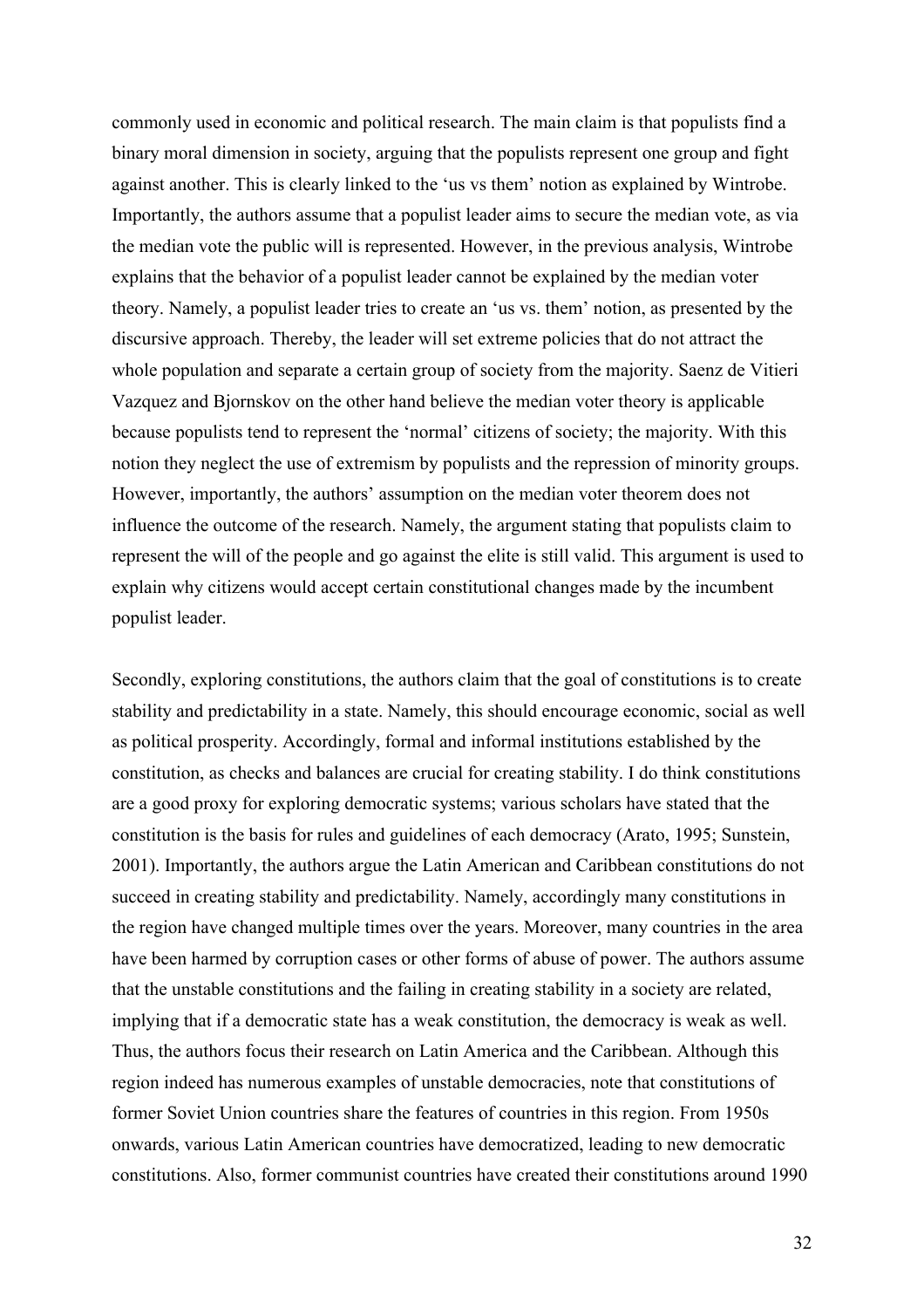after a period of instability. Moreover, these new constitutions have been amended multiple times as well (Bjornskov & Voigt, 2018).

Related, to the abovementioned assumption, the authors assume that the reason populist leaders can make changes in the constitutions is that the constitutions were weak to begin with. Namely, a weak constitution fails to successfully keep constraining the person in power. Therefore, populist leaders are incentivized and capable of making constitutional changes. The occurring situation can be understood as a vicious cycle. The already weak constitution continuously changes, reinforcing the lack of stability in the constitution. Thus, populist leaders are expected to further disrupt already weak democracies.

Saenz de Vitieri Vazquez and Bjornskov assume the populists can make two strings of arguments to find support for changing the constitutions. First, accordingly populists can argue the existing constitutions should be amended in order to make actual changes in society and satisfy the population. Namely, populists present their policy-making as a way to do good and go against the evil. In order to put their policies in action, the populists claim constitutional changes are a necessity. The existing constitution is blocking the noble goals of the people in power. Secondly, the authors argue populists may state the existing constitution is based upon preferences of the elite. Thus, in order to satisfy the will of the 'regular' people, this constitution must be changed. Importantly, both arguments lead to the same, a change in the constitution. The authors argue this change can be made in various ways as well. On the one hand, populists can make changes while not violating the current constitutions. For example, a new constitution can be written under the advice of citizens, or amendments can be made to the existing constitution. However, on the other hand leaders can also decide to make changes that do not fall within the bounds of this constitution. Examples are the staging of a coup or the dismantling of the existing judicial branch This thesis questions whether examples of the latter are fully explored within this research. Although changes in institutions as the judicial branch are considered that are possibly unconstitutional, various unconstitutional measures are not quantified, while they harm the existing democracy as well. For example, cases of repressed press freedom are not measured in the research (Levitsky and Loxton, 2017; Zakaria, 2019).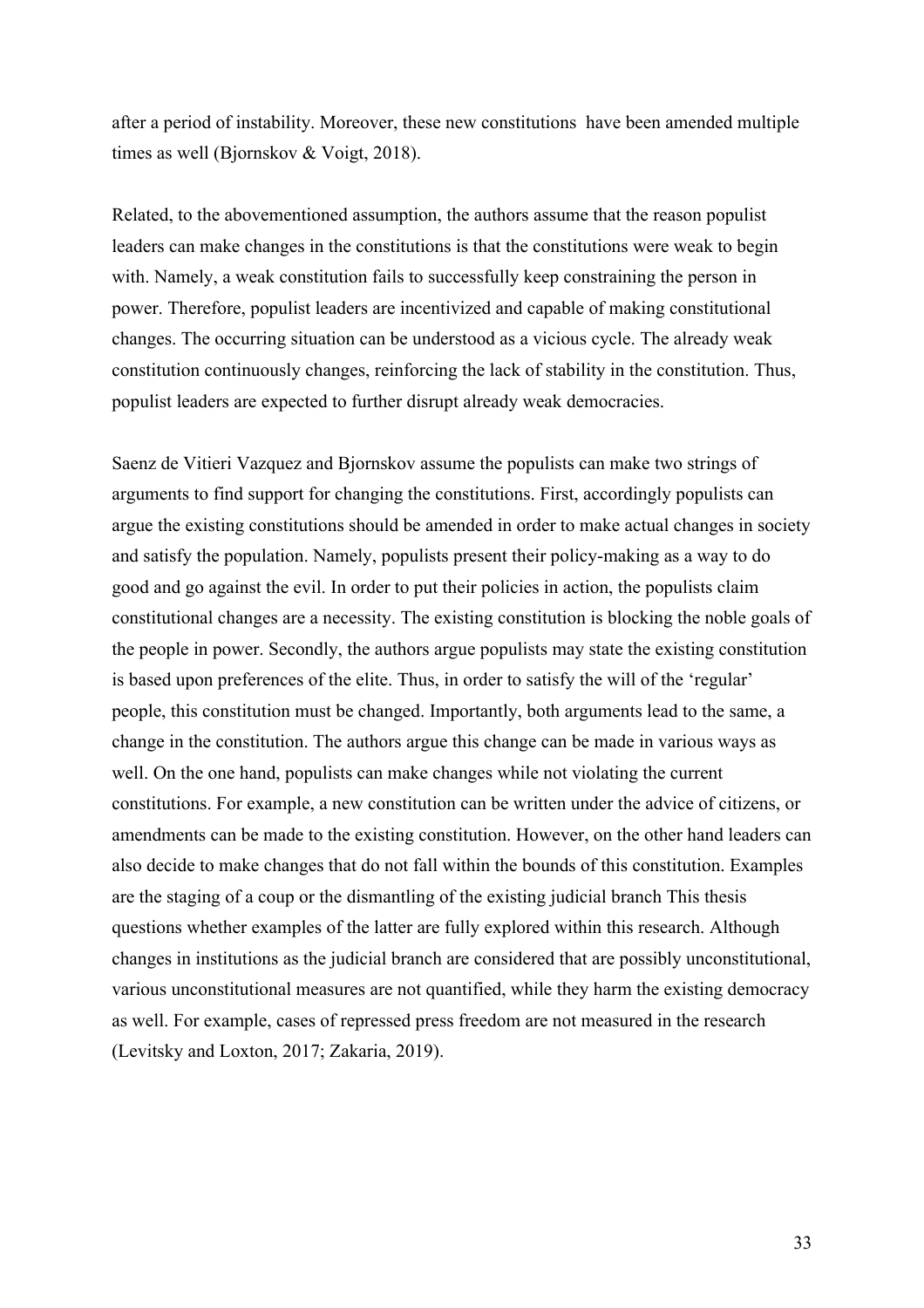#### Analysis

To analyze the relation between constitutions and populism over years, the authors conduct a fixed effect study of the effect of populism on the change in constitutions in Latin America and the Caribbean. A fixed effects regression controls for variables that remain stable over time. Various fixed effects regressions are conducted, they are explored later. The authors try to determine the changes in a constitutions by looking at the constitution before and after a populist leader came into power. The dependent variables are measurements of checks and balances as well as of power dispersion. The data is obtained from the Comparative Constitution Project, which is a database with information on constitutions across the world. The data runs from 1970 to 2014. This is a period in which various democracies in Latin America have been under threat, due to illiberal tendencies. Note that the threats did not come from military coups leading to dictatorships, which mainly occurred until around end of the 1970s (Smith & Ziegler, 2008).

For the independent variable populism, as explained the authors do not use the discursive approach. Instead, they measure populism indirectly. Populism is measured by looking at the amount of times the word populism in mentioned in relation to a certain country in English and American newspapers. An index is created based on the usage of the word, this index is an independent variable in the analysis. These newspapers are assumed to be unbiased, as the article only focuses on Latin American and Caribbean countries. The authors show the created index correlates with a measurement of populism of Hawkins, who quantified the discursive approach to populism. Hereby, they tend to prove the index is reliable. Importantly, the authors have researched the word populism in combination to the word constitution. They find the two are hardly used in combination. Accordingly, reverse causality between the two is thus less likely to exist, as the newspapers do not define a populist leader based upon the changes being made by him in the constitution.

Saenz de Vitieri Vazquez and Bjornskov explore both the extensive and intensive margin in the regressions. The extensive margin explains the likelihood of constitutions to change after a populist leader has gotten in to power. For the dependent variables of the extensive margin, the authors conduct two dummies that measure whether any constitutional reform occurred after the leader got in power. The first dummy explains whether a new constitution occurred in a certain year, the second dummy measures the same but adds the occurrence of an amendment in the given year as well. Secondly, the intensive margin explores what kind of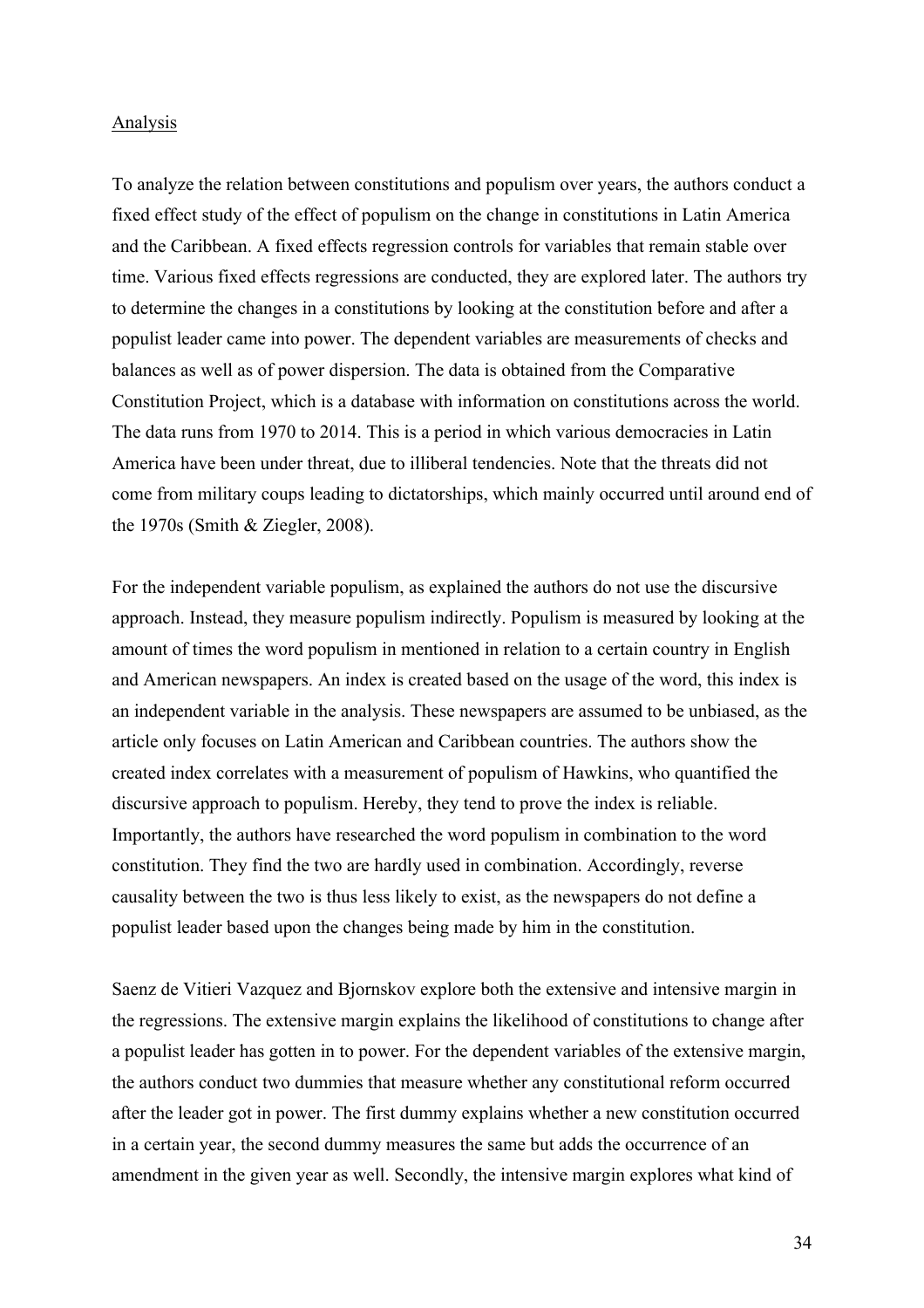changes appear when constitutional changes have occurred in a state and whether these changes are different with a populist leader in power. It focuses on the size and direction of a change, once the constitutional change has taken place. The size of the change is measured by looking at the Index of Parliamentary Legislative Influence (IPLI) and the Index of Executive Influence (IEI). These indices include information on de jure power, which is formal power. The former looks at the de jure power of the parliament and includes for example whether the parliament can amend the constitution unilaterally as well as whether the legislature is checked by the judicial. The latter does the same for the de jure power of the executive. Importantly, to examine the changes more specifically, the authors also explore the PolCon III variable, that accounts for veto power and constrains to the political bodies. Moreover, the V-Dem variables measure the relation of the legislative and the executive with the judicial body.

First, the extensive margin is explored in table 1, which can be found in the Appendix C. A conditional logit fixed effect measurement is conducted, as the dependent variables are the dummies, which are binary variables. Column 1 represents the likelihood of a new constitution and column 2 the likelihood of an amendment if a populist leader has gotten into power. The authors find that a populist leader does not have a significant effect on the creation of a new constitution or amendments. The effects are positive, but insignificant.

Interestingly, the authors also consider what kind of constitutions are prone to change to begin with. For example, the authors test for age of the constitution, income level in a country and what kind of democracy is in place. It is found that old constitutions are less likely to be changed by populist leaders. Also, constitutions of richer countries are less likely to be amended. This fits the idea that weak democracies with weak constitutions are more likely to change. Importantly, if constitutions were created in a period of instability and were built after or during a period of oppression by other countries, this has a detrimental effect on the stability of the constitution. Namely, the results show that if a constitution emerges in a time of conflict and instability it is not likely to endure in the future either. Another interesting result found by the authors is that presidential democracies are more likely to get a new constitution than other forms of democracies. These insights are supported by various literature (Kapstein & Converse, 2008; Lust & Waldner, 2015; Bjornskov & Voigt).

Secondly, the authors explore the intensive margin in table 1 as well. The column 3 until 6 research the type of constitutional changes, once determined that a change has taken place. A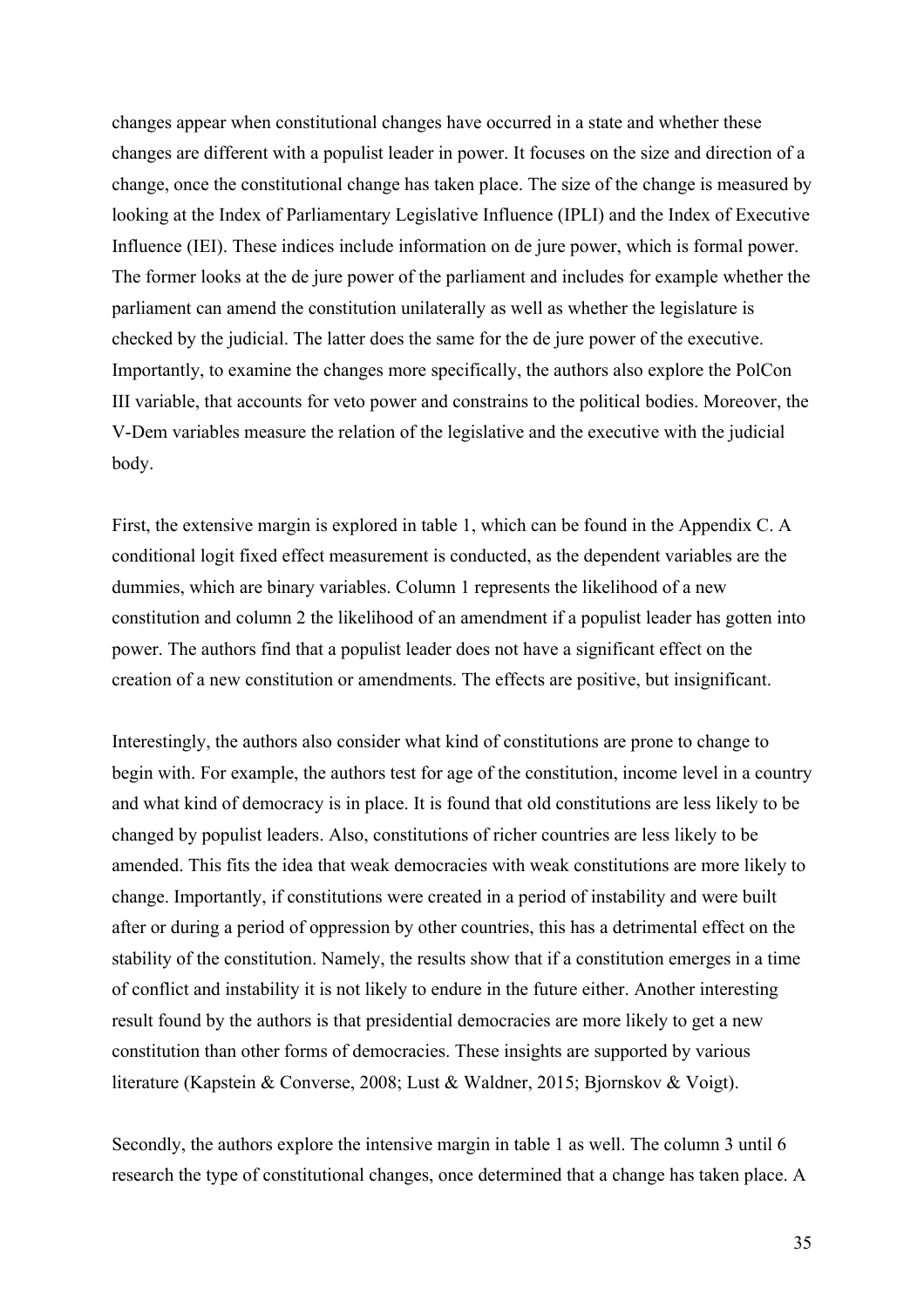fixed effect OLS with a lagged dependent variable regression is estimated. A lagged dependent variable is partly predicted based upon the result of this dependent variable in the past. The IPLI and IEI indices are the dependent variables. Two types of samples are used, in which column 3 and 5 depict the whole sample of countries with constitutional changes, while column 4 and 6 only depict a subsample that includes years in which a constitutional change has actually occurred. Thereby, the authors aim to examine both long term effects as well as one-year effects of constitutional changes on the concentration of power. First, the results show that having a populist leader has a positive significant effect on the increasing power of the legislative (IPLI). The effects on IPLI are mainly found directly in the year a populist leader comes into power and is mainly driven by right wing ideologies. This implies a difference exists between left-wing and right-wing populists. On the other hand, the authors find that having a populist leader does not have a positive effect on the power granted to the executive (IEI). The authors therefore claim that both effects suggest that populist leaders indeed partly represent the will of the people, as proclaimed by the populists, as the parliament is representing the votes of people. However, note that even when the power is concentrated to the parliament instead of the executive, this does not mean it is more democratic. Namely, in various Latin American countries the parliament almost completely exists of members of the party of the leader (Levitsky & Murillo, 2013; Levitsky, 2017).

Lastly, the authors look at constrains imposed to political bodies by a populist leader, by considering the PolConIII and the V-Dem indicators. This is again the intensive margin, the results can be found in table 2 of Appendix C. Also, again a distinction is drawn between a sample of all years and a sample including only the years a populist leader got into power. The unequal numbered columns represent the former and the equal numbered the latter. First, the authors find that rich countries have more veto powers. Accordingly, this implies stable democracies have more constrains to begin with, as the authors stated rich countries are likely to be stable democracies. Moreover, presidential systems appear to have weak veto institutions.

Considering the influence of populists leaders, the authors find that veto powers, which often constrain policy making, are removed or reduced by populist leaders. Also, the results show populists influence the judicial independence. Changes are made both the year a leader has gotten in power as well as in other years. The authors find that especially left-wing populists appear to not accept the independence of the Supreme Court. On the other hand, especially right wing populists are influencing the whole judiciary body. Thus, again slightly diverging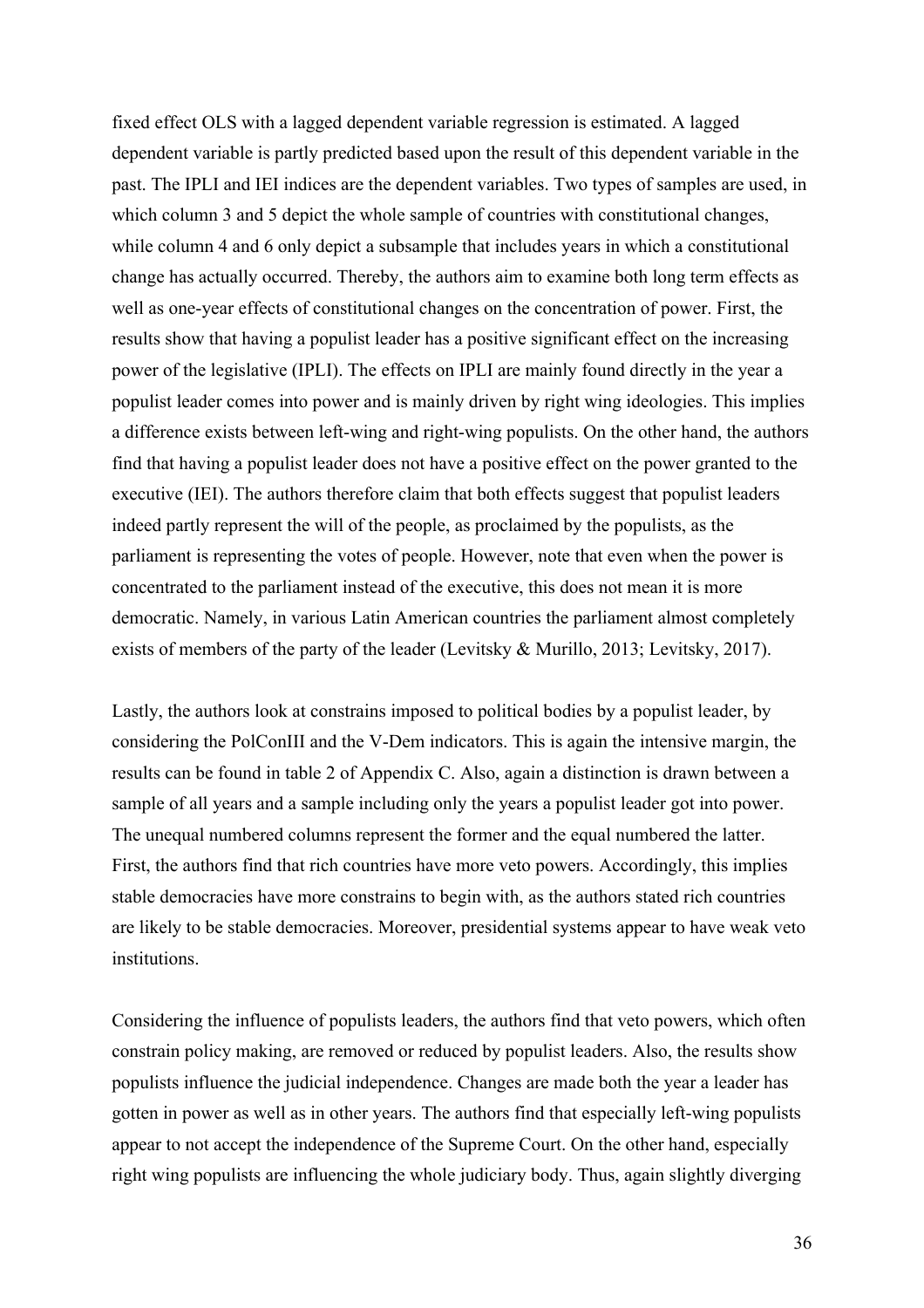results are found for left and right wing ideologies. Overall, the conflicting results on ideologies contradict with Wintrobe, who argues the mechanisms of democratic disruption are similar for both sides of the political spectrum. However, note that this research only focuses on Latin America and the Caribbean, which may affect the results. In these countries, many socialist populist leaders have gotten into power, compared to in other countries (Lust & Waldner, 2015). Linking the claims and results of the authors to regime changes, two arguments can be made. Firstly, having weak constitutions and institutions, as weak checks and balances and few constrains to the leader, creates the possibility to make changes in the constitution and thereby destroy the existing democratic regime. This possibly leads to a regime change towards a more authoritarian regime, as a hybrid regime. Also, importantly, a populist leader appears crucial in the disruption of a democratic system. The populist leader is likely to gradually disrupt the existing weak democracy, as changes are made in the year the leader has gotten into power as well as in the years thereafter. No direct self-coup is staged, but a gradual process occurs that eventually leads to the existence of a hybrid regime. Lastly, striking is the discourse of the populist leader, they claim to represent the will of the people. However, the paradox is that this eventually leads to a system in which the people are even less directly represented.

#### Case study discussion

Zooming in to the Latin American countries, among other countries Venezuela, Ecuador, Bolivia and Peru all have had populist leaders that disrupted democratic processes. All these cases except for in Peru have had left-wing leaders. Firstly, in Venezuela in 1998 the populist socialist leader Hugo Chávez came into power, after the Christian democrats that ruled the country had many corruption scandals. Chávez gradually dismantled the existing democratic bodies. In 2004, he made changes to the structures of the Supreme Court and in 2005 he canceled the elections for the National Assembly, giving all seats to Chávez' party (Shifter, 2006). The latter exemplifies how a populist leader can give a lot of power to the legislative, pretending to be very representative, while holding all the power. From 2007 onwards, after his re-election the competitiveness in Venezuela declined further. He repressed the opposition by banning them from the political arena due to alleged corruption without considering the court. The autonomy of the judicial branch overall heavily declined (Corrales, 2010).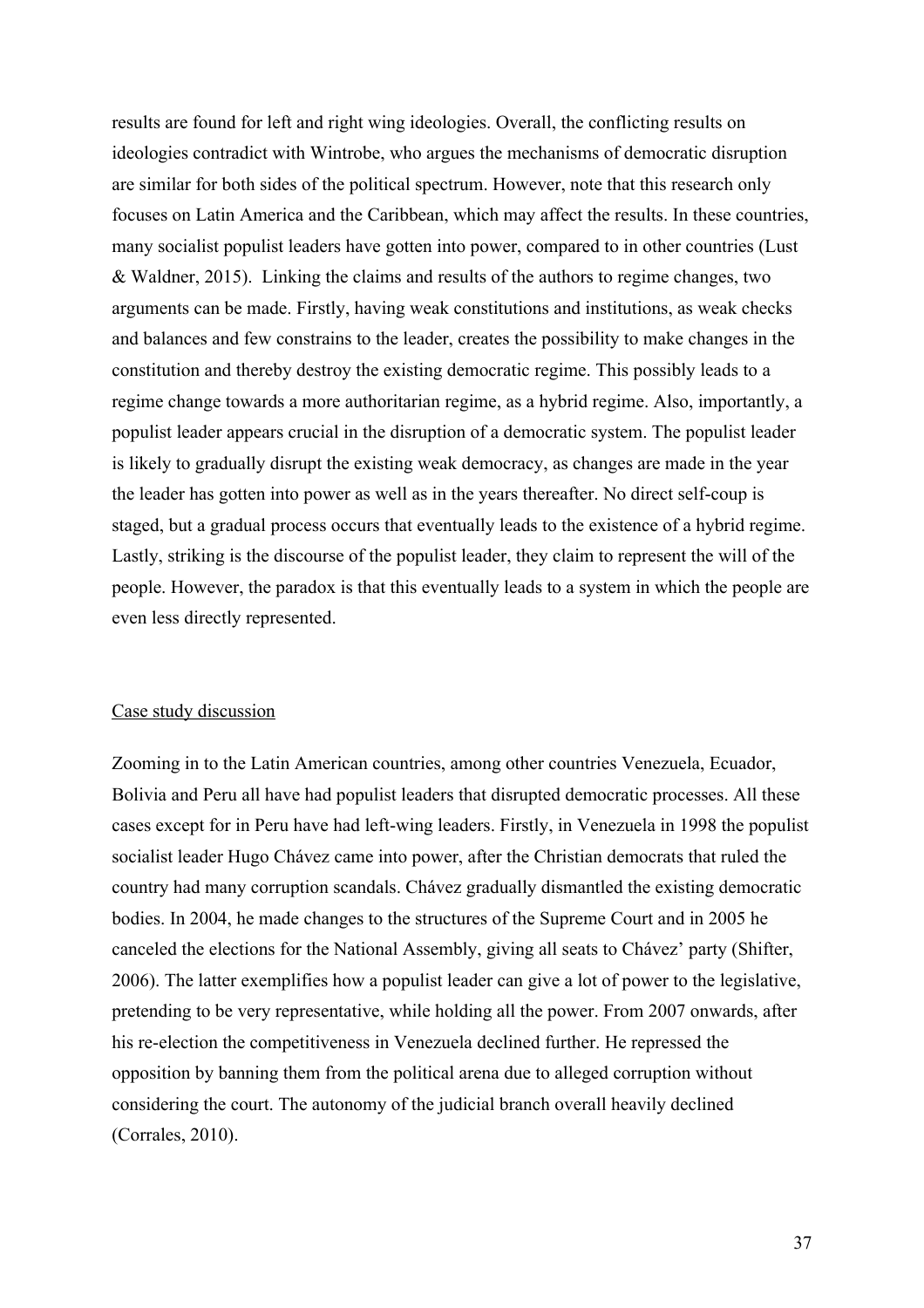In Bolivia an even more gradual process has taken place, also with a socialist leader. Evo Morales has been in power in Bolivia since 2006. He had been very popular in Bolivia as he is an anti-imperialist; he has been the first indigenous leader of the country. A new constitution was approved only three years after he got into power. Importantly, he has gotten great support for the changes made in the country (Kohl & Bresnahan, 2010). However, the last few years his popularity has declined. Despite, he has taken unconstitutional measures in order to stay in power. In Bolivia, it is unconstitutional to be elected more than three times. He held a referendum to change the constitution, but while this referendum did not pass, he was still re-elected a fourth time (Verdugo, 2017). This example shows that changes in a democracy are not only constitutional changes, but that also unconstitutional measures should be considered. All in all, the gradual disruptions of democracies presented link with the argument of Wintrobe, who also states that regime changes are a gradual process. Moreover, Wintrobe argues that citizens will remain loyal to a populist leader in an unstable democracy, despite making undemocratic changes. This is also found in the case studies. Interestingly, it appears that leaders become even more extreme after a re-election. An explanation would be that the leaders first try to determine how far they can take their repression and extremism, which again can be linked to the loyalty and repression trade-off of Wintrobe.

Interestingly, the arguments made in the article are applicable outside of Latin America and the Caribbean as well. For example, in Hungary the right wing populist Viktor Orbán became president in 2010. In the following years, he made several constitutional changes. After his re-election in 2014 he himself declared an illiberal democracy (Buzogány, 2017). Also in Poland, since 2015 the populist right wing party Law and Justice part PiS has become the biggest party in parliament. Their member Andrjez Duda became president as well, but in the case of Poland not necessarily the President has most power, but merely the party (Foy, 2015). The party almost immediately put forward new judges. Also, a law passed that dismissed all existing board of public broadcastings. The case of Poland can be viewed as surprising, given that it has had years of economic growth before PiS got into power. However, the party has been using European crises and the cultural backlash of the country due to the European Union in their discourse to gain popularity (Fomina & Kucharczyk, 2016).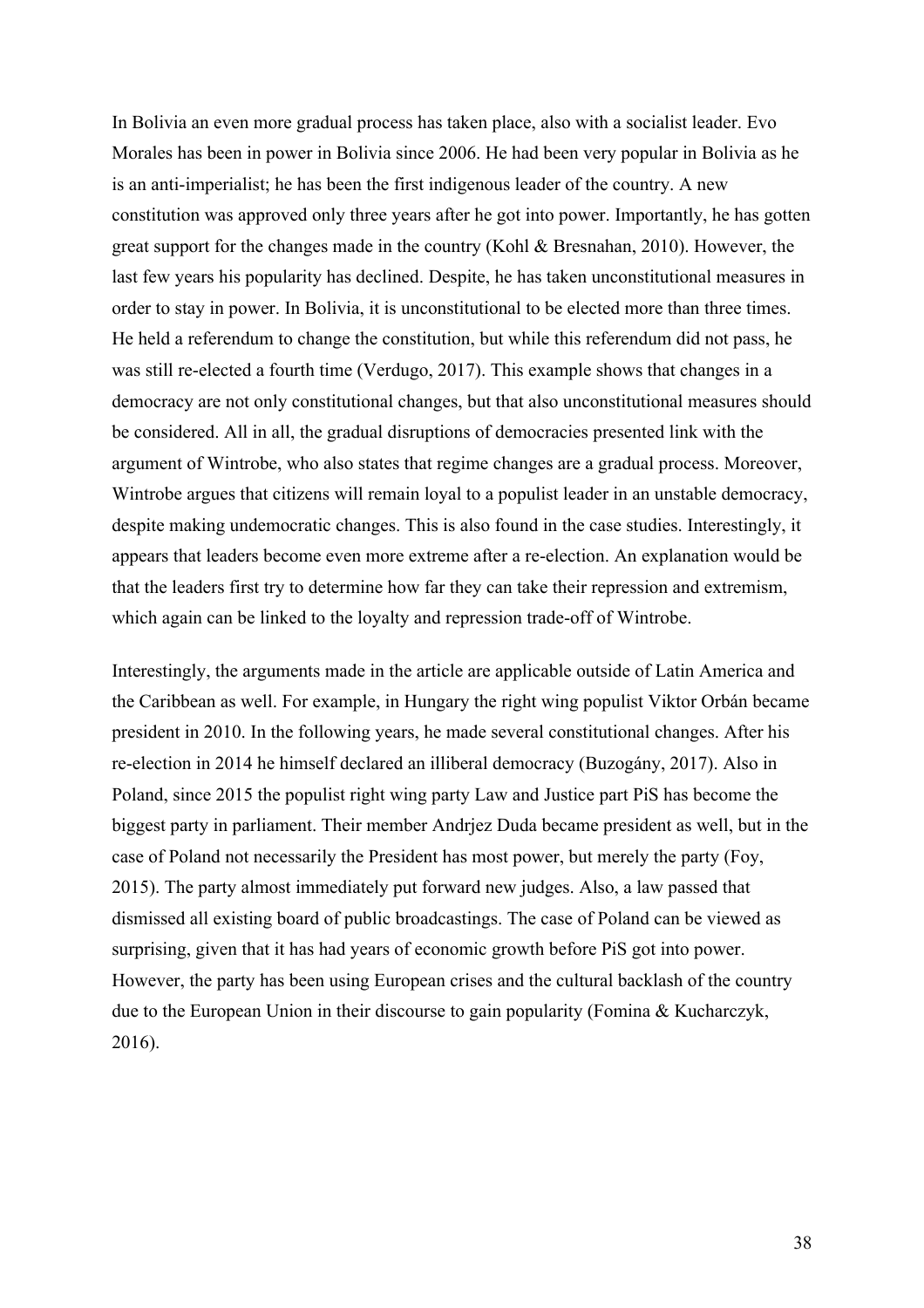## **Own contribution**

The analysis sections of Wintrobe and Saenz de Vitieri Vazquez and Bjornskov have shown that populism increases the possibility of a 'gradual self-coup' and is thereby a threat to weak democracies. Weak democracies are democracies that lack several features crucial for a democracy, as equality, a strong civil society and good checks and balances. In these weak democracies, a populist leader can use extremism to appeal to citizens, as often in these democracies polarization is high. Extremist notions are either far right or far left wing and are likely to be exclusionary to a certain minority group in society. The populist leaders use discourse in which an 'us vs. them' mentality between the majority and a minority is created. The minority groups can come from within society as well as from abroad. People will be attracted to this 'us vs. them' rhetoric due to the existing polarization. The populist leader claims to be part of the 'normal' people and argues it will overcome problems in society, that accordingly exist because of the current democratic system. He argues he can only overcome these problems by disrupting the existing institutions and take more power. The checks and balances are diminished and more power is granted to either the legislative or the executive. Note that power granted to the legislative implies that the party of the incumbent leader gets more power, as in various cases it is found the parliament mainly consists of members of the party of the leader (Shifter, 2006; Levitsky, 2017; Levitsky & Cameron, 2003). Importantly, in a highly polarized weak democracy, the citizens continue to support the leader despite these undemocratic measures, because the citizens are appealed to the extreme policies the leader wants to implement, for which he needs to disrupt the democracy. All in all, the incumbent leader decreases the powers of various formal institutions in the democracy, thereby a hybrid regime slowly emerges. The analyses have shown that in contemporary societies a self-coup is not an abrupt coup in which a democracy is abruptly destroyed by the incumbent leader, but merely a gradual process in which the democratic system is slowly deteriorated by increasing repression of the leader and weakening formal institutions.

Acemoglu and Robinson do not focus on a gradual disruption and the emergence of a hybrid regime, but on the shift from a democracy to a non-democracy via a coup. They argue a coup is likely staged by the military that represents the elite; the influence of one specific leader is neglected. Various examples exist in which indeed the military represents the elite, as the coups in Chile and Argentina around the 1970s. Importantly, Acemoglu and Robinson believe the coup fully conflicts with the desires of the masses of people. Namely, they state the elite destroy a democracy if the income of the elite is too low with respect to in a non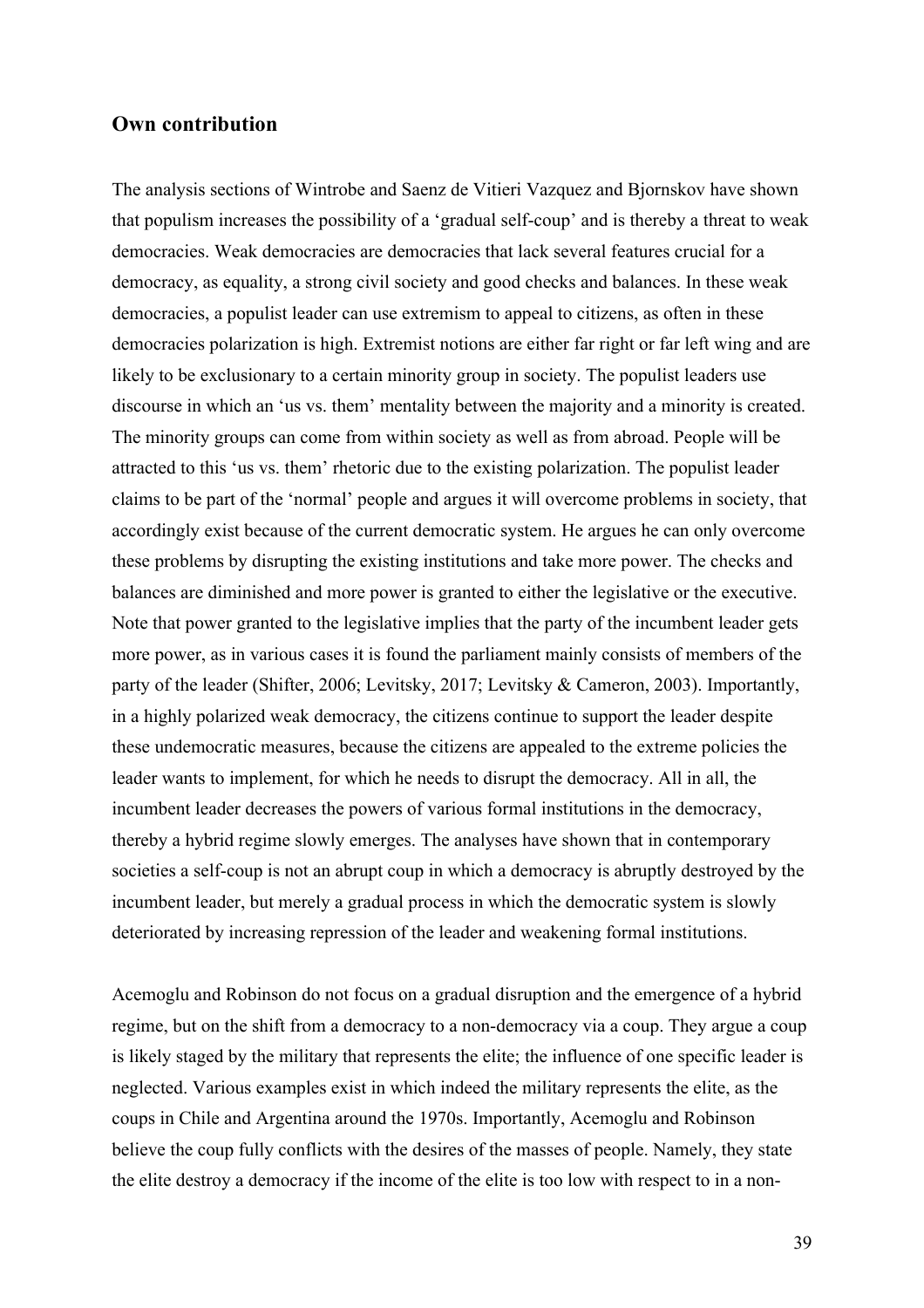democracy despite the costs of a coup. On the other hand, the income of the masses is always higher in a democracy and the masses are thus always against a coup. Important, Acemoglu and Robinson base their arguments and model fully focus on income redistribution, political sentiments are not considered.

As Acemoglu and Robinson focus on military coups, the model does not appear automatically applicable to self-coups. However, the influence of inequality in society on coups as depicted by the authors does seem relevant in all forms of coups. The article of Wintrobe defines inequality as a criteria of a weak democracy as well. Moreover, the thresholds set by Acemoglu and Robinson are useful for determining in which cases a coup is successful while in other cases is not. Most importantly, while Wintrobe and Saenz de Vitieri Vazquez and Bjornskov explain how a leader improves his power, they do not thoroughly examine where the desire comes from to disrupt a democracy. Acemoglu and Robinson on the other hand set the societal factors under which a coup is staged, implying that societal factors as taxes and inequality are the drivers for the elite to stage a coup.

Wintrobe and Saenz de Vitieri Vazquez and Wintrobe do explore that the 'normal' people, the masses often support the leader despite him disrupting the democracy. On the other hand, Acemoglu and Robinson argue that the disruption of a democracy is never beneficial to the masses. Note that Acemoglu and Robinson discuss a military coup, while Wintrobe and Saenz de Vitieri Vazquez and Bjornskov discuss a regime change by the incumbent leader, identified as a gradual self-coup. Thus, one could possibly assume that military coups are staged by the elite and favorable to the elite, while self-coups are staged by a populist representative of the masses and thereby favorable to the masses. However, whether all populist leaders fully represent the masses is debatable. For example, President Donald Trump of the United States, President Orbán of Hungary and President Bolsonaro of Brazil possibly better represent the elite than the masses.

The question then is, how come the masses support these leaders, despite them not being an actual representative of the 'normal' citizens. To answer this, it is important to consider the promised and actual policy making of these populist leaders.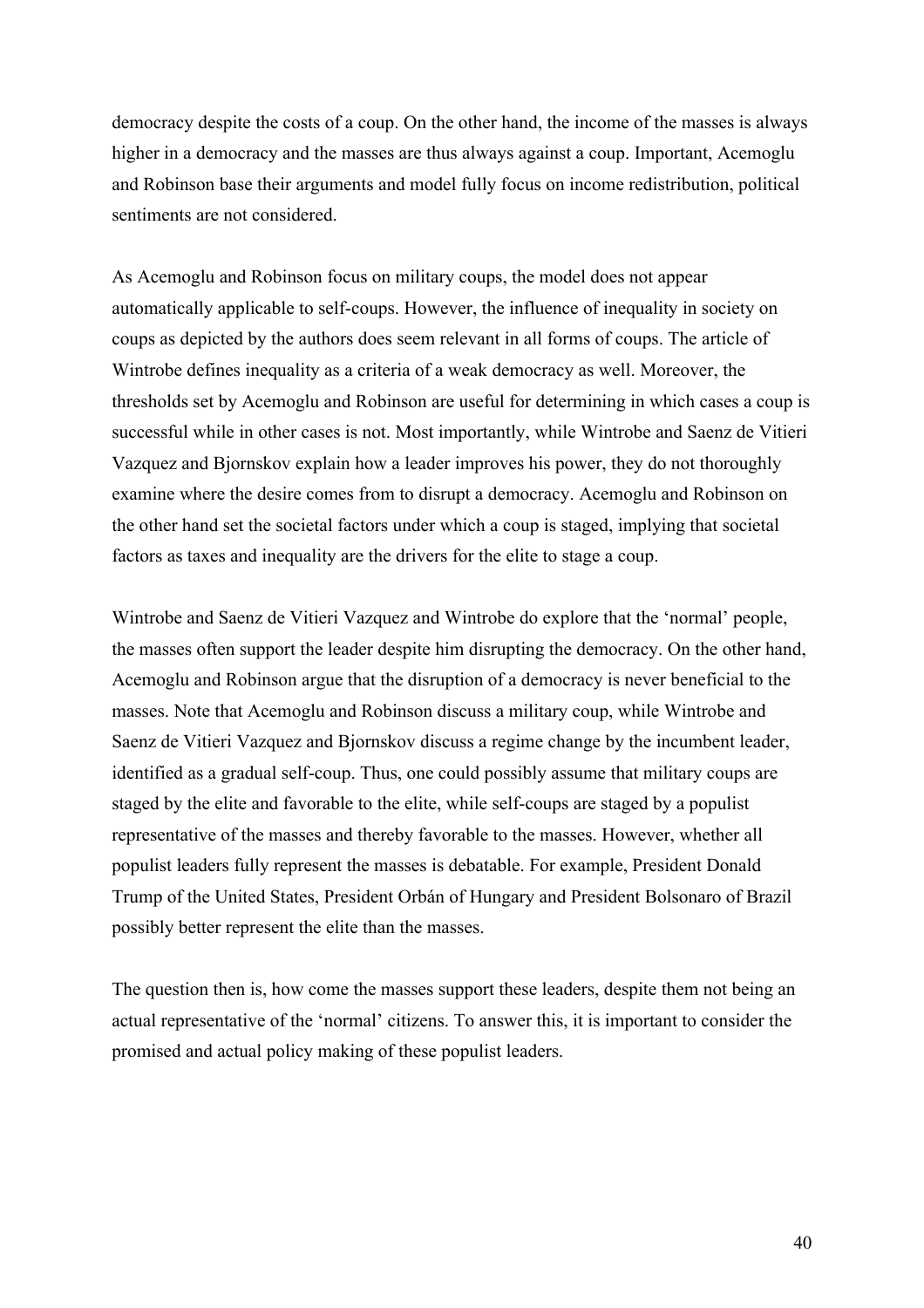#### Case study discussion

President Trump perfectly exemplifies a populist leader belonging to the elite and being supported by the masses as well. Namely, Trump belongs to the wealthiest people of the country, being worth approximately 3 billion dollar. Despite, he has gotten enormous support of the American working class (Kruse, 2018). Although one can debate whether Trump is staging a self-coup, his actions show that he is trying to undemocratically make changes in the country. For example, he has accused several States of committing voter fraud after the lost midterm elections, and he has suspended a critical reporter from his work at the White House. He is constantly attacking the media and the opposition, claiming they are a threat to national security (Watkins, 2019; McCarthy, 2018). However, as explained in the analysis on constitutions and populism, a stable constitution and democratic system may hamper a president to actually disrupt the democracy. The United States has a stable, old constitution and is an economically rich country, possibly explaining why a self-coup is less likely to happen (Bjornskov & Voigt, 2018). The case of Trump is still a useful case to consider, given the question around the elite.

Already during his campaign for his election in 2016 Trump claimed to save the country from problems created by the existing establishment. These problems often appeared related to globalization. He promised to build a wall on the Mexican border, preventing immigrants from Latin America to enter the country. Moreover, he promised to half the number of refugees entering the country each year (Pierce et al., 2018). Trump's supporters share nativist views, meaning they share the notion that established inhabitants of a country should be protected against threats from outside of the country. The voters oppose globalization, they feel harmed by international openness. Strong negative attitudes towards immigrants exist (Smith & Hanley, 2018). Also, supporters appear to believe that the sovereignty of the country is under threat in a globalized world (Gusterson, 2018). Trump proclaimed an 'us vs. them' mentality. Discourse is used in order to identify the 'us' as the good and the 'them' as the bad, which are the 'normal' American against an outside group. This can be foreigners, minority groups within the country, as well as the political elite. In his campaign, Trump used clear anti-establishment and anti-elite rhetoric. It is found his voters shared hate and distrust towards the current political elite. Trump explains the elite to be the political elite that has been ruling the country unsuccessfully for years, not as the economic elite. Trump on the other hand, comes from the business world and accordingly stands far from this political elite. He has blamed the elite for 'raising money for global consideration' and being the cause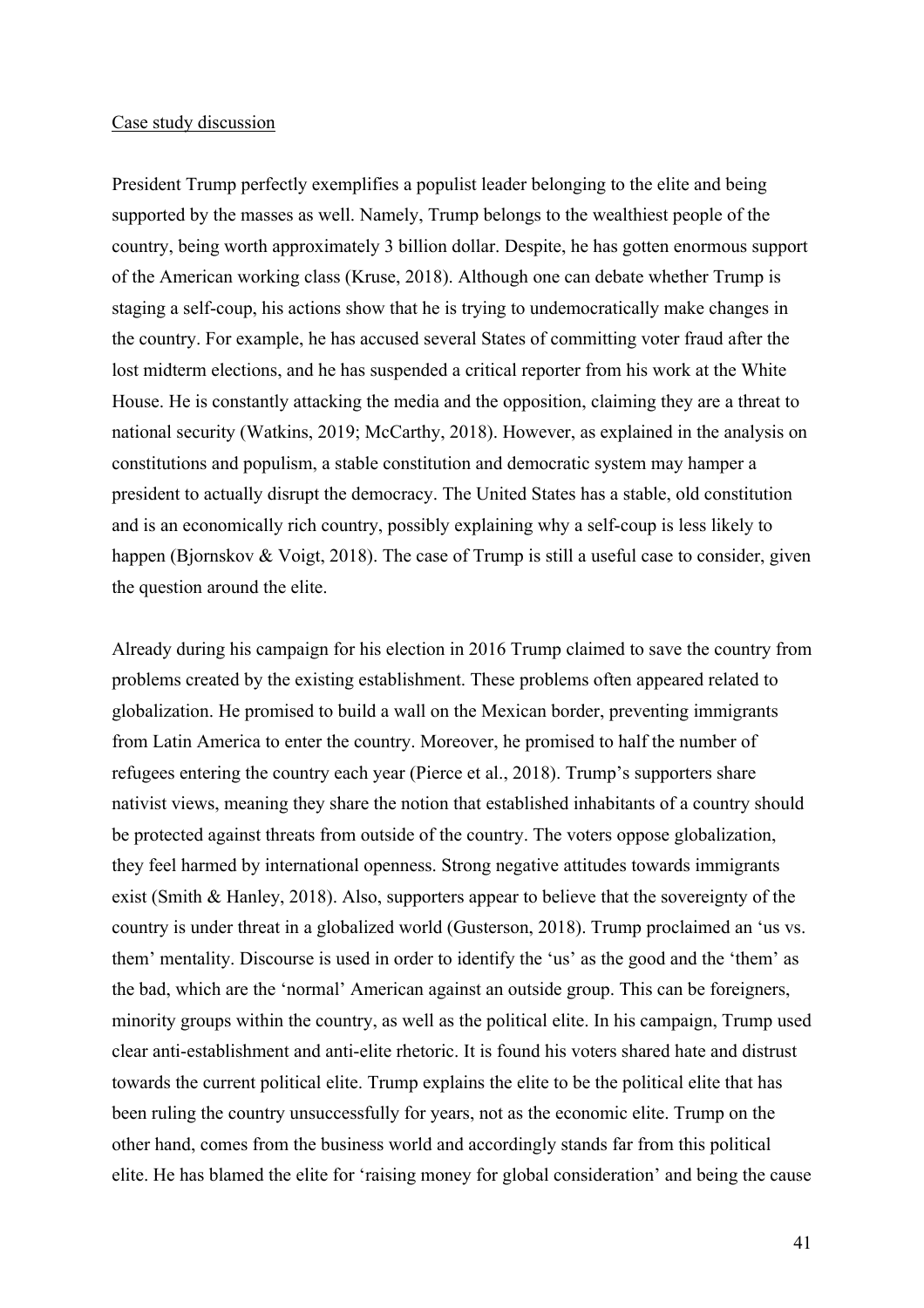of 'disastrous financial and foreign policy' (Kruse, 2018). The election has been viewed as an election against the status quo. Thus, the voters were possibly convinced that going against the status quo would indeed improve their situation (Azevedo et al., 2017). In Trump's campaign, he claimed that after them not being heard for years, he was going to listen to this working class (Mondon & Winter, 2018). Also, he used simple language and slogans, appealing to people with lower education; the percentage of voters not having a college education was significantly high (Schaffner et al., 2018).

Exploring his actual policymaking, it is found that his economic policymaking is not benefiting the working class, implying he is not sufficiently representing them as he promised. For example, the income tax in the United States has become more regressive during his presidency (DePillis, 2019). On the other hand, he has lived up to his promises in the election considering immigration policies. For example, in in 2017 Trump banned people travelling from seven Muslim countries to enter the country as well as refused entrance to all Syrian refugees (Cohen & Hansler, 2019). Related, the number of refugees has severely dropped to around 25.000 refugees admitted in 2018 (Unknown, 2018), even less than proclaimed by Trump during his campaign.

President Orbán of Hungary can be viewed as an elitist populist leader as well. Interestingly, he has shown clear contradictory behavior. At the start of his political career he strived for a liberal democracy as opposed to the Soviet regime. Moreover, he was a proponent of European Union membership. However, years later he declared an illiberal democracy and has been severely Eurosceptical. He has been using anti- European rhetoric in his campaigns, claiming the European Union threatens the sovereignty of Hungary. This links to the nativism proclaimed by Trump. Another typical example of his shift has been his anti-Soros campaign. George Soros is a Hungarian liberal philanthropist, striving for liberal democratic values in the country. Interestingly, as a student, Orbán had studied in Oxford with the help of a scholarship of Soros. Importantly, similar as in the case of Trump, the working class has been severely harmed by the policymaking of the President and his party Fidesz. A progressive tax system changed into a flat tax system. Also, a law has passed stating that workers are required to do 400 hours overtime if required (Alderman & Santora, 2019; Waller, 2019).

Another example can be found in Brazil. In January 2019 President Jair Bolsonaro got into power due to support of both the elite and the working class. Bolsonaro is a clear right-wing leader, who promised less government intervention, deregulation and fewer taxes for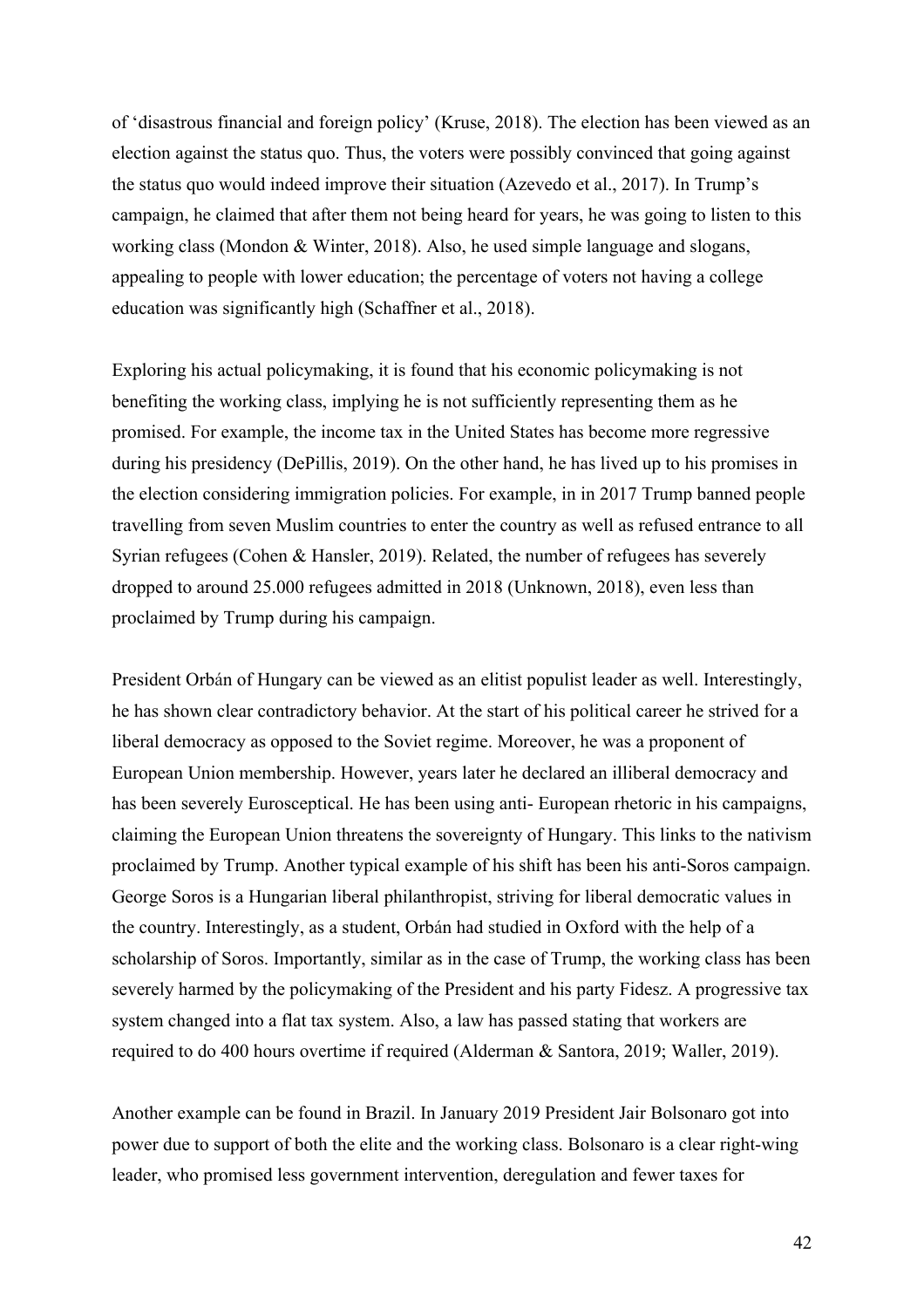companies. Clear signs of oppression and antidemocratic measures have been already apparent in his recent presidency. Importantly, he applauded the former military dictatorship and is backed by the current military, he proclaims violence by the police and he has oppressed his opposition (Anderson, 2019). Thus, one can argue he does not go against the existing elite. However, again he does stand against the former political elite, similar to President Trump. The former party in power, the Worker's party had been disputed due to corruption scandals. Although from 2003 onwards they heavily reduced poverty levels, the last few years the development stagnated, crime rates went up and the former president has been imprisoned for corruption. During the campaign the crime rates of were Brazil were an important topic; Bolsonaro promised to fight these crime rates, unlike his predecessors. Moreover, also he focused on advocating for traditional family values and he is against abortion and he heavily disputes homosexuality. The Worker's Party on the other hand had tried to fight homophobia for years (Watson, 2018; Cowie, 2018). Similar to Trump and Orbán he has nativist views. His campaign slogan 'Brazil Above Else' exemplifies his view towards the globalized world. Similarly to President Trump, he wants to lower trade with China. Moreover, international treaties are disputed as they harm Brazil's domestic policymaking, as the Paris Climate Accord (Benner, 2018). Bolsonaro had placed himself outside the existing political arena and claimed to be different than the Worker's party; causing the masses to vote for him as well, possibly despite a probable loss of income.

All in all it appears several far-right populists share certain characteristics. A paradox appears to exist between populists supposedly representing the people, while at the same time being elitist and serving the interest of the elite. The Presidents of the explored cases all share nationalist sentiments and have turned themselves against the political elitist establishment. They all proclaim to fight the evil that is harming society, fitting the discourse theory discussed by Saenz de Vitieri Vazquez and Bjornskov. The leaders have fueled existing polarization. Overall, discontent on globalization, immigration and distrust in the existing government are crucial factors feeding the rise of the right-wing populist leaders. More examples can be found in Poland and Hungary, but also in Austria, the United Kingdom and the Netherlands. However, note that not all political leaders merely target the political elite, but also the economic elite in their campaign. This makes them possibly even more likely to appeal to citizens (Spruyt et al., 2016; Inglehart & Norris, 2016; Rooduijn, 2015).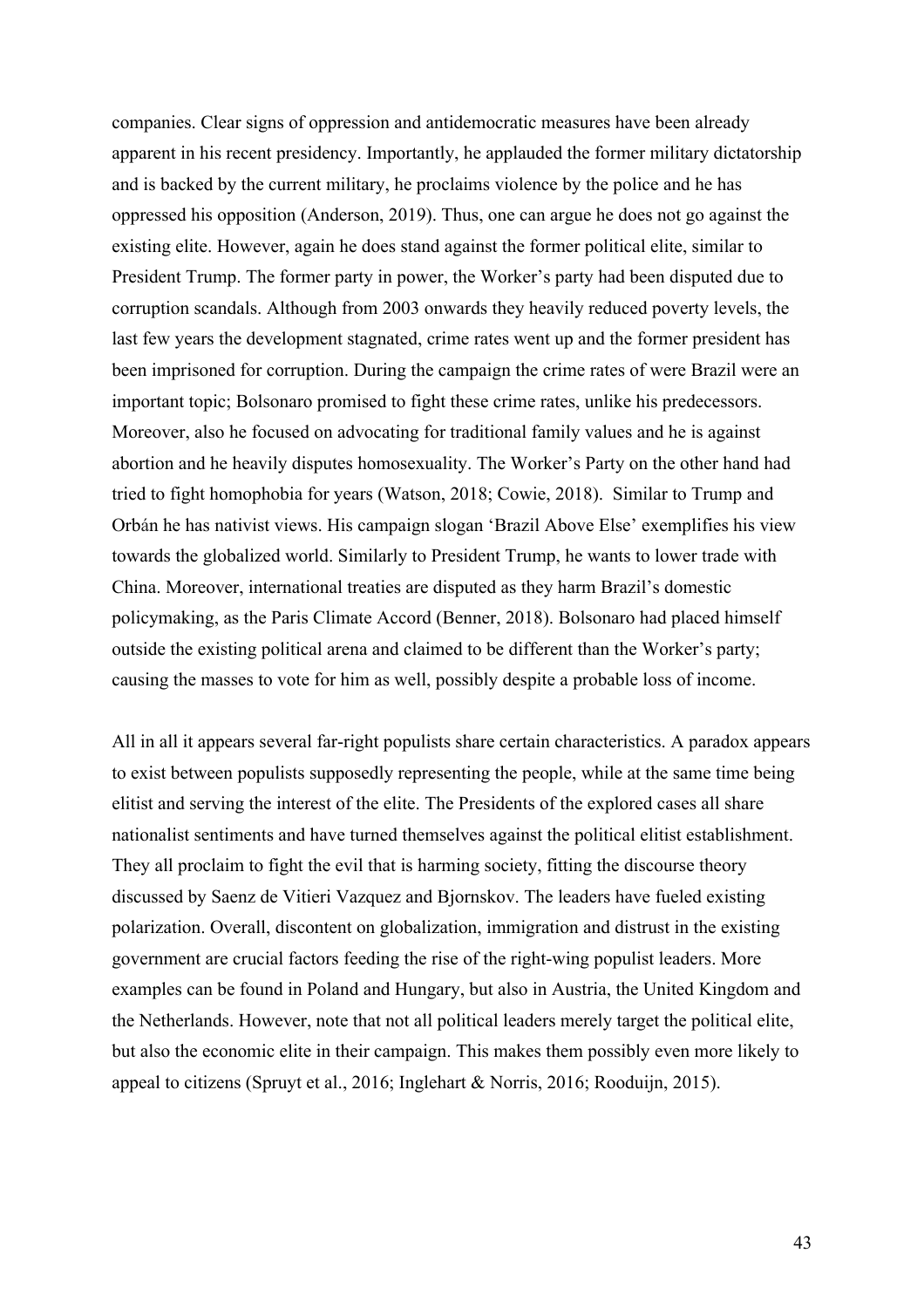#### Revised model of coups

The model of Acemoglu and Robinson revolves around income. Both the elite and the masses will support a system that maximizes their post-tax income. For the masses, this is always a democracy. However, for the elite a non-democracy would possibly be more attractive. Since the starting point is assumed to be a democracy, whether a non-democracy is the best option for the elite depends on the costs of a coup. If the post-tax income is higher in a nondemocracy, despite the costs of coup, than the post-tax income in a democracy, a coup is staged. However, the previous section has shown that the distinction between the masses and the elite, in which the elite only strive for a coup, may not always be correct. Not only the post-tax income appears important but also other factors play a role in determining whether a coup is staged. Thus, even when the post-tax income is lower in a non-democracy, this can still be desired by the masses. If negative attitudes towards the existing government and their policies exists among the masses, fighting this establishment could become more important than having the highest possible post-tax income; especially if populist leaders fuel these attitudes. Thus, the masses may support a populist leader representing the elite if he wants to stage a coup if their political sentiments align. Note that the revised model does not assume a military coup is staged, but merely a self-coup. Thus, in this situation a person, likely a populist leader is elected and thereafter disrupts the democratic system.

The existing model of Acemoglu and Robinson can be used to explain how and why the masses will support the elite and thereby support a coup. Importantly, while Acemoglu and Robinson's model revolves around a military coup, the revised model considers a self-coup of the elite. Given the case studies, it is assumed the elite staging a self-coup is the elite represented by a right-wing populist leader. Thus, instead of the focus on the elite staging a coup, this model will examine when the elite choses a populist leader to represent them and when the masses will support this leader as well.

In the original model a coup is staged if the utility of the elite after a coup, given the costs of a coup is higher than the utility of the elite in a democracy. This is expressed in equation *(9)* of the section on Acemoglu and Robinson:

 $V^{r}(C, \varphi) > V^{r}(y^{r}|\tau^{D} = \tau^{P})$  (9)

In the revised model, the elite does not choose between staging a coup and staying in a democracy, but between getting a leader that represents the elite and thereby also disrupts the existing democracy, and staying in the current democracy. As explored in the analysis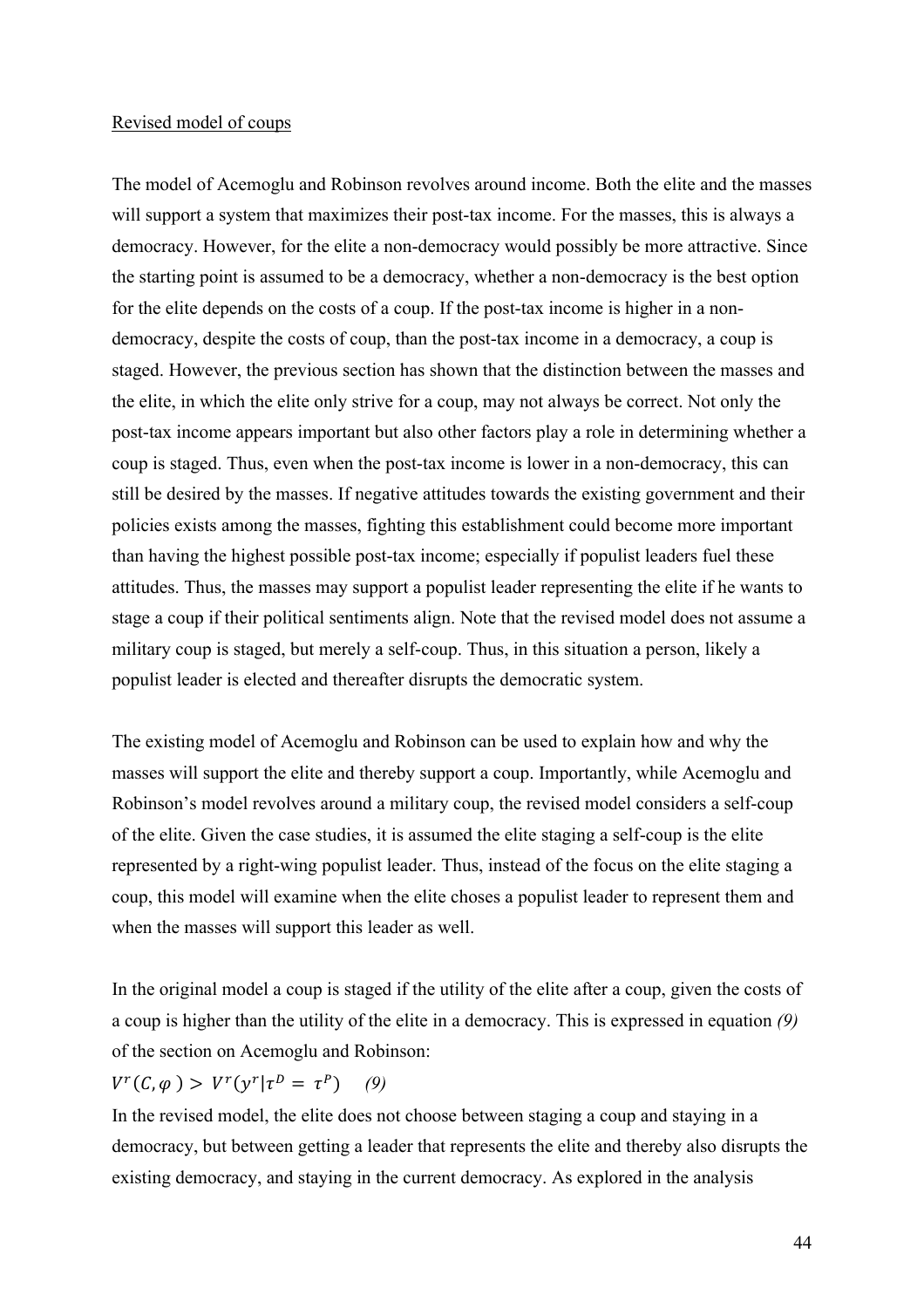section, this leader is expected to be an populist leader. Thus, equation *(9)* can be rewritten the following. In which  $P$  means the elite chose a populist leader to represent them.  $V^r(P, \varphi) > V^r(\gamma^r | \tau^D = \tau^P)$  (19)

Equation *(9)* and thus equation *(19)* as well are described the following:  $(1 - \varphi)v^r > v^r + (\tau^p(\overline{v} - v^r) - C(\tau^p)\overline{v})$  (10)

 $y<sup>r</sup>$  explains the income of the elite. Looking at the left side of the equation, *l* depicts the fraction of income surviving after a coup,  $i = 1 - \varphi$ . The right side of the equation describes the post-tax income of the elite, which is the original income plus the income from taxes, minus the costs of taxes. Acemoglu and Robinson set a threshold at which the elite is indifferent between having the populist leader and staying in the current a democracy, derived from equation *(10)*

$$
\widehat{\varphi 1} = \frac{1}{\theta} (\delta C(\tau^P) - \tau^P (\delta - \theta)) \quad (12)
$$

First, the right sight of the equation is considered. The model of Acemoglu and Robinson explores that taxes and level of inequality are crucial factors influencing the likelihood of a coup by the elite. Wintrobe assumed inequality to be a prerequisite for the emergence of a hybrid regime as well. Especially in the case of a right-wing leader, it appears logical that he is chosen if inequality is high and thus taxes are high; the elite wants a right-wing leader to change redistribution policies in their favor. Note that this is only a valid argument if the elite votes based upon income preferences, as assumed in this model. Looking at the previously explored case studies, the leaders were clearly backed by the economic elite, implying economic preferences are a crucial determinant for choosing a leader for them.

Considering the left side of the equation, the costs of choosing a populist leader can vary per situation. Getting the masses to support the populist leader bears costs with it. The campaign of the leader can be costly, but so are the certain promises that should be made to the masses in order to get their support. In a highly polarized society these costs may be lower than in a non-polarized society, as is easier to appeal to the masses in a polarized society. This again explains why in a polarized society a populist leader is more likely to occur. Second, importantly, as explained by Saenz de Vitieri Vazquez and Bjornskov a strong constitution can hamper the disruption of a democracy. Thus, if the constitutions and formal institutions as checks and balances and veto powers are strong in a country, a populist leader is less likely to succeed in deteriorating these institutions. This also is part of the costs of coups, if these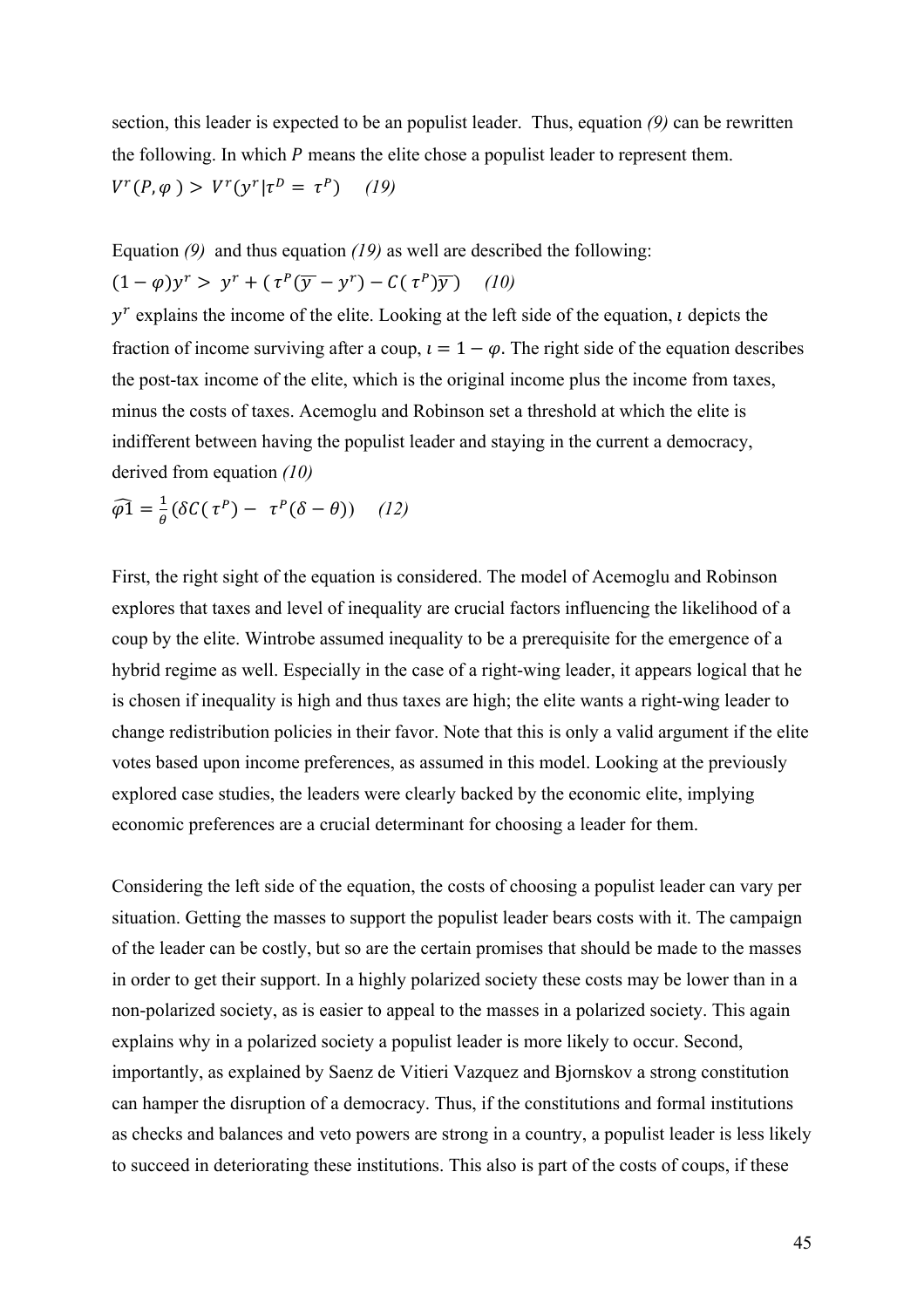costs are high it is less likely that the costs  $\varphi$  will be under the threshold. Then, it is less likely that a populist leader is chosen by the elite.

Thus, the costs of a self-coup include the attracting of citizens. How the elite successfully attracts citizens, meaning appeals to the masses via a populist leader is explored schematically. In the model of Acemoglu and Robinson, the masses vote based upon income preferences. Moreover, policy making is based upon the median voter theory. However, according to Wintrobe the median voter theory is not applicable anymore with the influence of a populist. Via the use populist rhetoric and the 'us vs. them' discourse the populist may get the majority support of the masses despite this not being the median vote.

To explain this, first a new situation is assumed in which one extreme side votes solely based upon income preferences; the other extreme side votes solely based upon political sentiments. If populism does not exist, the median will be the vote for a candidate representing both income preference and political sentiments; a middle candidate. He will get the majority vote. Namely, the candidate will decide his campaign based upon how he will attract the highest aggregate preferences, and voters vote for the candidate closest to their preferences. However, once populism is included, a right-wing populist leader wants to get support of the masses solely based upon political sentiments. He is not a candidate staying at the median. Given that the leader will successfully attract support by the use of populist rhetoric and extremism, as explained by Wintrobe, he will find more people to vote based on political preferences. Namely, the leader fuels the anti-establishment sentiments and extremism against certain groups. Especially in a polarized society the masses may prefer to vote for somebody who represents their political sentiments better instead of that their income preferences are considered. Thus, part of the masses does not want to support the median anymore as this candidate does not sufficiently represent their political sentiments. Hence, the median vote does not apply anymore and voting is shifted toward more political sentiment voting. The majority vote is possibly not found at the median anymore, but toward the side of the populist leader. Whether the populists will get the majority vote, depends on the level of polarization in society as well as on the input into the populist of the elite. If polarization is high, it is easier to appeal to the masses in the first place. Moreover, as explained, if the threshold is high, the costs of a coup can be higher for the elite. Thus, they will put more effort in satisfying the masses and campaigning, making it more likely the populist will win.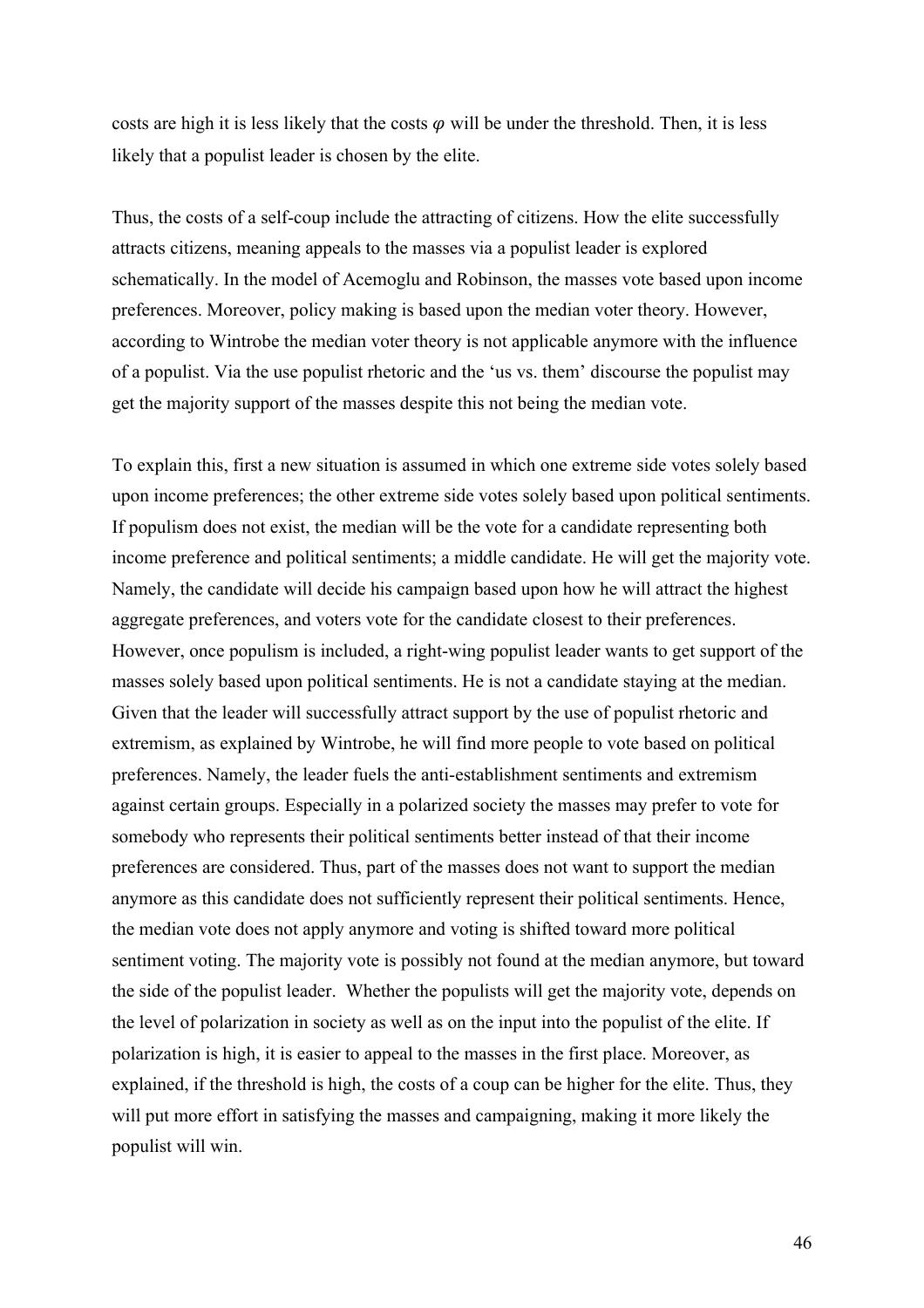Note that in the explained mechanisms, the elite still maximize their post-tax income utility while the masses do not. Instead, the masses can be attracted by the populist leader and therefore not strive for the highest post-tax income. This assumption may not be fully reasonable. Namely, if the masses are influenced by political sentiments, the elite can be as well. If few of the elite do vote based upon political preferences, they will possibly support another political leader than the populist one. In this case, more support from the masses is needed in order to still get the populist leader. The costs of a self-coup will be higher. However, note that the political preferences of the elite may align with their income preferences as well. Especially in weak democracies with weak constitutions that might be the case. Namely, a distrust of the current government may exist among the entire society. Moreover, including the political preferences in the model of Acemoglu and Robinson would cause methodological issues, as the model solely compares utilities based upon income with each other. A measurement of utility based upon political preferences cannot simply be combined and compared with utility based on income.

This section has described how a right-wing populist leader represents the elite and is supported by the masses, by the use of the model of coups of Acemoglu and Robinson as well as by the theories of Wintrobe and Saenz de Vitieri Vazquez and Bjornskov. The section has shown that societal factors lead the elite to choose a populist leader that can get power in the hands of the elite by appealing to the masses. The populist leader in this case must be a right-wing populist leader, as he is representing the elite and their income preferences. An important contribution of this section is that it explores why a right-wing populist leader wants to continuously gain power as assumed by Wintrobe. It shows he wants more power to make changes, since he is unsatisfied in the current system. Also, it shows how the populist gets in the position to gain power; he is likely elitist himself and is backed by the elite financially and politically as well. An important implication of this is that a difference exists between the emergence of a left and right-wing populist leader. This refutes the notion of Wintrobe, but supports the empirical evidence found by Saenz de Vitieri Vazquez and Bjornskov. However, the section does not explore how and when a left-wing populist leader then will into power. Also note, that while this section examines how a right-wing populist leader can get into power, it does not show how he will remain in power. The possibility for the masses to eventually turn against the populist leader and stop supporting him is not considered.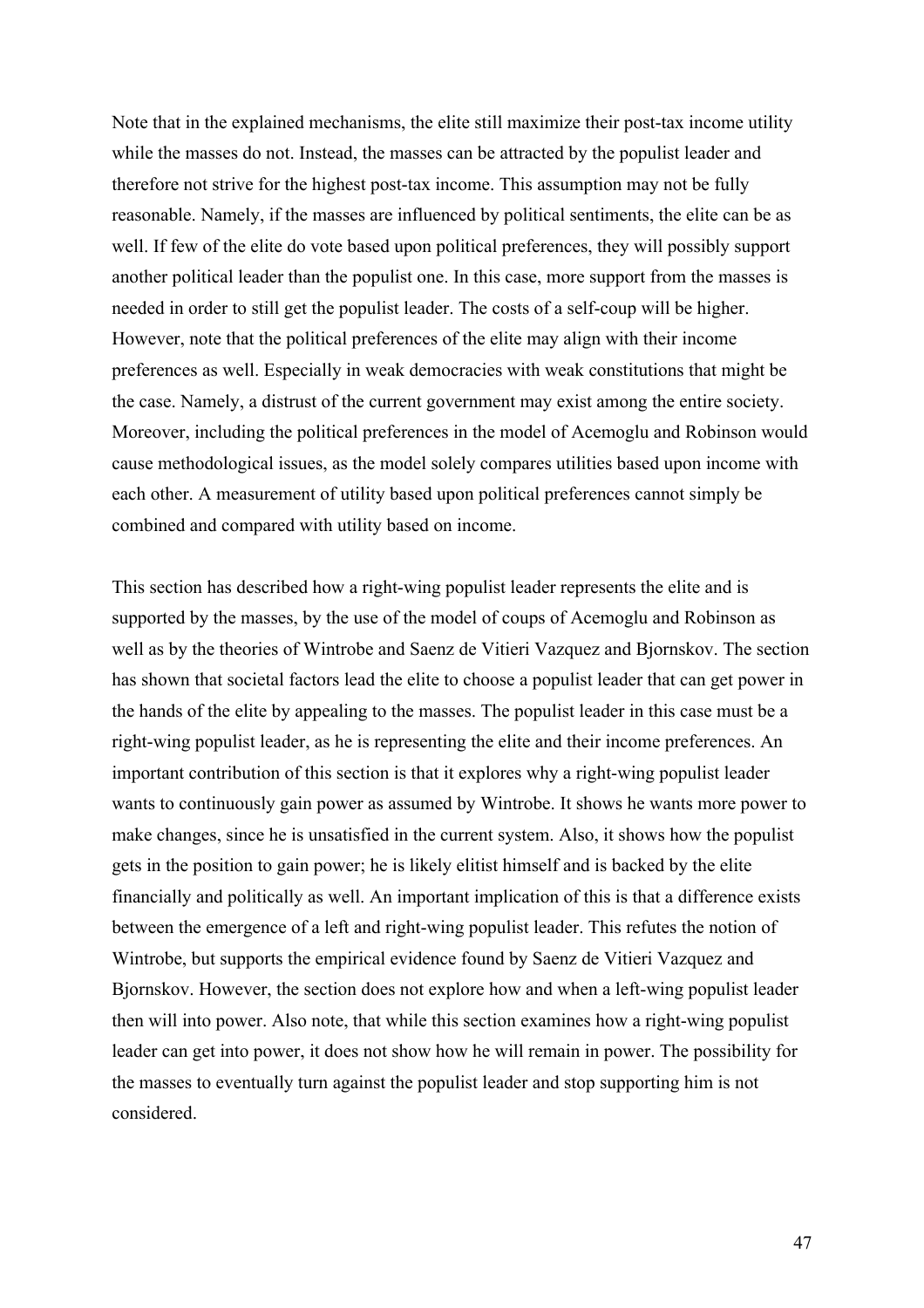## **Conclusion and discussion**

This research has examined the factors leading to a disruption of a democracy and the shift towards a hybrid regime. Three key articles have been examined, that helped me create an understanding of relevant insights and theories into the topic of regime changes and democratic disruption. By comparing, contrasting and critically discussing the theories and arguments of the different authors, I answered the following research question: 'What are the factors leading to a shift towards a hybrid regime?'

All in all, the analyses of the three articles have indicated that various factors contribute to the possibility of a hybrid regime to emerge. A 'weak democracy' must be in place before a hybrid regime can emerge. A weak democracy exists if a society is polarized, the level of income inequality is high and if no enduring constitution nor good checks and balances are in place. Of additional significance is that the case studies have indicated that several societal events, such as economic downturns and political uncertainty, can increase the likelihood that a democracy will be disrupted. However, this thesis concludes the abuse of power of the populist leader to be the is most important factor in the disruption of a democracy. A populist leader instigates the shift toward a hybrid regime. The shift is a gradual process in which repression of citizens is being increased over time, but where constitutional changes made to the democratic system are crucial for the regime shift. Populist leaders increased the power of the legislative as well as held unfair elections, diminished the power of the judicial branch and repressed the opposition by prohibiting certain parties and groups, controlling the media and closing universities. Important is that despite the use of repression, populist leaders continue to be supported by citizens. The populist leader appeals to its citizens through the use of rhetoric and extremism. In addition, the leader fuels polarization and dissatisfaction in society to gain support. Importantly, the existing polarization and dissatisfaction among citizens likely relates to harmful societal events that have occurred in a state. If a populist leader successfully appeals to citizens, the citizens tend to accept a level of repression and seem to believe undemocratic decision making by the leader is necessary for reforms. Examples exist in which the populist leader increased the level of repression and took more extreme undemocratic measures after he was elected for a second term. This indicates the link between the importance of support and the increase of undemocratic policies.

Moreover, by combining the key concepts of the three articles, this research has identified a paradox in which populist leaders are supported by the 'normal' citizens of society, whilst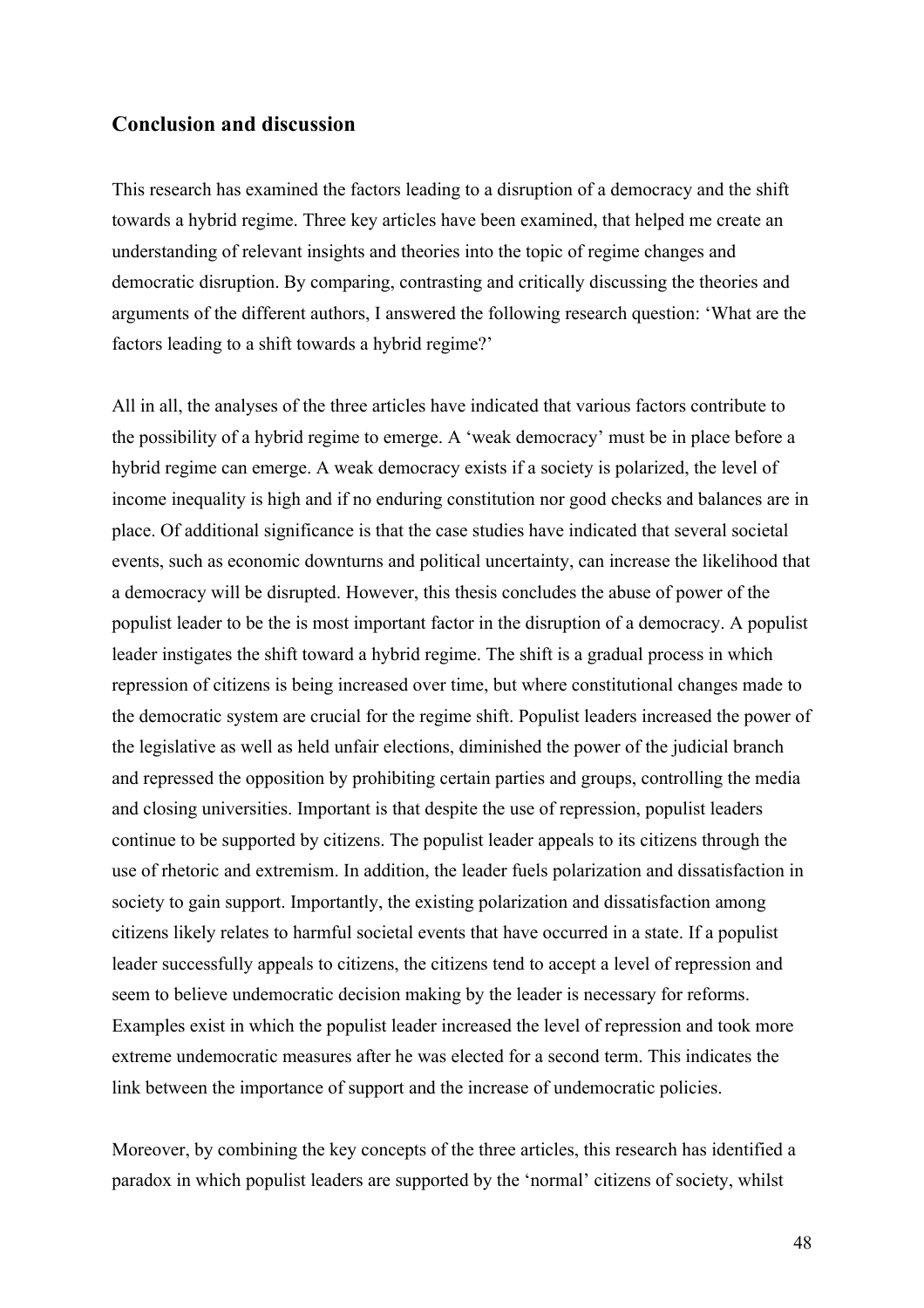being part of, as well as representing, the elite group of society. This thesis uses the theories of Acemoglu and Robinson of coups as well as the concepts of Saenz de Vitieri Vazquez and Bjornskov and Wintrobe to explain this paradox. Through the provided analysis, it stands that right-wing populist leaders are often representing the elite; the highest classes of society. Paradoxically, they use populist discourse to persuade the masses they are working against the political elite. They place themselves outside of the existing political arena and claim to be anti-establishment. Due to dissatisfaction and existing polarization which is fueled by the populist leader, the masses can support a leader mainly based upon political sentiments, despite the leader not representing their economic interests at best.

Through the aforementioned findings, this research has contributed to the existing literature in various ways. First, previous literature on the disruption of democracies has focused on the process of a slow deterioration of a democracy, which is called democratic backsliding. Moreover, another insight into regime shifting is the theory on self-coups, that states that a change toward a hybrid regime happens at an abrupt moment and is instigated by the incumbent leader. This research takes a mid-stand in the two approaches. The thesis explores that a shift toward a hybrid regime is a gradual process, but the incumbent leader plays a key role and certain crucial moments can define the disruption of the democracy. Examples of these moments are constitutional changes to weaken the checks and balances and the creation of unfair uncompetitive elections. This theory links to Bermeo's notion on self-coups. She has argued that for the past decade actual direct self-coups have not occurred anymore, instead, the executive weakens the institutions one by one. However, note this thesis has argued that the incumbent leader successfully making these undemocratic changes is likely to be a populist leader. This aspect is neglected by Bermeo.

Several debates are identified in the literature review and have been examined in this research. This thesis refutes Zakaria's notion on illiberal democracies, arguing that hybrid regimes are likely to democratize in the future. Instead, the hybrid regimes explored in this thesis are regimes that recently moved away from a democracy. Whether they will continue to stay in the hybrid regime or will reform back to a democracy is not fully examined yet. Upcoming research may focus on the consolidation of hybrid regimes. Secondly, the research indicates that a difference exists between a left-wing and a right-wing populist leader. This thesis argues a right-wing populist leader is likely a part of the elite and is specifically representing their interests, while acting as a representative of the normal citizens. However, of importance is the limitation of this research which is that it fails to examine the goals and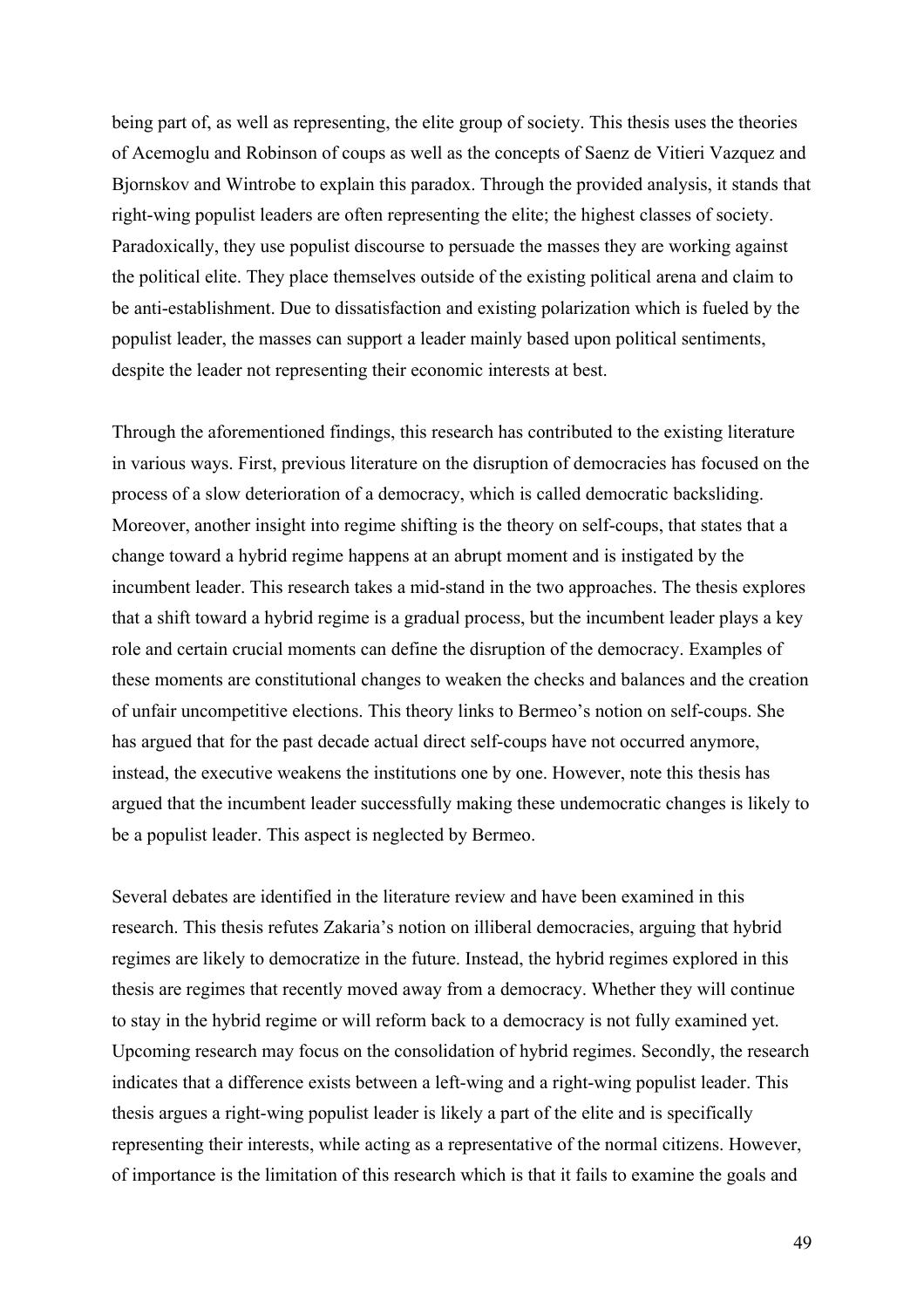desires of a left-wing populist. Further research should explore the difference between the two types of populism more thoroughly. It may specifically focus on how a left-wing populist leader can get into power, how he will cope with the elite and vice versa.

Another debate explicated in the literature review is the influence of the type of democratic system on the consolidation and strength of a democracy. A debate exists around whether a presidential democracy decreases or increases the possibility of a shift towards a hybrid regime. Given that this thesis identifies a populist incumbent leader as a crucial factor for the change towards a hybrid regime, a presidential democracy seems not the most viable system. Namely, in a presidential democracy the president will likely be viewed as the most important political leader. If a populist is president, he might be better able to get support of the citizens than when he is not viewed as a strong important leader. Next to this, the case studies explicate that the president of a state plays a crucial role in gaining power and setting undemocratic measures.

Considering the case studies, some examples of emerged hybrid regimes are discussed in more detail than others; this may diminish the reliability of the case studies. However, not each case has been reviewed in the media or by other scholars, making it hard to thoroughly examine them. Moreover, since the emergence of hybrid regimes is an extremely relevant topic, in many of the cases the long-lasting effects of the undemocratic measures taken by the incumbent cannot be examined yet. Thus, as abovementioned the consolidation of hybrid regimes could not be fully researched yet by the use of these case studies. Despite, overall the case studies still give a good indication of the practical application of certain theories, making the case studies highly relevant.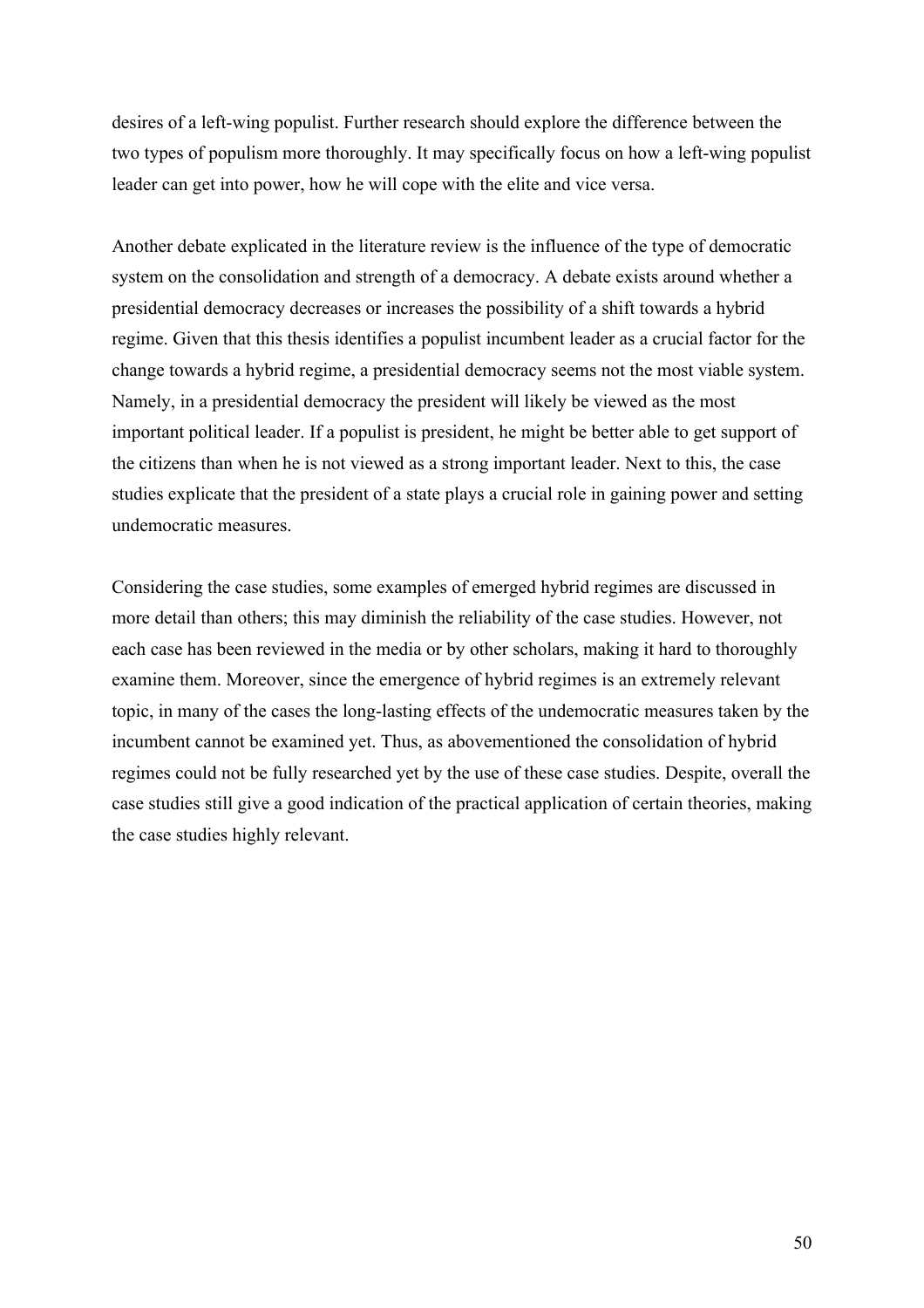# **Bibliography**

Acemoglu, D., Robinson, J. (2006). *Economic Origins of Dictatorship and Democracy*. Cambridge: Cambridge University Press

Alderman, L., Santora, M (2019, May 3). Hungary's Nationalist Policies Have Created a Labor Shortage. The Fix Isn't Helping. *New York Times.* Retrieved from: https://www.nytimes.com/2019/05/03/business/hungary-slave-law.html

Anderson, J. L. (2010, March 25). Jair Bolsonaro's southern strategy. *The New Yorker.*  Retrieved from: https://www.newyorker.com/magazine/2019/04/01/jair-bolsonaros-southernstrategy

Arato, A. (1995). Forms of Constitution Making and Theories of Democracy. *Cardozo Law Review,* Vol 17 (191).

Baines, J. M. (1972). U.S. Military Assistance to Latin America: An Assessment. *Journal of Interamerican Studies and World Affairs,* Vol 14 (1).

Benner, T. (2018, November 1). 'Brazil Above All Else'. *Global Public Policy Institute.*  Retreived from: https://www.gppi.net/2018/11/01/brazil-above-all-else

Berenskoetter, F. (2007). Thinking About Power. In Berenskoetter, F., Williams, M. J. (eds.), *Power in World Politics.* Abingdon: Routledge.

Bermeo, N. (2016). On Democratic Backsliding. *Journal of Democracy,* Vol 27 (1).

Bjornskov, C., Voigt, S. (2018). Why do governments call a state of emergency? On the determinants of using emergency constitutions. *European Journal of Political Economy,* Vol 54.

Bjornskov, C., Voigt, S. (2018). The architecture of emergency constitutions. *International Journal of Constitutional Law,* Vol 16 (1).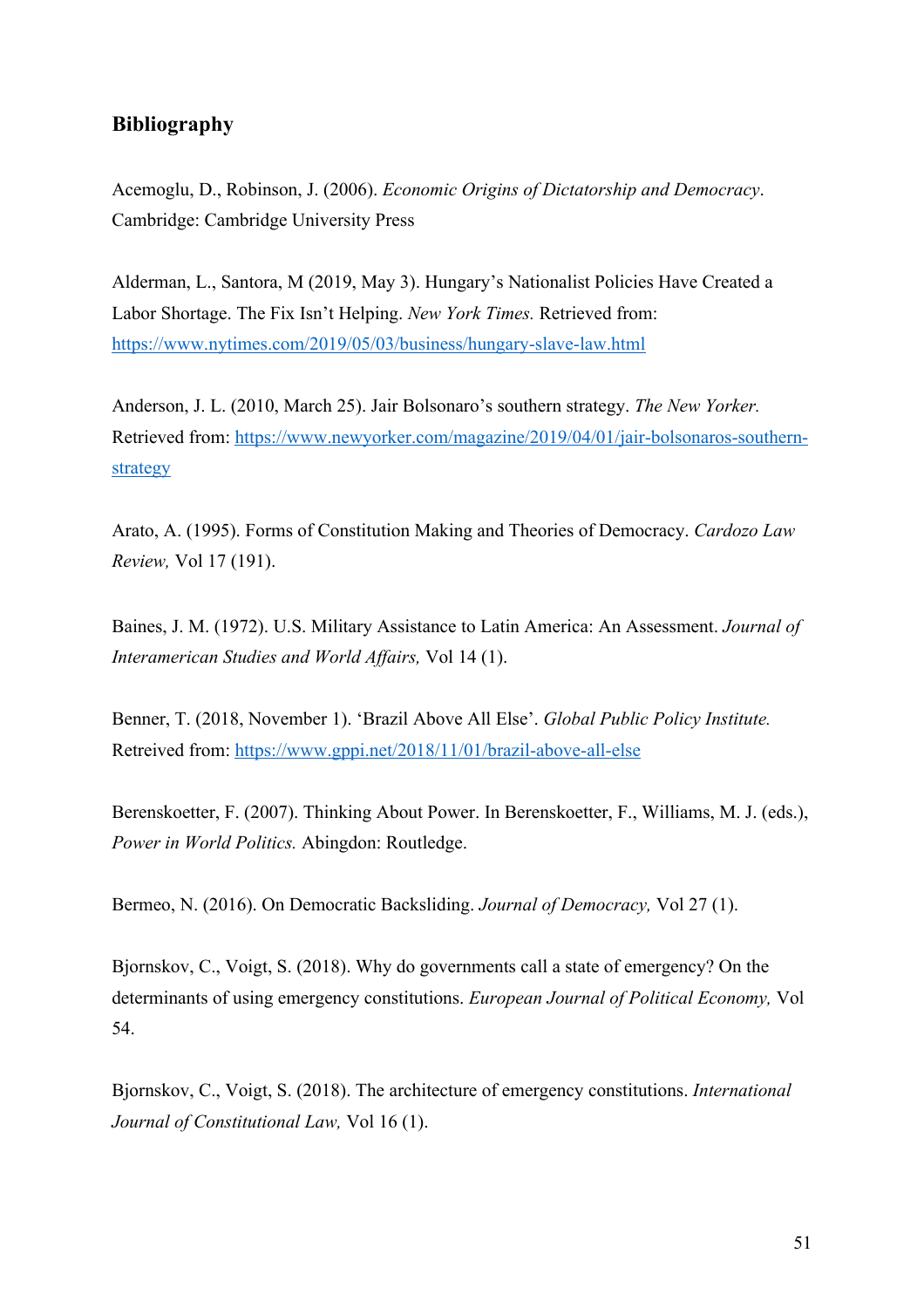Brewster, D. (2018, February 7). As Maledives burns, lessons for China and India's limited options. *South China Morning Post.* Retrieved from: https://www.scmp.com/weekasia/geopolitics/article/2132444/maldives-burns-lessons-china-and-indias-limited-options

Buzogány, A. (2017). Illiberal democracy in Hungary: Authoritarian diffusion or domestic causation? *Democratization,* Vol 24 (7).

Cameron, M. A. (1998). Self-Coups: Peru, Guatemala, and Russia. *Journal of Democracy,*  Vol 9 (1).

Cheihub, J. A., Gandhi, J., Vreeland, J. R. (2010). Democracy and dictatorship revisited. *Public Choice,* Vol 143.

Cienski, J. (2017, May 21). Why Poland doesn't want refugees. *Politico*. Retrieved from: https://www.politico.eu/article/politics-nationalism-and-religion-explain-why-poland-doesntwant-refugees/

Cohen, Z., Hansler, J. (2019, February 27). State Department rejects more than 37.000 visa's under Trump's travel ban. *CNN.* Retrieved from: https://edition.cnn.com/2019/02/26/politics/state-department-travel-ban-visas/index.html Corrales, J. (2011). Latin America: A setback for Chávez. *Journal of Democracy,* Vol 22 (1).

Cowie, S. (2018, October 27). 'He means change': Brazil's low income Bolsonaro voters. *Al Jazeera.* Retrieved from: https://www.aljazeera.com/news/2018/10/means-change-brazilincome-bolsonaro-voters-181027063550476.html

Dahl, R. (1971). *Polyarchy: Participation and Opposition.* New Haven: Yale University Press.

DePillis, L. (2019, April 15). 4 ways Trump's tax cuts changed the American economy. *CNN.* Retrieved from: https://edition.cnn.com/2019/04/15/economy/trump-tax-cuts-impacteconomy/index.html

Dix, R. (1994). Military Coups and Military Rule in Latin America. *Armed Forces & Society,*  Vol 20 (3).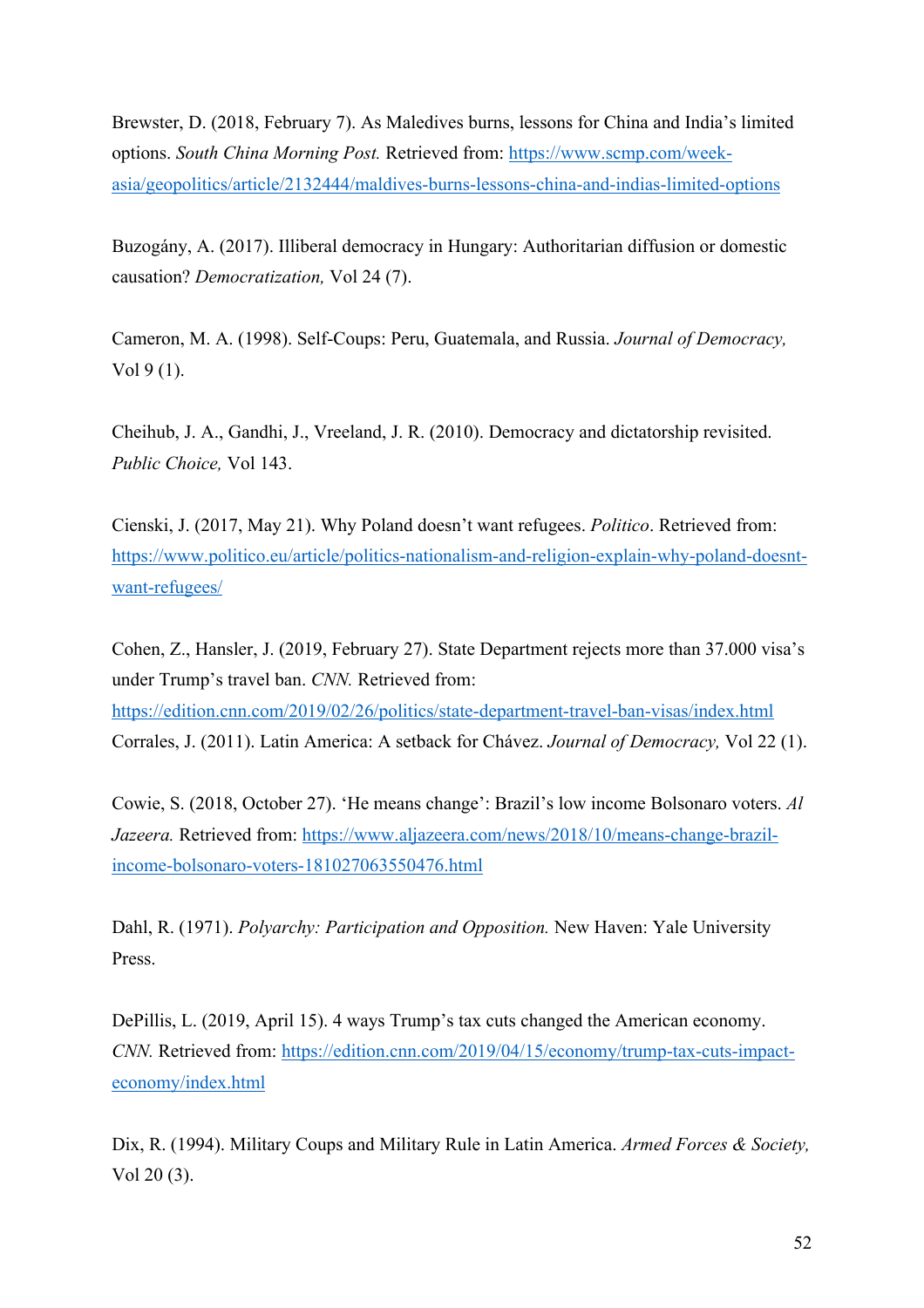Fomina, J., Kucharczyk, J. (2016). The Specter Haunting Europe: Populism and Protest in Poland. *Journal of Democracy,* Vol 27 (4).

Fossum, E. (1967). Factors Influencing the Occurrence of Military Coups d'Etat in Latin America. *Journal of Peace Research*, Vol. 4, (3).

Foy, H. (2015, October 23). Jaroslaw Kaczynski: the power behind the Polish throne. *Financial Times.* Retrieved from: https://www.ft.com/content/f8409354-78ca-11e5-933defcdc3c11c89

Gandhi, J., Przeworski, A. (2007). Authoritarian Institutions and the Survival of Autocrats. *Comparative Political Studies,* Vol 40 (11).

Grossman, H. I. (1999). Kleptocracy and revolutions. *Oxford Economic Papers,* Vol 51.

Gusterson, H. (2017). From Brexit to Trump: Anthropology and the rise of nationalist populism. *Journal of the American Ethnological Society,* Vol 44 (2).

Hiroi, T., Omori, S. (2013). Causes and Triggers of Coups d'etat: An Event History Analysis. *Politics & Policy,* Vol 41 (1).

Inglehart, R. F., Norris, M. (2016). Trump, Brexit, and the Rise of Populism: Economic Have-Nots and Cultural Backlash. *Faculty Research Working Paper Series*

Kapstein, E. B., Converse, N. (2008). Poverty, Inequality, and Democracy: Why Democracies Fail. *Journal of Democracy,* Vol 19 (4).

Kirstein, R., Voigt, S. (2006). The Violent and Weak. When Dictators Care about Social Contracts. *American Journal of Economics and Sociology,* Vol 65 (4).

Knutsen, C. H., Nygard, H. M., Wig, T. (2017). Autocratic Elections: Stabilizing Tool or Force for Change? *World Politics,* Vol 69 (1).

Kohl, B., Bresnahan, R. (2010). Introduction Bolivia under Morales. National Agenda, Regional Changes, and the Struggle for Hegemony. *Latin American Perspectives,* Vol 37 (4).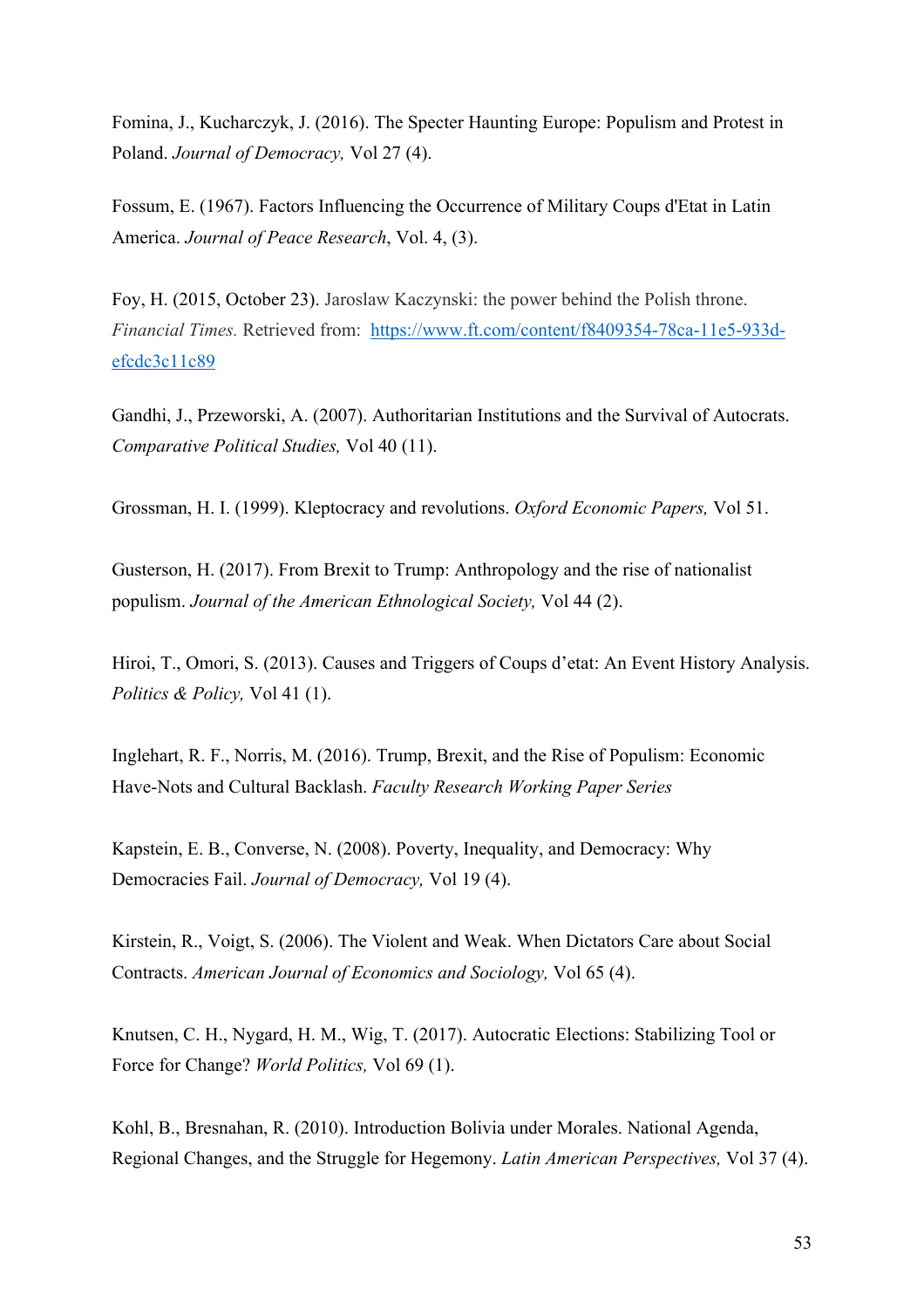Kruse, M. (2018, November/December). Trump Reclaims the Word 'Elite' With Vengeful Pride. *Politico.* Retrieved from:

https://www.politico.com/magazine/story/2018/11/01/donald-trump-elite-trumpology-221953

Lemmer, K. L. (1989). The Politics of Military Rule in Chile, 1973-1989. *Comparative Politics,* Vol 21 (2).

Levitsky, S. (2017, November). *Populism and Competitive Authoritarianism*. Paper presented at Global Populisms as a Threat to Democracy conference, Stanford University, November 3- 4, 2017.

Levitsky, S., Cameron, M. A. (2003). Democracy without Parties? Political Parties and Regime Change in Fujimori's Peru. *Latin American Politics and Society*, Vol. 45 (3).

Levitsky, S., Murillo, V. (2013). Latin America: Building Institutions on Weak Foundations. *Journal of Democracy,* Vol 24 (2).

Levitsky, S., Way, L. A. (2002). Elections Without Democracy: The Rise of Competitive Authoritarianism. *Journal of Democracy,* Vol 13 (2).

Loveman, B. (1986). Military Dictatorship and Political Opposition in Chile, 1973-1986. *Journal of Interamerican Studies and World Affairs*, Vol. 28 (4).

Lust, E., Waldner, D. (2015). Unwelcome Change: Understanding, Evaluating and Extending Theories of Democratic Backsliding. *U.S. Agency for International Development,* 2015 (1).

Magyar, B. (2019, 9 April). Hungary is lost. *Zeit Online.* Retrieved from: https://www.zeit.de/politik/ausland/2019-04/european-union-hungary-democracy-viktororban-english

Marinov, N., Goemans, H. (2013). Coups and Democracy. *British Journal of Political Science,* Vol 44 (4).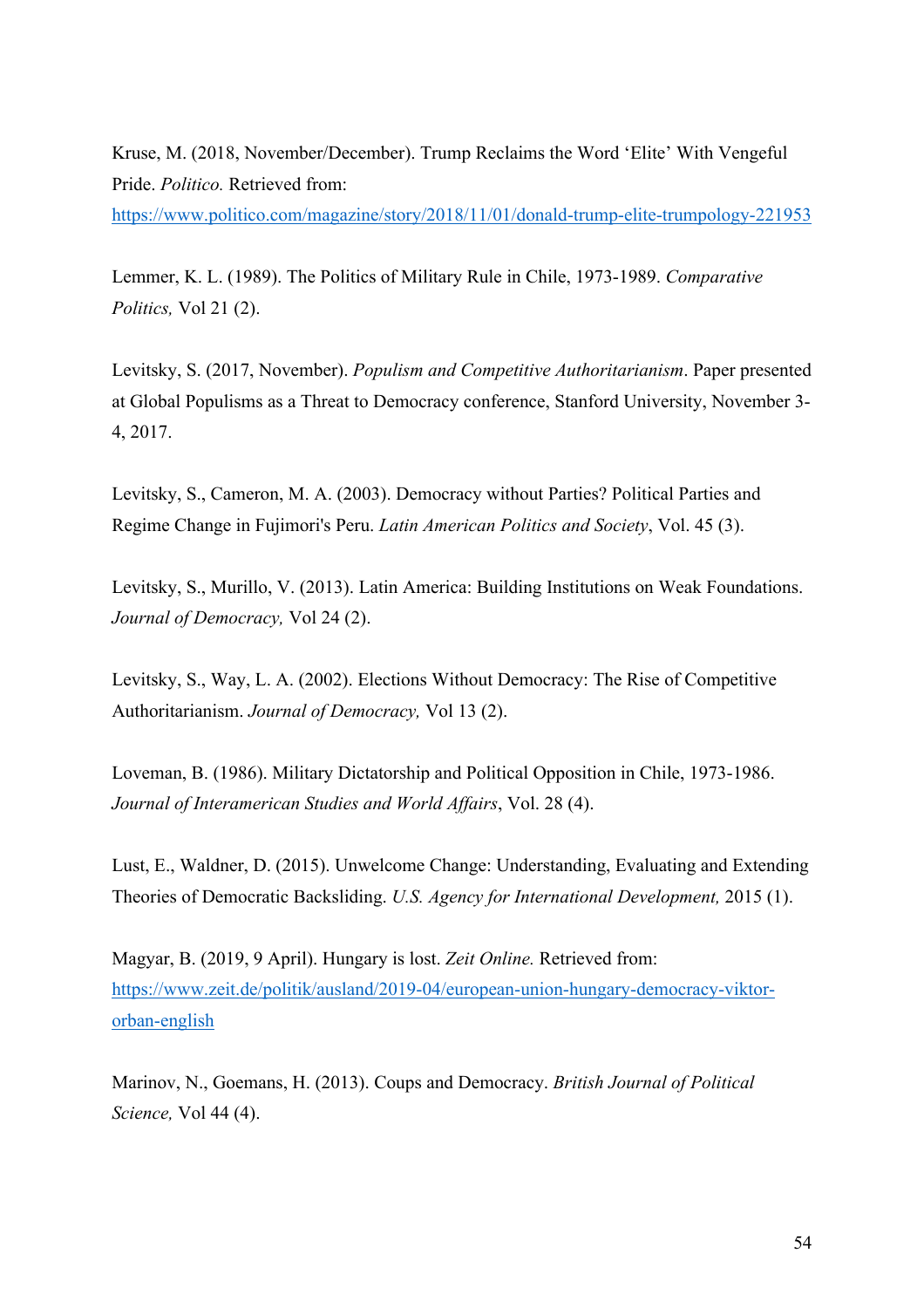Matuszewska, J. (2019, March 1). Disciplining Poland and Hungary is not Nato's job. *The Financial Times.* Retrieved from: https://www.ft.com/content/0e125ec4-3b5a-11e9-b72b-2c7f526ca5d0

Mauceri, P. (1995). State reform, coalitions and the neoliberal autogolpe in Peru. *Latin American Research Review.* 

McCarthy, T. (2018, November 18). Is Donald Trump an authoritarian? Experts examine telltale signs. *The Guardian.* Retrieved from: https://www.theguardian.com/usnews/2018/nov/18/is-donald-trump-an-authoritarian-experts-examine-telltale-signs

Mondon, A., Winter, A. (2018). Whiteness, populism and the radicalization of the working class in the United Kingdom and the United States. *Identities: Global Studies in Culture and Power.*

Morgenbesser, L. (2019). Cambodia's Transition to Hegemonic Authoritarianism. *Journal of Democracy,* Vol 30 (1).

Nalepa, M., Vanberg, G., Chiopris, C. (2018). Authoritarian Backsliding. *University of Chicago: Conference paper.*

Newman, K. S. (2011). Constitutional Coups: advancing executive power in Latin American Democracies. *Center for the Study of Democracy.*

Perez-Linan, A., Polga-Hecimovich, J. (2017). Explaining military coups and impeachments in Latin America. *Democratization,* Vol 24 (5).

Philip, G. D. E. (2015). *The Rise and Fall of the Peruvian Military Radicals 1968-1976.*  London: Bloomsbury Academic Collections.

Pierce, S., Bolter, J., Selee, A. (2018). U.S. Immigration Policy Under Trump: Deep Changes and Lasting Impacts. *Transatlantic Council on Migration.*

Pozzi, P. A. (1988). Argentina 1976-1982: Labour Leadership and Military Government *Journal of Latin American Studies,* Vol. 20 (1).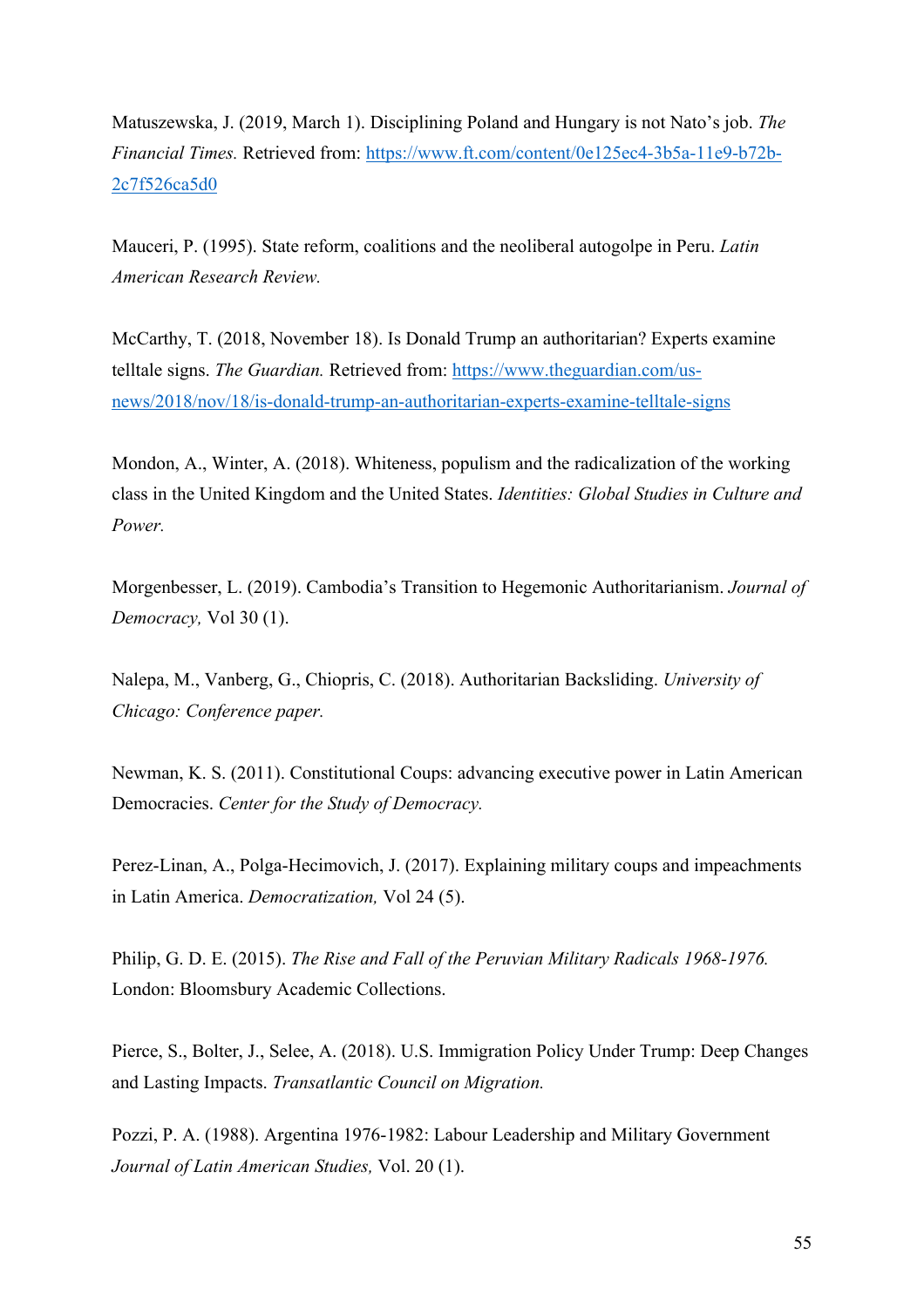Przeworski, A. (2000). Democracy and Economic Development. In Mansfield, E. D., Sisson, R. (eds.), *Political Science and the Public Interest.* Columbus: Ohio State University Press.

Rooduijn, M. (2015). The rise of the populist radict right in Western Europe. *European View,*  Vol 14 (3).

Saenz de Vitieri Vazquez, A., Bjornskov, C. (2018). Populism and Constitutional Reform in Latin American and the Caribbean. *SSRN Papers.*

Schaffner, B. F., MacWilliams, M., Nteta, T. (2018). Understanding White Polarization in the 2016 Vote for President: The Sobering role of Racism and Sexism. *Political Science Quarterly,* Vol 133 (1).

Schumacher, E. (1984). Argentina and Democracy. *Foreign Affairs,* Vol 62.

Schumpeter, J. (1975). *Capitalism, Socialism, and Democracy.* New York: Harper & Row.

Selcuk, O., Arraras, A. (2017, May 2). Here's what Peru can teach Turkey about presidential power grabs. *The Washington Post.* Retrieved from: https://www.washingtonpost.com/news/monkey-cage/wp/2017/05/02/heres-what-peru-canteach-turkey-about-presidential-power-grabs/?utm\_term=.ba43efa23234

Shifter, M. (2006). In Search of Hugo Chávez. *Foreign Affairs,* Vol 45.

Smith, D. N., Hanley, E. (2018). The Anger Games: Who Voted for Donald Trump in the 2016 Election, and Why? *Critical Sociology,* Vol 44 (2).

Smith, P. H., Ziegler, M. R. (2008). Liberal and Illiberal Democracy in Latin America. *Latin American Politics and Society,* Vol 50 (1).

Spruyt, B., Keppens, G., Van Droogenbroeck, F. (2016). Who supports Populism and What Attracts People to It? *Political Research Quarterly,* Vol 69 (2).

Stepan, A., Skach, C. (1993). Constitutional Frameworks and Democratic Consolidation: Parliamentarianism versus Presidentialism. *World Politics,* Vol 46 (1).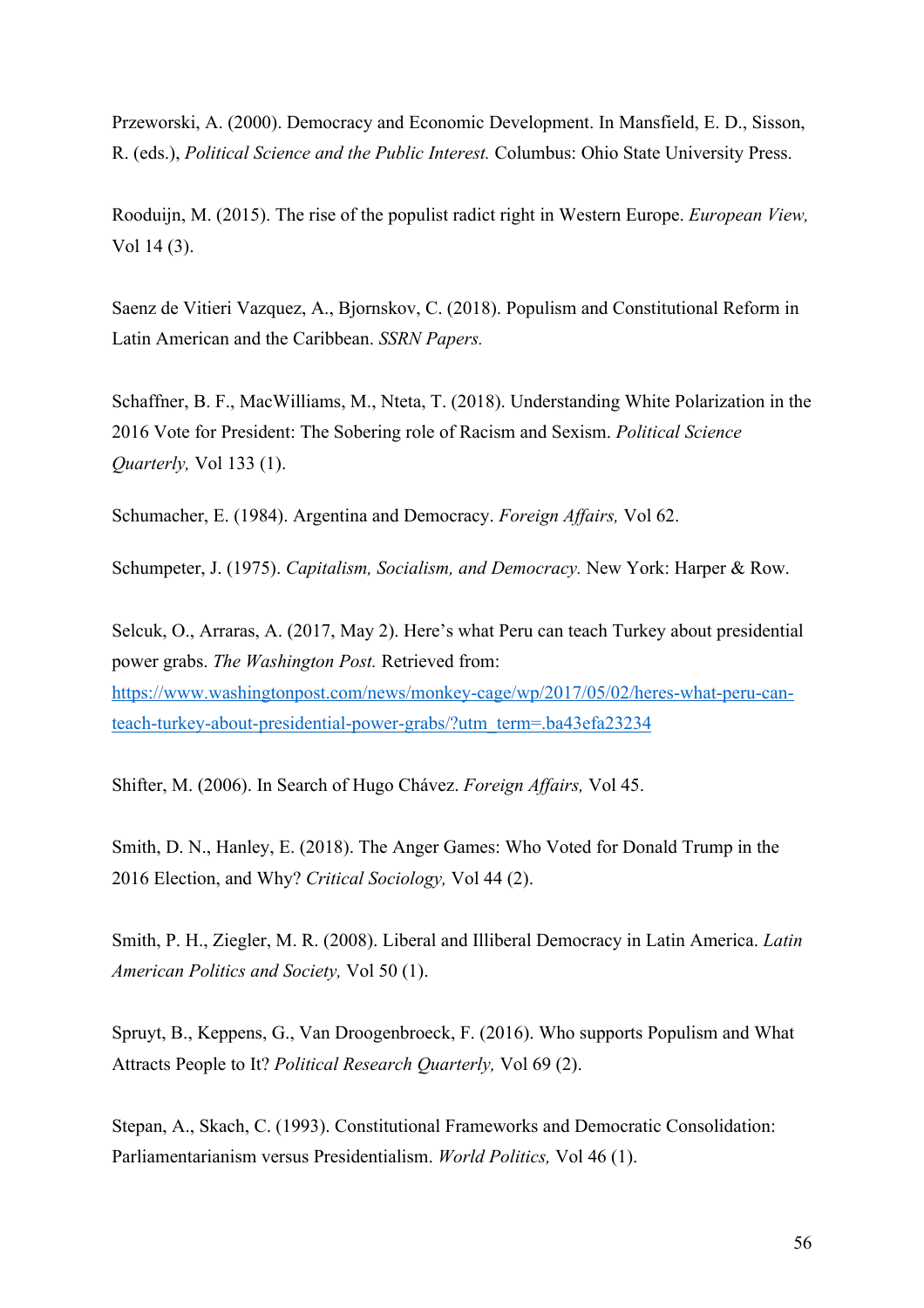Sunstein, C. (2001). *Designing Democracy: What Constitutions Do.* Oxford: Oxford University Press

Svolik, M. W. (2018). When Polarization Trumps Civic Virtue: Partisan Conflict and the Subversion of Democracy by Incumbents. *Department of Political Science, Yale University, Working Paper.*

Thyne, C. L. (2010). Supporter of stability or agent of agitation? The effect of US foreign policy on coups in Latin America, 1960-99. *Journal of Peace Research,* Vol 47 (4).

Ulgen, S. (2019, 3 April). Turkish democracy is the winner in these momentous local elections. *The Guardian.* Retrieved from: https://www.theguardian.com/commentisfree/2019/apr/03/turkey-democracy-local-electionsakp-erdogan

Unknown (2018, September 18). US slashes number of refugees to 30.000. *BBC.* Retrieved from: https://www.bbc.com/news/world-us-canada-45555357

Unknown (2019, 30 April). Venezuela crisis. How the political situation escalated. *BBC.*  Retrieved from: https://www.bbc.com/news/world-latin-america-36319877 Waller, L. (2019). Viktor Orban. *Politico.* Retrieved from: https://www.politico.eu/list/politico-28/viktor-orban/

Verdugo, S. (2017). How the Bolivian Constitutional Court Helped the Morales Regime to Break the Political Insurance of the Bolivian Constitution. *International Journal Constitutional Law,* Vol 17.

Villagrán de León, F. (1993). Thwarting the Guatemalan Coup. *Journal of Democracy,* Vol 4 (4).

Watkins, E. (2019, April 3). Trump tells House GOP to be more 'paranoid' about votes. *CNN.* Retrieved from: https://edition.cnn.com/2019/04/02/politics/donald-trump-voteparanoid-nrcc/index.html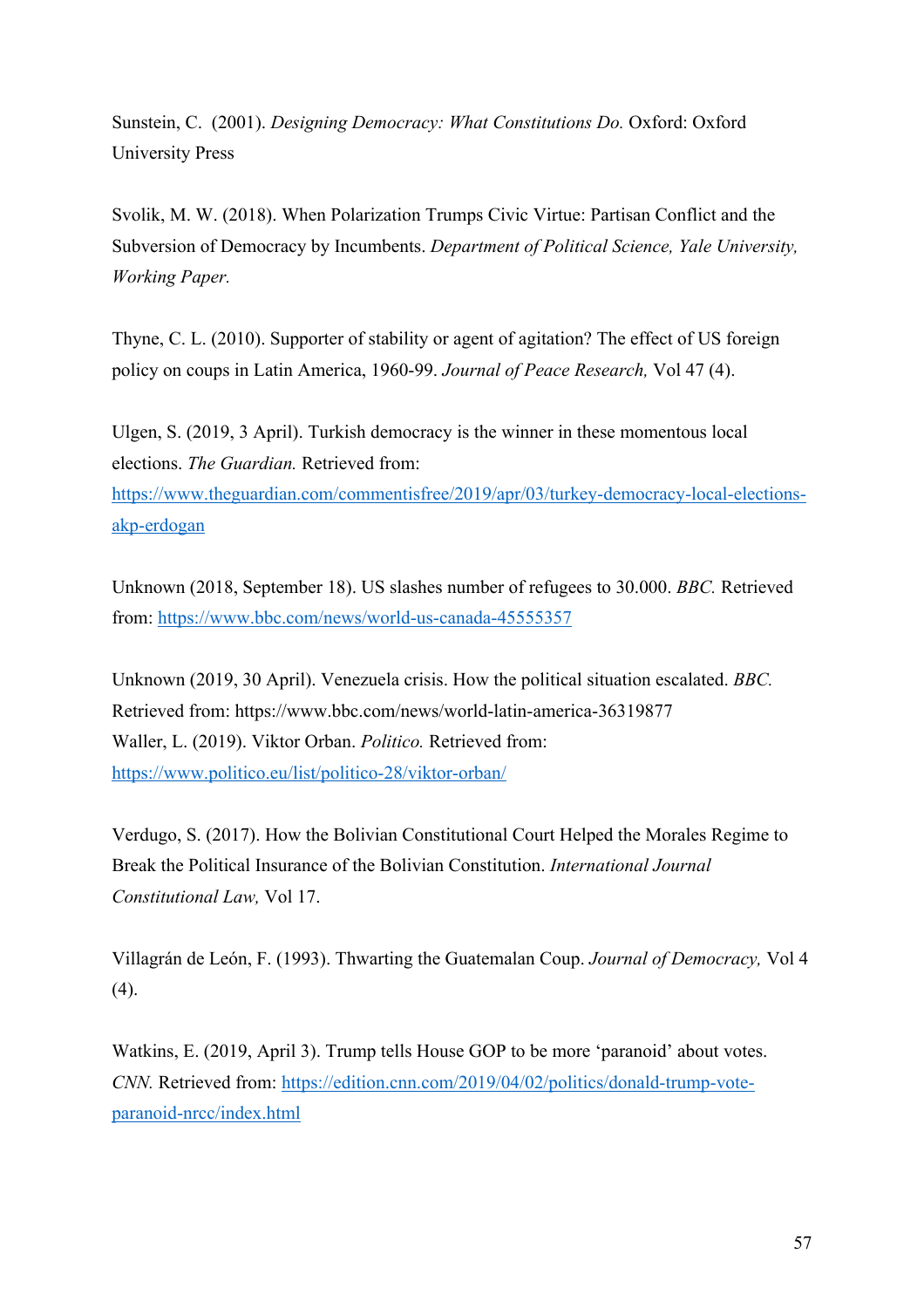Watson, K. (2018, October 29). Jair Bolsonaro: Who supports Brazil's new president? *BBC news.* Retrieved from: https://www.bbc.com/news/world-latin-america-45979682

Watts, J. (2017, April 21). Venezuela's anger is on the streets. But the ballot box remains key for change. *The Guardian.* Retrieved from: https://www.theguardian.com/world/2017/apr/21/venezuela-protests-nicolas-maduroelections-analysis

Weiffen, B. (2012, April). *Unsettling events: The concept and measurement of democratic crisis and its relationship to democratic regression.* Paper presented at ECPR Salamanca, April 10-15.

Weise, Z. (2019, 5 June). Turkish authorities cancel Istanbul mayoral election. *Politico.*  Retrieved from: https://www.politico.eu/article/turkish-authorities-cancel-istanbul-mayoralelection/

Wigell, M. (2008). Mapping 'Hybrid Regimes': Regime Types and Concepts in Comparative Politics. *Democratisation,* Vol 15 (2).

Wintrobe, R. (1990). The Tinpot and the Totalitarian: An Economic Theory of Dictatorship. *American Political Science Review,* Vol 84 (3).

Wintrobe, R. (2018). An economic theory of a hybrid (competitive authoritarian or illiberal) regime. *Public Choice,* Vol 177 (3).

Zakaria, F. (1997). The Rise of Illiberal Democracy. *Foreign Affairs,* Vol 76 (6).

Zakaria, F. (2019, March 10). Fareed Zakaria: How diversity can rescue democracy. *The Sun Journal.* Retrieved from: https://www.sunjournal.com/2019/03/10/fareed-zakaria-howdiversity-can-rescue-democracy/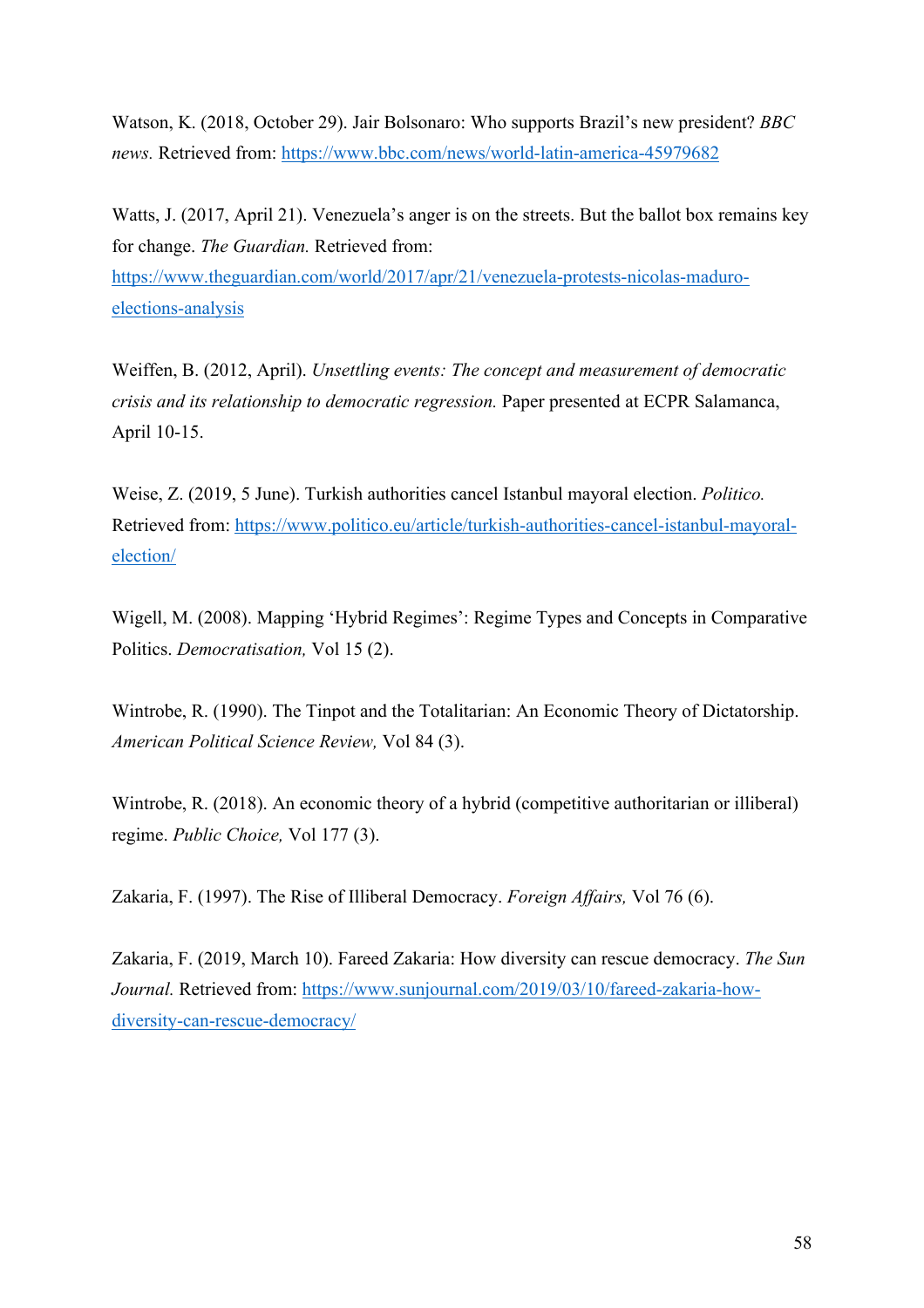# **Appendices Appendix A**

Appendix A involves the derivations of equations of the book from Acemoglu and Robinson '*Economic Origins of Dictatorship and Democracy*'.

Derivation of equation (*10)* to equation (*11*), page 17.

 $V^r(C, \varphi) > V^r(D)$  gives:

$$
(1 - \varphi)y^r > y^r + (\tau^p(\overline{y} - y^r) - C(\tau^p)\overline{y})
$$
  
\n
$$
0 > y^r + (\tau^p(\overline{y} - y^r) - C(\tau^p)\overline{y}) - (1 - \varphi)y^r
$$
  
\n
$$
0 > y^r + \tau^p\overline{y} - \tau^p y^r - C \tau^p \overline{y} - y^r + \varphi y^r
$$
  
\n
$$
0 > \tau^p \overline{y} - \tau^p y^r - C \tau^p \overline{y} + \varphi y^r
$$
  
\n
$$
y^r = \frac{\theta \overline{y}}{\delta}, \text{ meaning that } \overline{y} = \frac{y^r \delta}{\theta}
$$
  
\n
$$
0 > \tau^p \frac{y^r \delta}{\theta} - \tau^p y^r - C \tau^p \frac{y^r \delta}{\theta} + \varphi y^r
$$
  
\n
$$
0 > \frac{\tau^p y^r \delta}{\theta} - \tau^p y^r - \frac{C \tau^p y^r \delta}{\theta} + \varphi y^r
$$
  
\n
$$
0 > \frac{\tau^p \delta}{\theta} - \tau^p - \frac{C \tau^p \delta}{\theta} + \varphi
$$
  
\n
$$
-\varphi > \frac{1}{\theta} (\tau^p \delta - C \tau^p \delta) - \tau^p \frac{\theta}{\theta}
$$
  
\n
$$
-\varphi > \frac{1}{\theta} (\tau^p \delta - C \tau^p \delta - \tau^p \theta)
$$
  
\n
$$
\varphi < -\frac{1}{\theta} (\tau^p \delta - C \tau^p \delta + \tau^p \theta)
$$
  
\n
$$
\varphi < \frac{1}{\theta} (-\tau^p \delta + C \tau^p \delta + \tau^p \theta)
$$
  
\n
$$
\varphi < \frac{1}{\theta} (\delta C(\tau^p) - \tau^p (\delta - \theta))
$$

Derivation of equation (*16)* to equation *(17),* page 18.

$$
V^{r}(C, \varphi) > V^{r}(D, \tau^{D} = 0) \text{ gives:}
$$
  

$$
(1 - \varphi)y^{r} > y^{r} + p(\tilde{\tau}(\overline{y} - y^{r}) - C(\tilde{\tau})\overline{y}) + (1 - p)(\tau^{P}(\overline{y} - y^{r}) - C(\tau^{P})\overline{y})
$$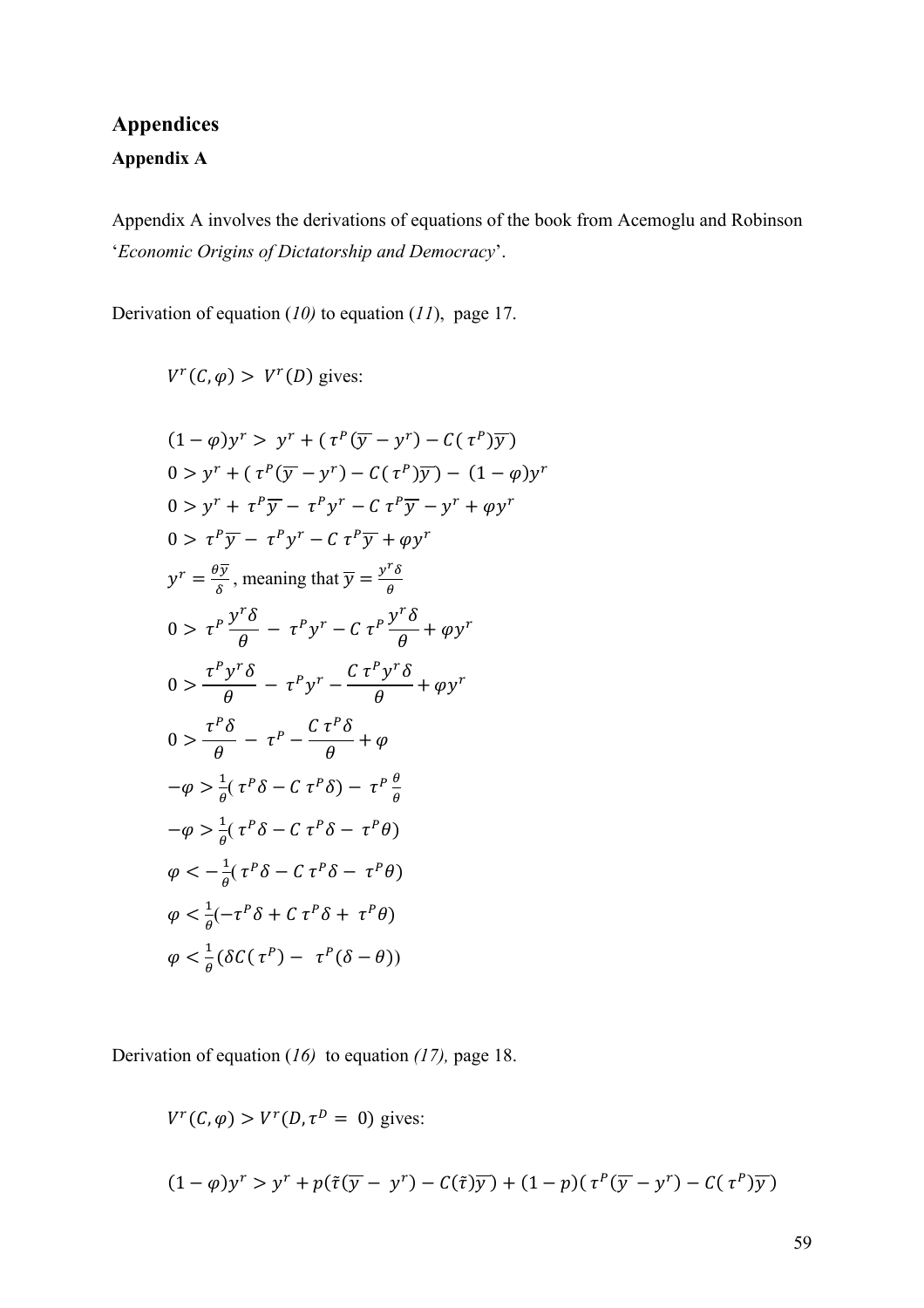$$
0 > y^{r} (1 - p)(\tau^{P} (\overline{y} - y^{r}) - C(\tau^{P} )\overline{y}) - (1 - \varphi) y^{r}
$$
\n
$$
0 > (1 - p)(\tau^{P} (\overline{y} - y^{r}) - C(\tau^{P} )\overline{y}) + \varphi y^{r}
$$
\n
$$
0 > (1 - p) \left( \frac{\tau^{P} y^{r} \delta}{\theta} - \tau^{P} y^{r} - \frac{C \tau^{P} y^{r} \delta}{\theta} \right) + \varphi y^{r}
$$
\n
$$
-\varphi > (1 - p) \left( \frac{\tau^{P} \delta}{\theta} - \tau^{P} - \frac{C \tau^{P} \delta}{\theta} \right)
$$
\n
$$
\varphi < \frac{(1 - p)}{\theta} (-\tau^{P} \delta + \tau^{P} \theta + C \tau^{P} \delta)
$$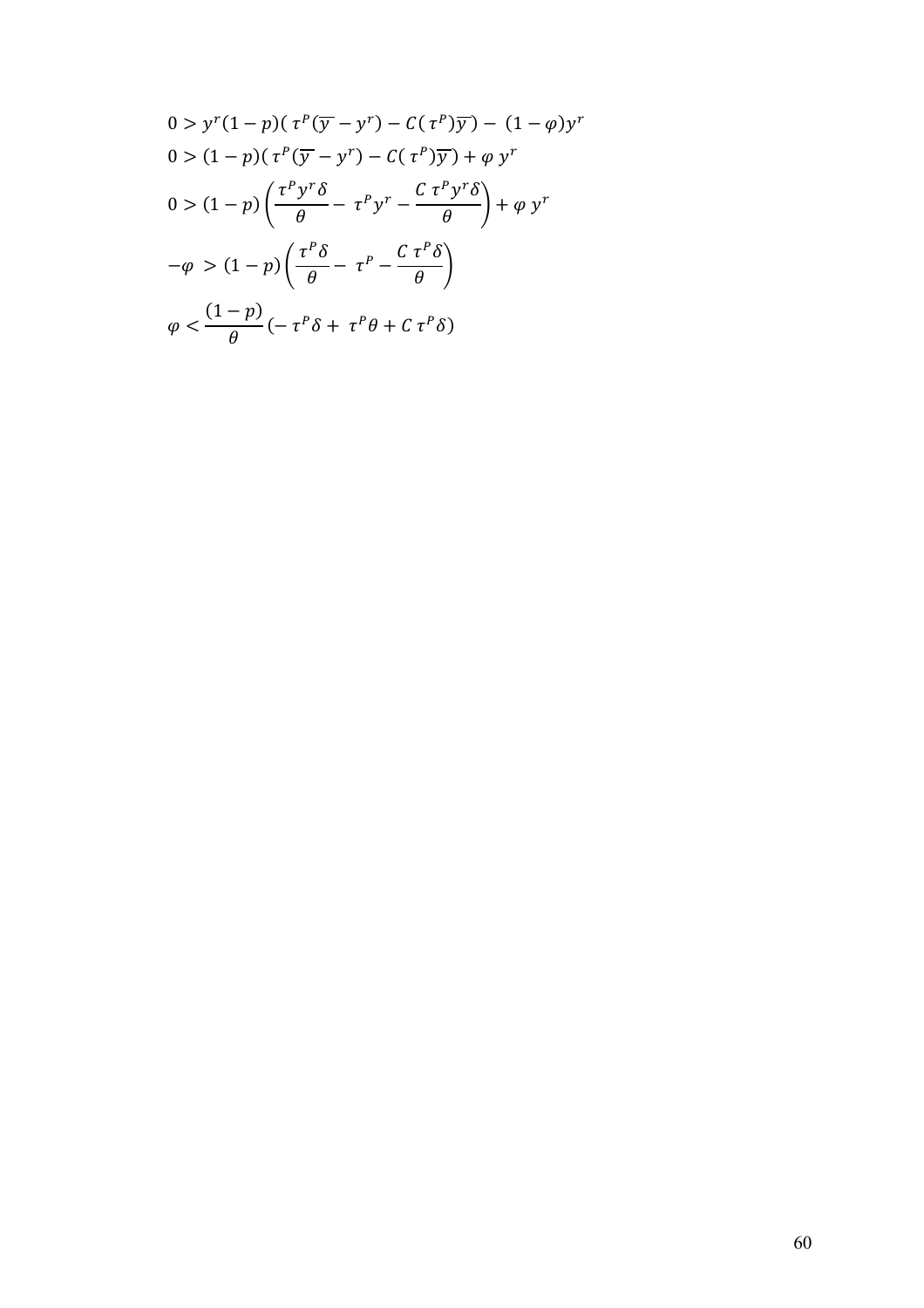# **Appendix B**

Appendix B includes graphs both directly copied from the article 'An economic theory of a hybrid (competitive authoritarian or illiberal) regime' of Wintrobe (2018), as well as an adapted graph.

Graph 1- Examined on page 25.



Copied from Wintrobe, R. (2018), p. 222: Fig. 2.

Graph 2 - Examined on page 26.



Adapted from Wintrobe, R. (2018), p. 226: Fig. 4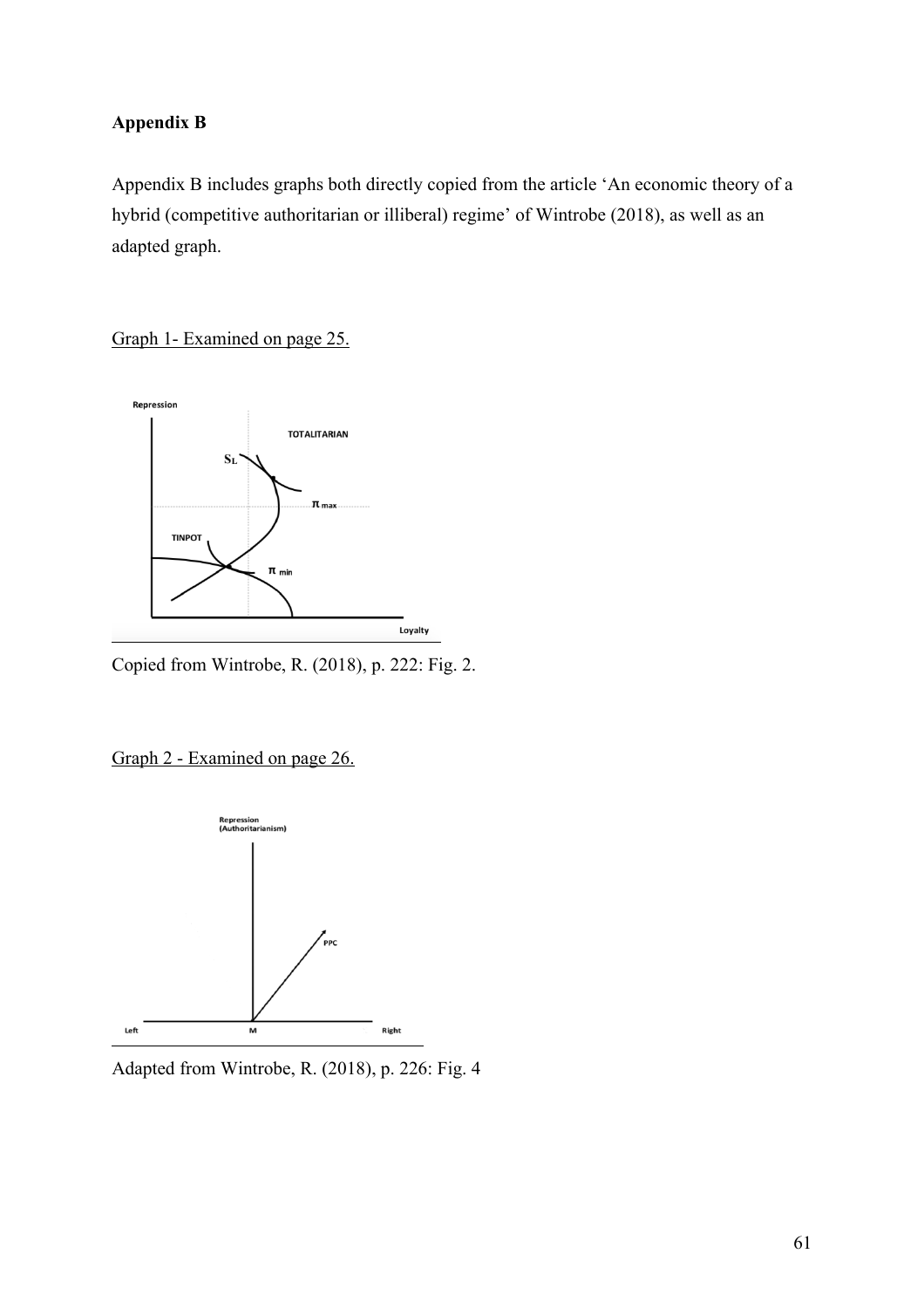# Graph 3 - Examined on page 27.



Copied from Wintrobe, R. (2018), p. 226: Fig. 4.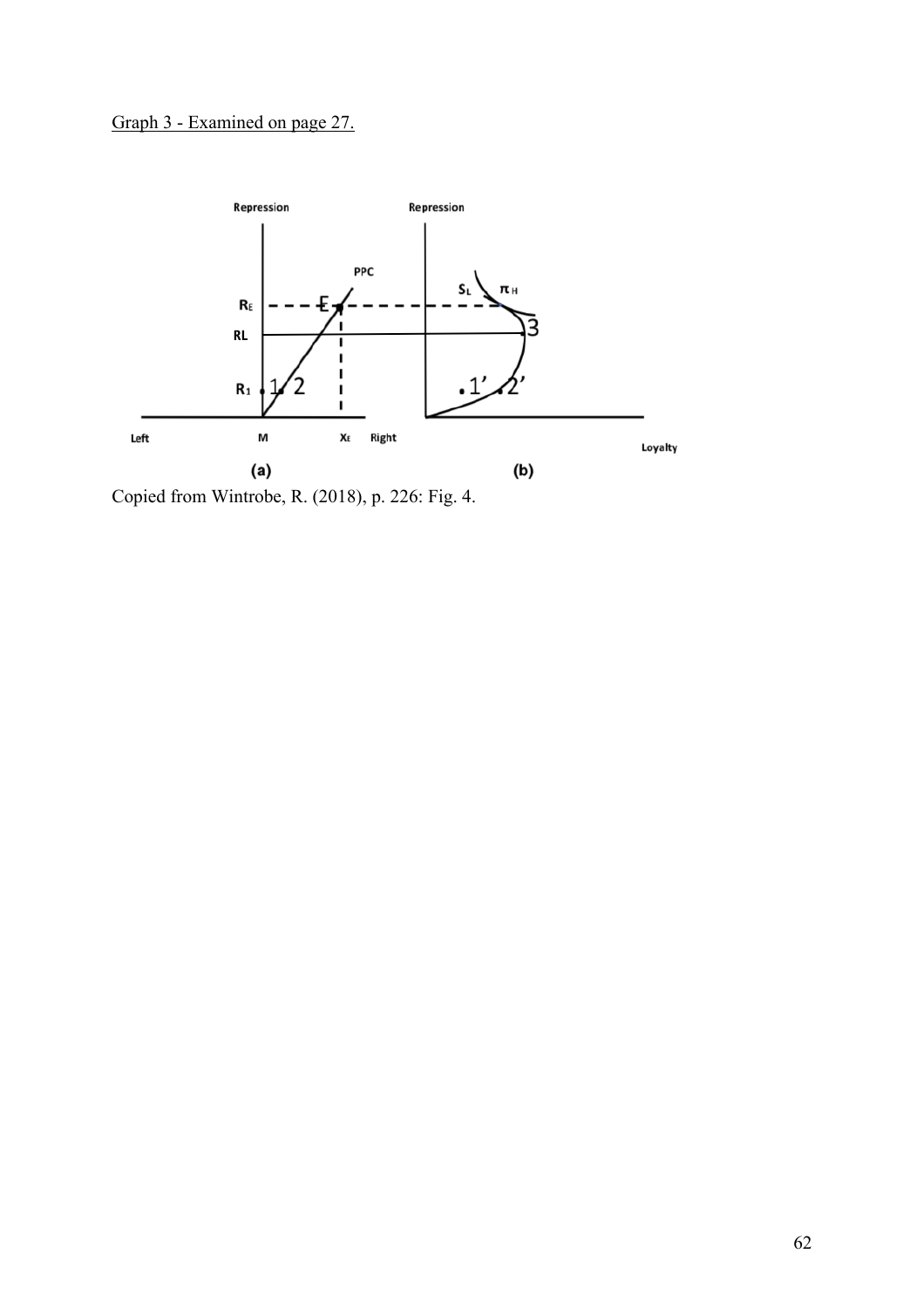# **Appendix C**

Appendix C includes the results of the regression analyses of Saenz de Vitieri Vazquez and Bjornskov from the article: 'Populism and Constitutional Reform in Latin American and the Caribbean'.

# Table 1 - Examined on page 35.

# Copied from Saenz de Vitieri Vazquez, A., Bjornskov, C. (2018). P. 30

|                                 | New const.   | Const. change | IPLI                     | IPLI                     | IEI        | IEI            |
|---------------------------------|--------------|---------------|--------------------------|--------------------------|------------|----------------|
|                                 | 1            | 2             | 3                        | 4                        | 5          | 6              |
| Lagged                          |              |               | $.814***$                | .478***                  | .823***    | .429***        |
| dependent                       |              |               | (.115)                   | (.182)                   | (.037)     | (.134)         |
| Log age of                      | $-4.045***$  | $-.753***$    |                          |                          |            |                |
| constitution                    | (.787)       | (.151)        |                          |                          |            |                |
| Proportional                    | $-13.255***$ | $-1.070**$    | .014                     | $-.025$                  | .001       | $-.042**$      |
| voting                          | (1.716)      | (.512)        | (.009)                   | (.029)                   | (.003)     | (.020)         |
| Bicameral                       | $2.355*$     | $-.922$       | $-.002$                  | .009                     | $.011***$  | $.039***$      |
| parliament                      | (1.283)      | (.640)        | (.009)                   | (.029)                   | (.004)     | (.014)         |
| Successful coup                 | $5.631*$     | $-16.134***$  | $-.025$                  | $\overline{\phantom{a}}$ | .004       |                |
|                                 | (3.376)      | (.679)        | (.027)                   |                          | (.003)     |                |
| Communist                       | .135         | $-1.459$      | $-.008$                  | $.059*$                  | $-.001$    | $.054***$      |
| regime                          | (1.866)      | (1.274)       | (.022)                   | (.032)                   | (.011)     | (.018)         |
| Presidential                    | $-14.462***$ | $-.118$       | $.019***$                | $.063*$                  | $-.009**$  | $-0.014*$      |
| democracy                       | (5.343)      | (.663)        | (.007)                   | (.035)                   | (.004)     | (.008)         |
| Civilian autocracy              | $-18.817***$ | $-1.363$      | $.014*$                  | .058                     | $-0.13***$ | $-.022**$      |
|                                 | (6.369)      | (.755)        | (.007)                   | (.035)                   | (.003)     | (.009)         |
| Military                        | $-14.650***$ | $-.596$       | .016                     | $\overline{\phantom{a}}$ | $-.006$    | $\overline{a}$ |
| dictatorship                    | (4.148)      | (.581)        | (.018)                   |                          | (.006)     |                |
| Colony                          | $-15.948***$ | $-15.375***$  | -.002                    |                          | $-0.12***$ |                |
|                                 | (2.175)      | (1.208)       | (.004)                   |                          | (.004)     |                |
| Log GDP per                     | $-2.711$     | $-.932*$      | .001                     | $-.005$                  | $.005*$    | .009           |
| capita                          | (2.532)      | (.491)        | (.005)                   | (.015)                   | (.003)     | (.013)         |
| Population size                 | .116         | .589          | -.005                    | $-.012$                  | $-.006$    | .004           |
|                                 | (1.559)      | (.688)        | (.008)                   | (.022)                   | (.004)     | (.015)         |
| Government                      | -.436        | .214          | .001                     | $-.016$                  | .001       | .007           |
| ideology                        | (2.041)      | (.256)        | (.003)                   | (.012)                   | (.001)     | (.006)         |
| Populism index                  | 4.061        | $-1.491$      | .025                     | $.213***$                | .001       | $-.026$        |
|                                 | (2.041)      | (2.156)       | (.030)                   | (.107)                   | (.010)     | (.031)         |
| Ideology*                       | 5.847        | -. 641        | .016                     | $.223***$                | $-.032***$ | $-0.075*$      |
| populism                        | (12.092)     | (1.889)       | (.030)                   | (.089)                   | (.012)     | (.044)         |
| Decadal fixed                   | Yes          | Yes           | Yes                      | Yes                      | Yes        | Yes            |
| effects                         |              |               |                          |                          |            |                |
| Country fixed                   | Yes          | Yes           | Yes                      | Yes                      | Yes        | Yes            |
| effects                         |              |               |                          |                          |            |                |
| Observations                    | 1096         | 1382          | 1352                     | 310                      | 1354       | 312            |
| Countries                       | 35           | 35            | 35                       | 33                       | 35         | 33             |
| Within R squared                | .799         | .097          | .766                     | .581                     | .776       | .380           |
| Log likelihood                  | $-26.347$    | -471.088      | $\overline{\phantom{a}}$ | $\sim$                   |            | ٠              |
| Wald Chi squared                | 8813.63      | 2547.60       | $\overline{\phantom{a}}$ |                          |            |                |
| Marginal effect of populism at: |              |               |                          |                          |            |                |
| $Ideology = -1$                 | $-.002$      | $-.000$       | .009                     | $-.010$                  | $.034***$  | .049           |
|                                 | (.018)       | (.000)        | (.027)                   | (.063)                   | (.013)     | (.043)         |
| $Ideology = -.5$                | .001         | $-.000$       | .017                     | .101                     | $.018*$    | .011           |
|                                 | (.011)       | (.000)        | (.024)                   | (.077)                   | (.009)     | (.031)         |
| $Ideology = 0$                  | .005         | $-.000$       | .025                     | $.213***$                | .001       | $-.026$        |
|                                 | (.007)       | (.000)        | (.030)                   | (.107)                   | (.010)     | (.031)         |
| $Ideology = .5$                 | .008         | $-.000$       | .033                     | $.324***$                | $-0.015*$  | $-.064$        |
|                                 | (.009)       | (.000)        | (.041)                   | (.145)                   | (.013)     | (.044)         |
| $Ideology = 1$                  | .012         | $-.000$       | .041                     | .436**                   | $-.031*$   | -.101          |
|                                 | (.015)       | (.000)        | (.054)                   | (.186)                   | (.018)     | (.063)         |

Note: \*\*\* (\*\*) [\*] denotes significance at p<.01 (p<.05) [p<.10]. Parentheses provide standard errors clustered at the country level.